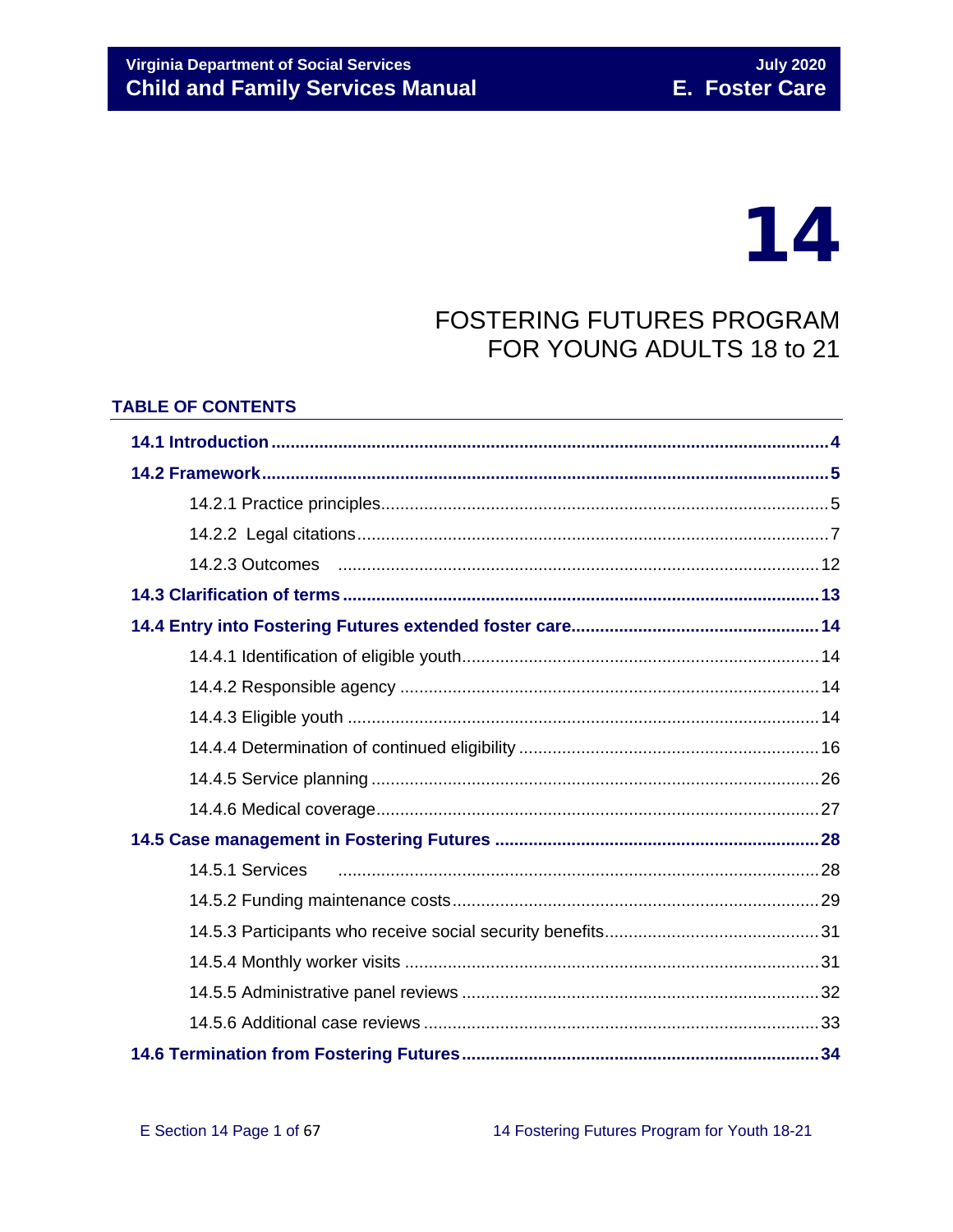**Virginia Department of Social Services**<br> **Child and Family Services Manual Child and Family Services Manual E. Foster Care Child and Family Services Manual** 

| 14.10.1 |                                                                                       |  |  |  |
|---------|---------------------------------------------------------------------------------------|--|--|--|
|         | 14.10.2 Engaging families and working with the youth's team  46                       |  |  |  |
|         | 14.10.3 Chafee Program Transition Plan (Transition Plan) for youth age 18 and older47 |  |  |  |
|         |                                                                                       |  |  |  |
|         |                                                                                       |  |  |  |
|         |                                                                                       |  |  |  |
|         |                                                                                       |  |  |  |
|         |                                                                                       |  |  |  |
|         |                                                                                       |  |  |  |
|         | 14.14 Conducting NYTD outcomes survey with youth at ages 19 & 2154                    |  |  |  |
| 14.14.1 | Administering follow-up NYTD Survey with 19 and 21 year olds55                        |  |  |  |
| 14.14.2 |                                                                                       |  |  |  |
|         |                                                                                       |  |  |  |
| 14.15.1 |                                                                                       |  |  |  |
| 14.15.2 |                                                                                       |  |  |  |
|         |                                                                                       |  |  |  |
|         |                                                                                       |  |  |  |
|         |                                                                                       |  |  |  |
|         |                                                                                       |  |  |  |
| 14.19.1 |                                                                                       |  |  |  |
| 14.19.2 |                                                                                       |  |  |  |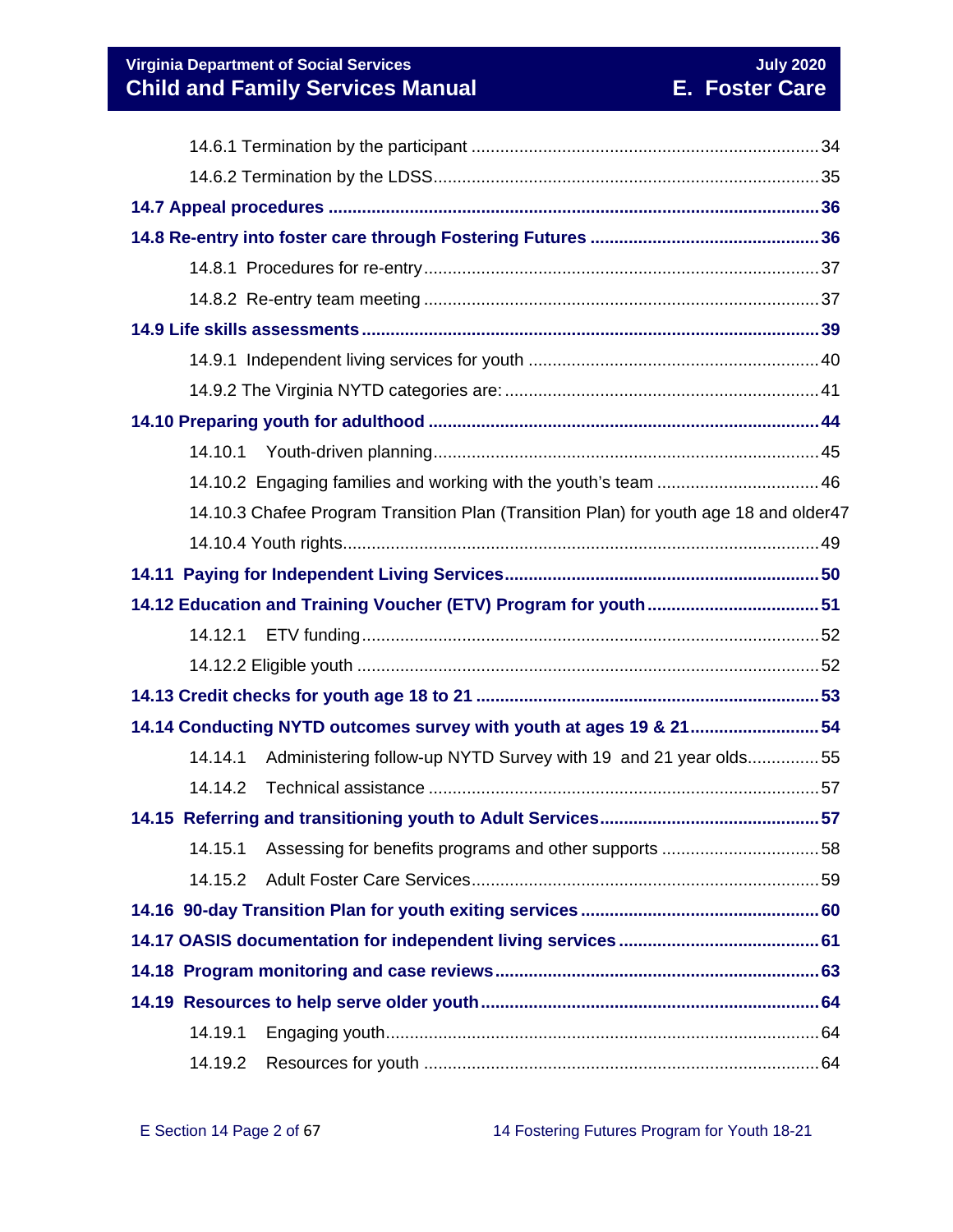## **Virginia Department of Social Services**<br> **Child and Family Services Manual Child and Family Services Manual E. Foster Care Child and Family Services Manual**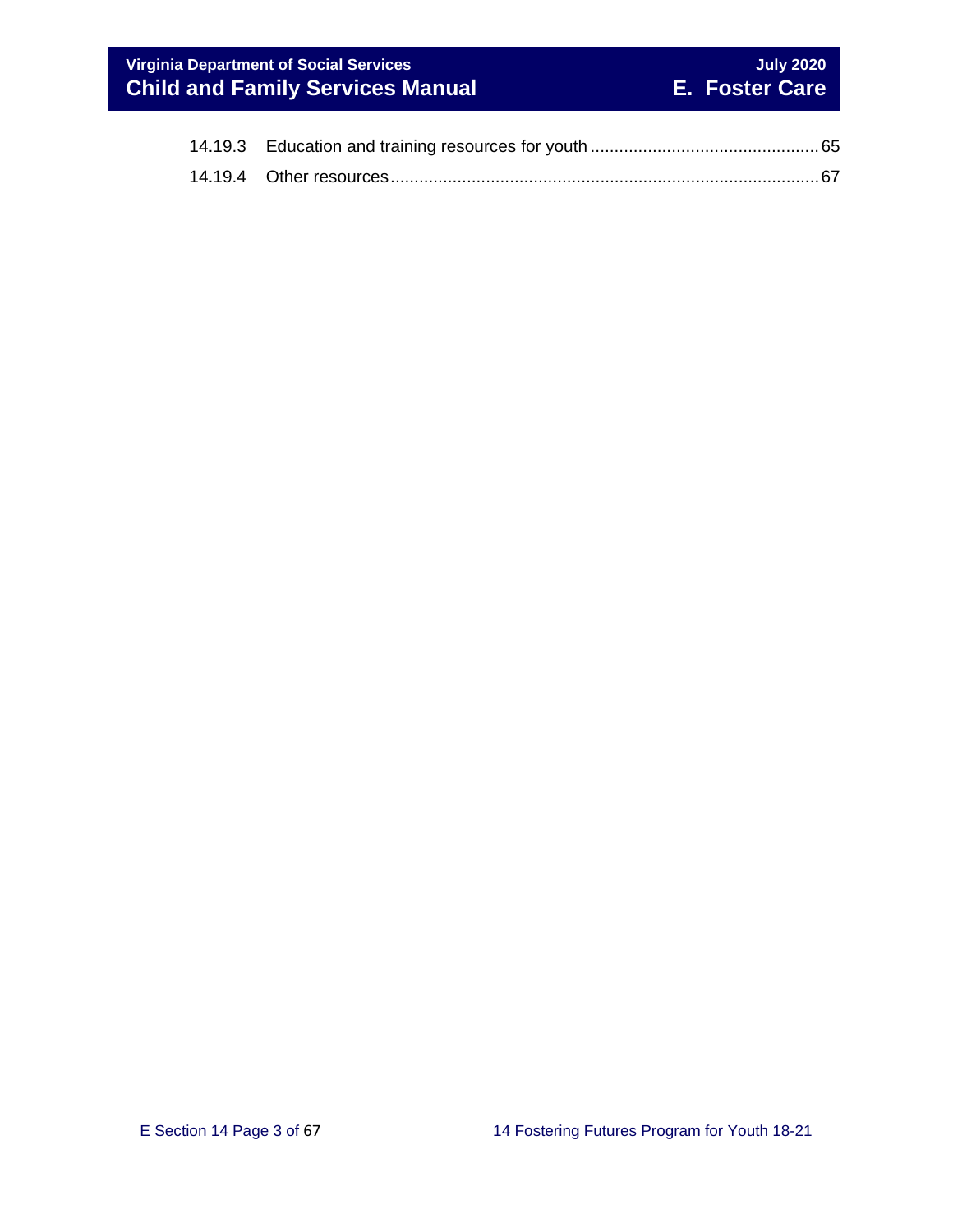## 14

## FOSTERING FUTURES PROGRAM For YOUNG ADULTS 18-21

## <span id="page-3-0"></span>**14.1 Introduction**

In Virginia, there is one primary authority under which local departments of social services (LDSS) can continue to serve youth over age 18:

• The federal Fostering Connections to Success and Increasing Adoptions Act of 2008 (Fostering Connections, P.L. 110-351; P.L. 111-148) allows states to use title IV-E funding to extend foster care services up to 21 years of age for youth who turn 18 in foster care. In Virginia, the 2016 Appropriations Act (item 346 #3c) authorized the extension of foster care to age 21, in a program known as Fostering Futures, for youth who reach age 18 on or after July 1, 2016.

Traditionally, foster care has ended when the youth reaches the age of 18, the legal age of adulthood, with limited independent living services available to age 21. The federal legislation enabling the extension of foster care maintenance and services (and adoption and kinship guardianship assistance) to age 21, known in Virginia as the Fostering Futures program, is intended to provide support and guidance into young adulthood recognizing this distinct developmental stage during which the brain continues to develop gradually in ways that affect decision-making ability. Patterns of the socio-economic transition of youth to adulthood are not predictable, are often extended, and for youth who age out of foster care, significantly more challenging. There is great variability in the timing, sequencing and content of the tasks that youth must master in the transition to adulthood. Parents generally expect to continue to offer active parenting to their offspring well beyond age 18, typically providing both financial and social support.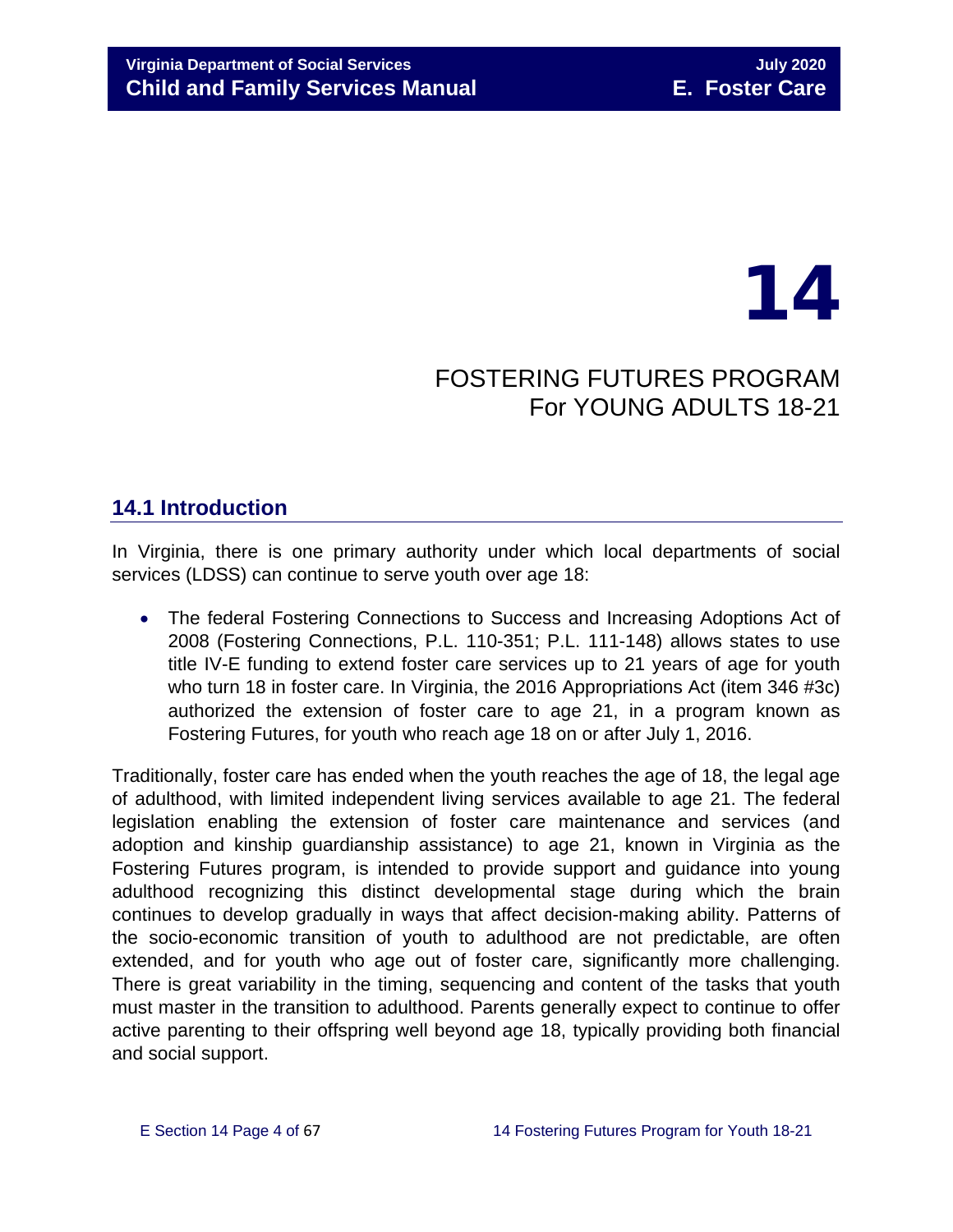Fostering Futures enables LDSS to extend foster care financial support and services up to age 21 for two groups of young adults who reach age 18 on or after July 1, 2016:

- Youth who are in foster care when they reach age 18; and,
- Youth who were in foster care at the time of commitment to the Virginia Department of Juvenile Justice (DJJ) and are released from DJJ after age 18 and prior to turning 21.

In addition, adoption and kinship guardianship assistance may be extended for adopted youth who reach 18 on or after July 1, 2016 who were subject to a kinship guardianship or adoption assistance agreement that became effective after the youth reached age 16.

Virginia Department of Social Services (VDSS) and all LDSS shall implement Fostering Futures effective July 1, 2016.

While many of the requirements and resources in Fostering Futures mirror existing requirements for foster care or independent living, many other requirements are unique to Fostering Futures. Provisions articulated in this section of guidance, Section 14 Fostering Futures, supersede any statements or requirements to the contrary which may be found in other sections of VDSS guidance.

## <span id="page-4-0"></span>**14.2 Framework**

LDSS and community partners are bound by federal and state legal mandates as well as by existing and evolving knowledge of effective practice with youth in this developmental stage. A unique factor in serving these young adults is the individual's autonomy and rights as an adult. The Fostering Futures program is voluntary on the part of the young adult, driven by the desire to cooperate in exchange for services and support. The contents of this section should be applied in concert with the more extensive practice guidance elsewhere in Chapter E to the extent that nothing in Section 14 is contradicted.

#### <span id="page-4-1"></span>**14.2.1 Practice principles**

Fundamental principles inherent in Virginia's Children's Services System Practice Model guide service delivery:

#### **First, we believe in youth and family-driven practice.**

• Older youth are treated with dignity and respect.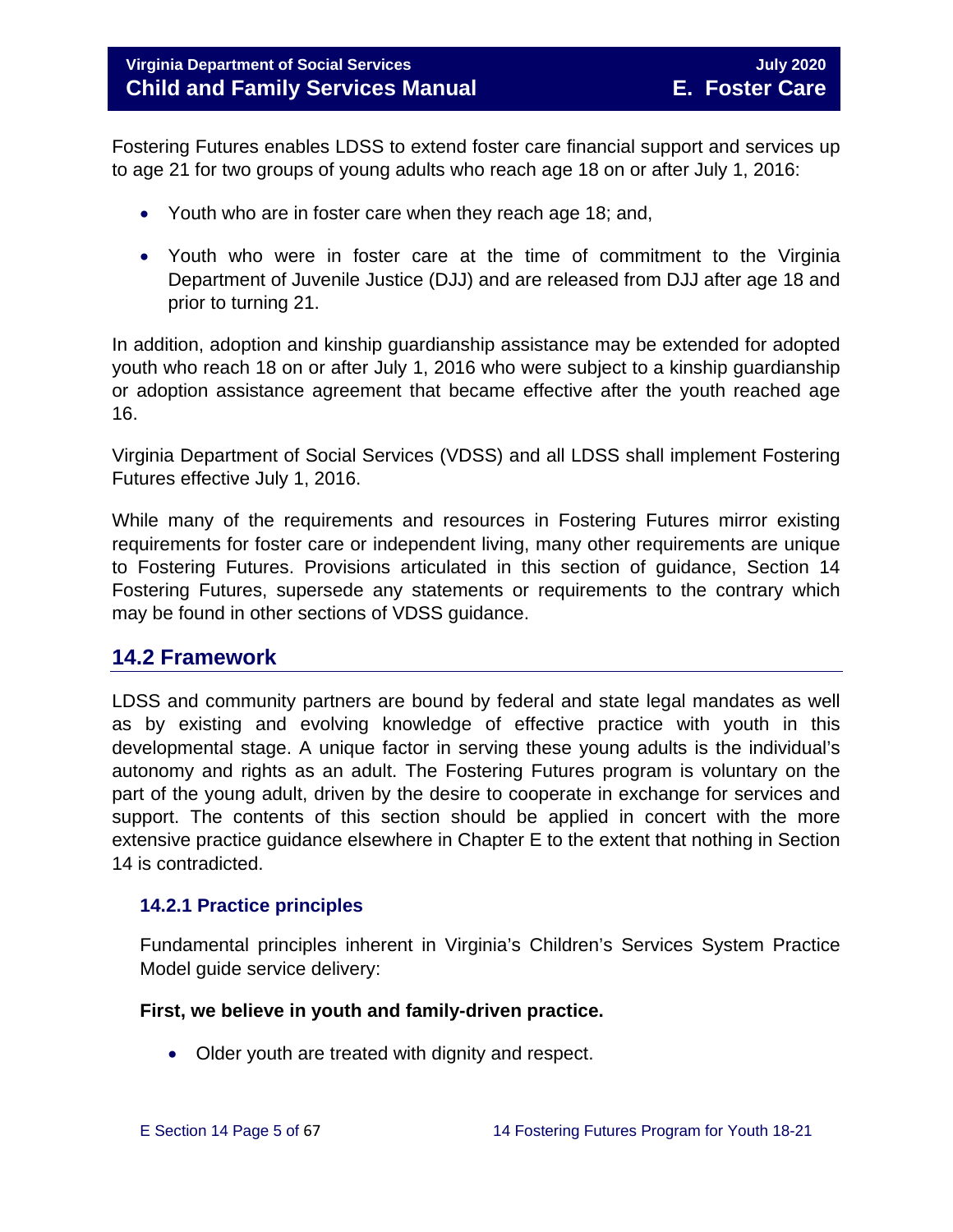### **Virginia Department of Social Services July 2020 Child and Family Services Manual E. Foster Care**

- Older youth and families have the right to say what will happen to them. Their voices are heard, valued, and considered in all decision making, including safety, permanency, and well-being as well as in service and educational planning and in placement decisions. Each youth's right to self-determination is respected within the limits of established community standards and laws.
- Older youth and family members are the experts about their own families. It is our responsibility to understand youth and families within the context of their own family rules, traditions, history, language, and culture.
- Older youth have a right to connections with their biological family and other caring adults with whom they have developed emotional ties.
- We engage older youth and families in a deliberate manner. Through collaboration with youth and families, we develop and implement creative, individualized solutions that build on their strengths to meet their needs. Engagement is the primary door through which we help older youth and families make positive changes.

#### **Second, we believe all older youth need and deserve a permanent family and lifelong adult and family connections.**

- Lifelong family connections are crucial for older youth and adults. It is our responsibility to promote and preserve kinship, sibling, and community connections for each youth. We value past, present, and future relationships that consider the youth's hopes and wishes.
- Permanency for older youth is best achieved through a legal relationship such as parental custody, adoption, or kinship care. Placement stability is not permanency.
- Planning for older youth is focused on the goal of preserving their family, reunifying their family, or achieving permanency with another family.

Permanency planning for children and youth begins at the first contact with the children's services system. We proceed with a sense of urgency until permanency is achieved. We support families after permanency to ensure that family connections are stable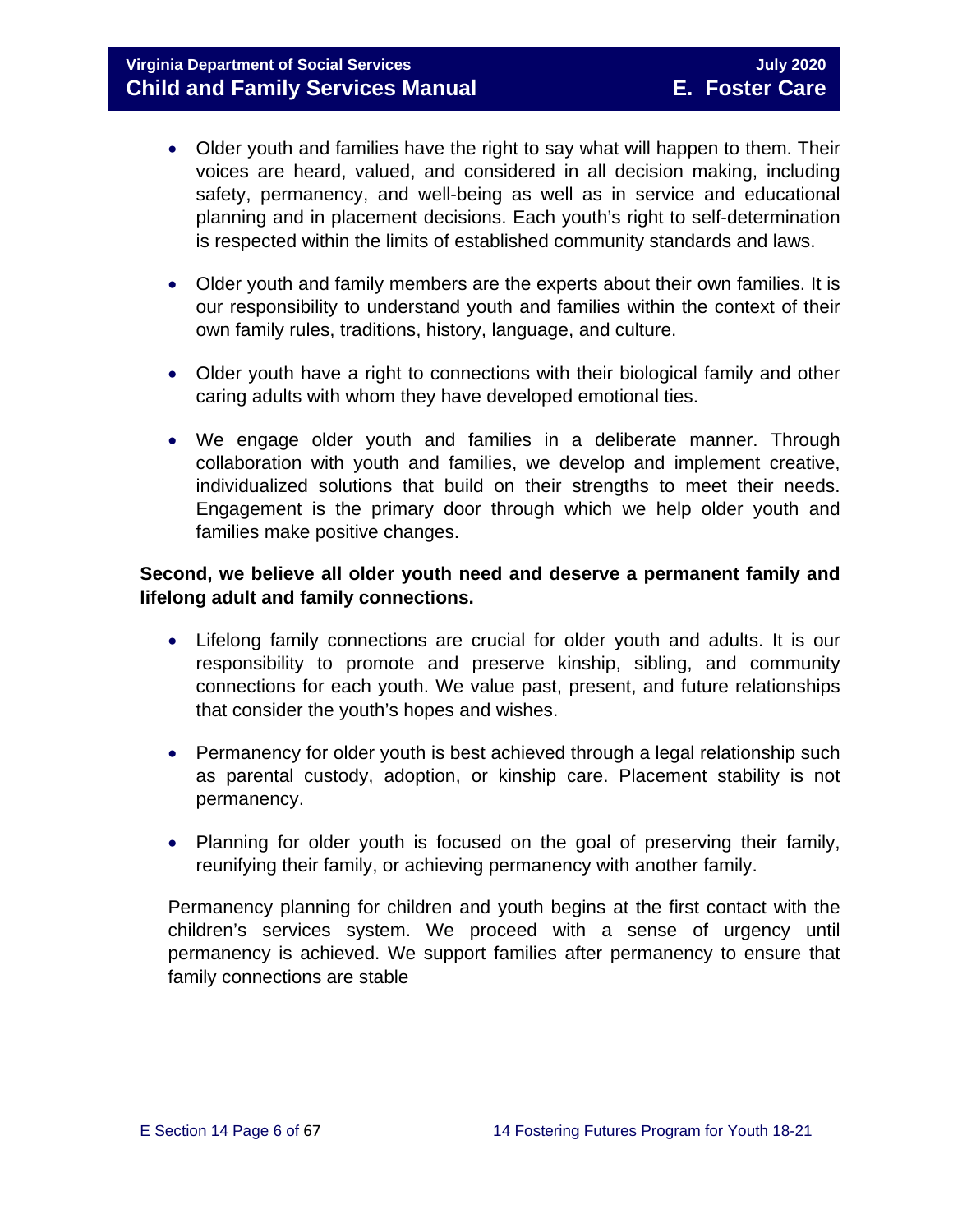#### <span id="page-6-0"></span>**14.2.2 Legal citations**

The legal framework and specific requirements for Fostering Futures are contained in federal and state legislation. Key citations are provided below.

The federal Fostering Connections to Success and Increasing Adoptions Act of 2008 (Fostering Connections, P.L. 110-351; P.L. 111-148) allows states to use title IV-E funding to extend foster care services up to 21 years of age for youth who turn 18 in foster care or to extend adoption assistance up to 21 for adopted youth who turn 18 and are subject to an adoption assistance agreement effective after age 16. Fostering Connections provides for extending maintenance payments as well as a program of supports, oversight and opportunities for former foster youth as they transition to independent adulthood. Conditions specified in the federal statute are reflected in the Virginia Fostering Futures program.

In 2016, the Virginia General Assembly authorized implementation of the Fostering Futures program (2016 Appropriations Act, Item 346 #3c), specifically:

- Directing VDSS to develop guidance for local implementation including eligibility and requirements for participation, a voluntary agreement, six (6) month case reviews, and reasons for termination;
- Defining supervised independent living to exclude group homes or residential facilities;
- Re-defining "child" for the purposes of Fostering Futures as a person who has reached the age of 18 years but not yet 21 years; and,
- Limiting eligibility to youth reaching age 18 on or after July 1, 2016 who were either in foster care at 18, exiting DJJ commitment after age 18 if in foster care when committed, or adopted and subject to an adoption assistance agreement that became effective after the youth reached age 16.

The legal framework and specific requirements for providing services for youth in foster care are set out in federal and state law. See the law for complete language by clicking on the citation.

#### • **The Preventing Sex Trafficking and Strengthening Families Act of 2014 (P.L. 113-183)**

o Requires states to develop and implement policies and procedures related to children and youth at risk of sex trafficking as well as policies and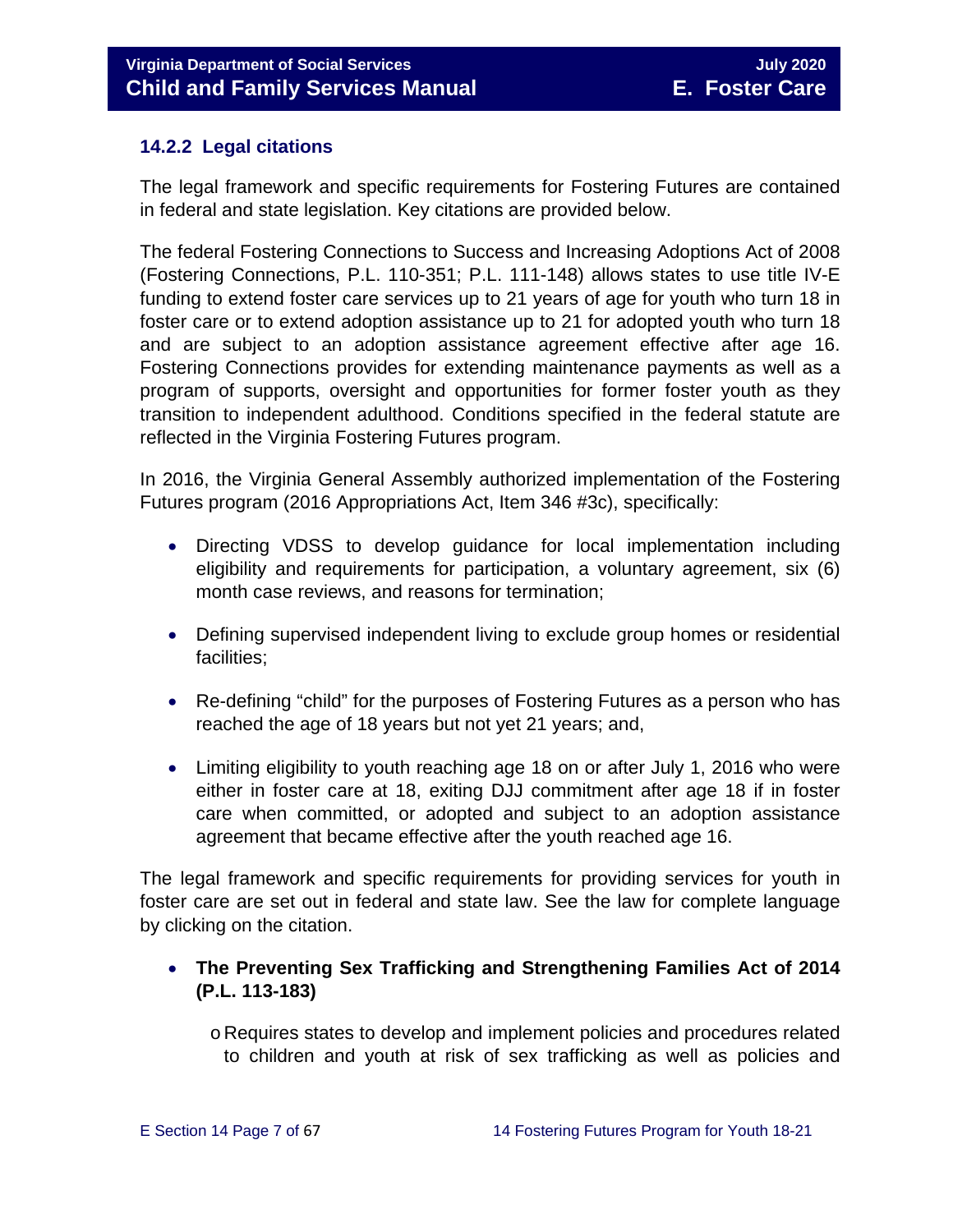procedures encouraging normalcy for children in foster care, supporting successful transitions to adulthood for older children in foster care, and working towards achieving permanency for children entering or at risk of entering foster care. The Sex Trafficking Act requires that:

- o Children age 14 and older are included in the development of their foster care plan;
- o Children age 14 and older are given the opportunity to choose up to two (2) members to be part of their case planning team;
- oThe foster care plan for a child age 14 and older include a document identifying the youth's rights pertaining to education, health, visitation, court participation, and the right to stay safe and avoid exploitation. The plan shall also include a signed acknowledgement by the youth that the document was provided to them and that those rights have been explained in an age-appropriate way;
- o Children age 14 and older receive an annual copy of their credit report and assistance to fix any inaccuracies; and
- oAll youth aging out of foster care, unless they have been in care less than six (6) months, be given or have certain documents including their social security card, a driver's license or state identification, certified birth certificates and a copy of their medical records.

#### • **Fostering Connections to Success and Increasing Adoptions Act of 2008 (P.L. 110-351)**

- $\circ$  Provides important supports for children and youth in foster care by promoting permanent families, improving education and health care, and extending federal support for youth to age 21. The Act requires that states:
	- **Work to ensure permanent placements with relatives.**
	- **Increase adoptive families for children.** This includes additional supports for children who are adopted or exited foster care to live with a relative guardian at age 16 and older.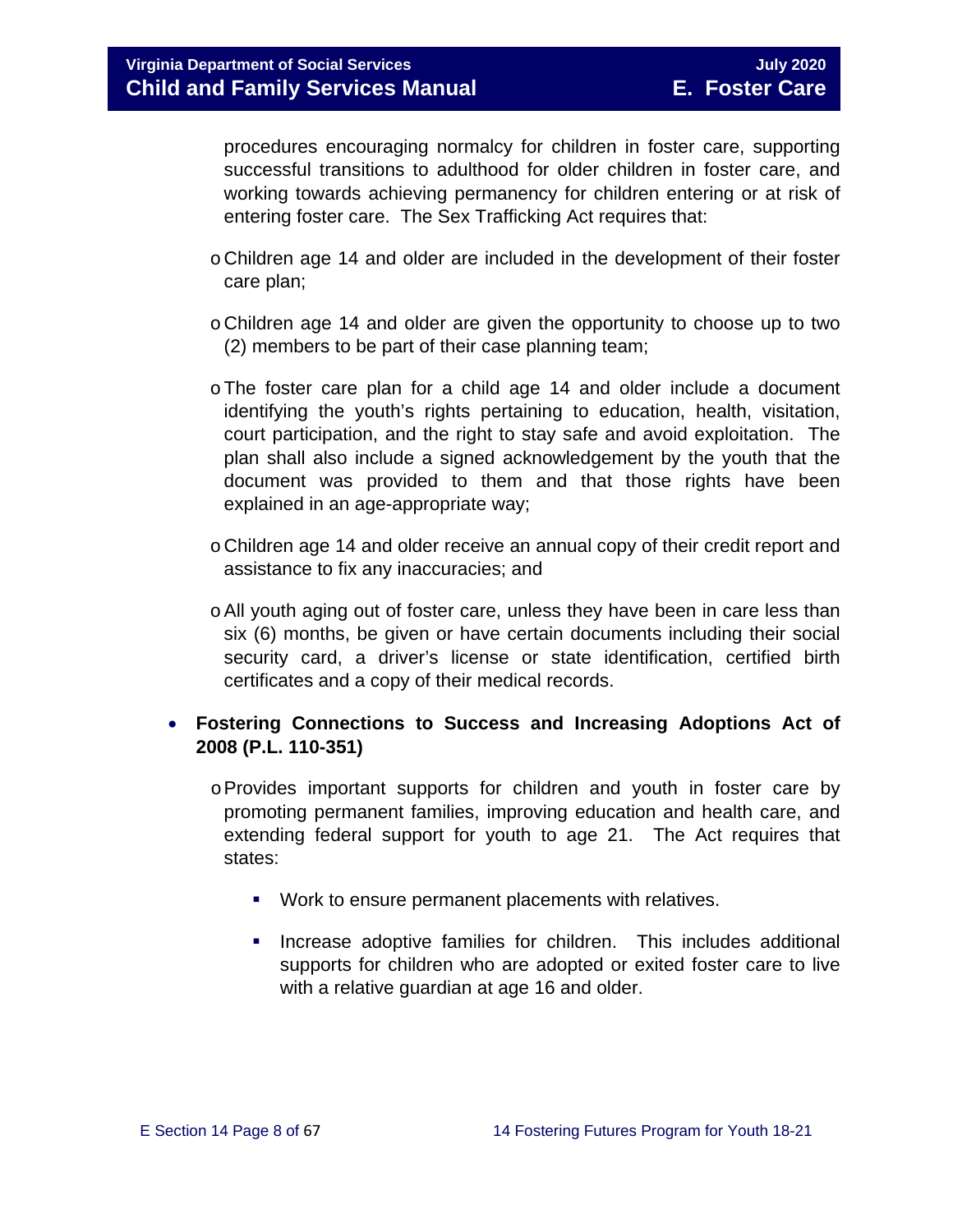- Maintain sibling ties and other family connections. This includes reasonable efforts to place siblings in the same foster care, kinship guardianship, or adoptive placements when appropriate.
- **IMPROVE OUTCOMES for older youth in foster care by continuing** federal support in foster care after age 18. These outcomes include:
	- o The provision of care and support to youth until the age of 19, 20, or 21 at the state's option. States may also extend adoption assistance and/or guardianship payments.
	- o Helping older youth successfully transition from foster care to independence by requiring LDSS to assist youth in making a transition plan in the 90 days immediately before a youth exits from foster care at 18, 19, 20, or when turning 21.

#### • **John H. Chafee Foster Care Independence Act of 1999**

- oEstablishes the Chafee Foster Care Independence Program (CFCIP). The 2018 Family First Prevention Services Act amended this Act by renaming the program the John H. Chafee Foster Care Program for Successful Transition to Adulthood (Chafee Program) and making changes to the program purposes and populations of youth eligible to receive services. The Chafee program provides federal funds to help eligible youth:
	- **Transition to self-sufficiency by providing services such as** assistance in obtaining a high school diploma, career exploration, vocational training, job placement and retention, training in daily living skills, training in budgeting and financial management skills, substance abuse prevention, and preventive health activities (including smoking avoidance, nutrition education, and pregnancy prevention).
	- **Receive the education, training, and services necessary to obtain** employment.
	- **Prepare for and enter post-secondary training and educational** institutions.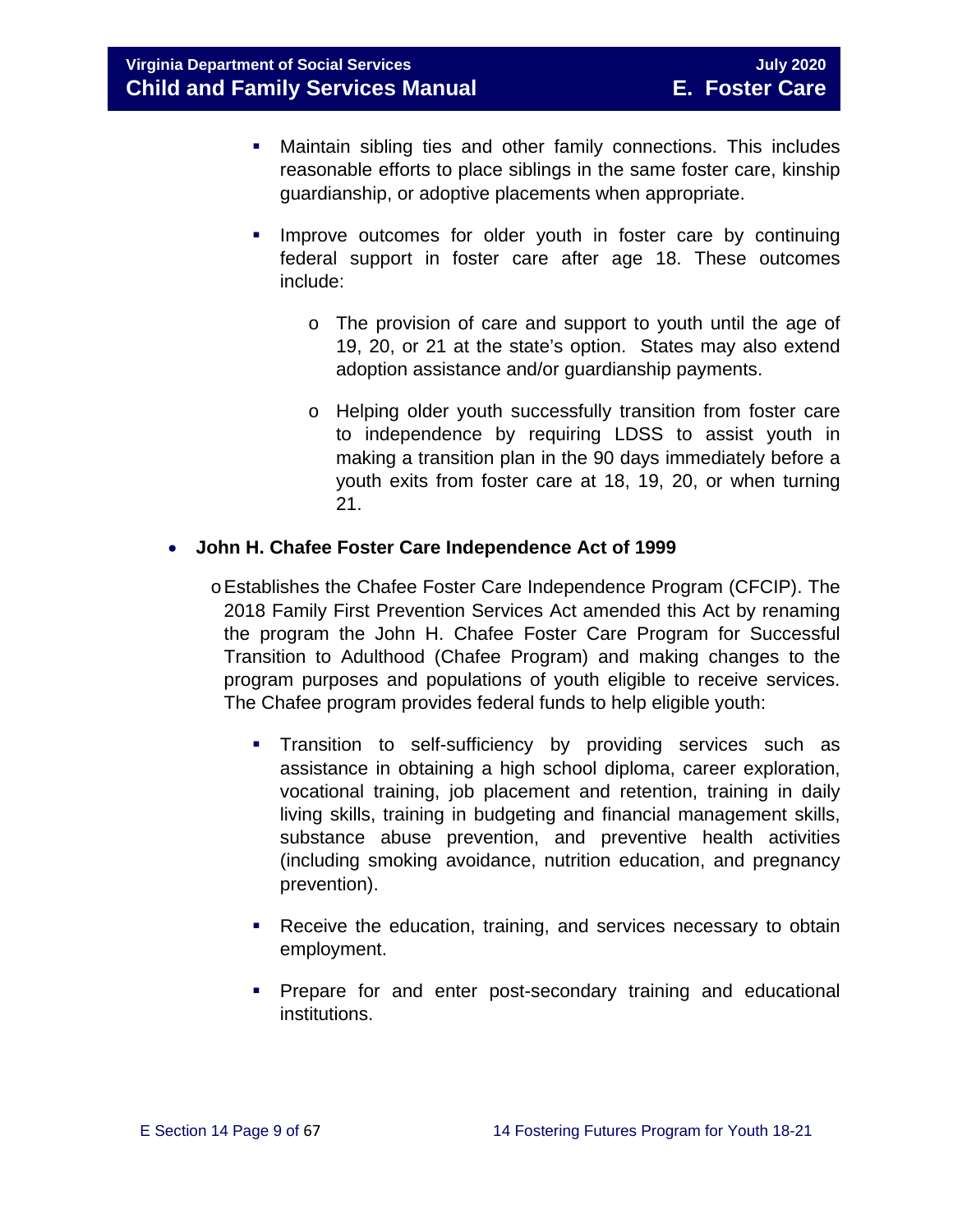**Virginia Department of Social Services July 2020 Child and Family Services Manual E. Foster Care**

- **Provide personal and emotional support to youth through mentors** and the promotion of interactions with dedicated adults.
- **Provide financial, housing, counseling, employment, education, and** other appropriate support and services to former foster care youth currently or formerly in foster care recipients between 18 and 21 23 years of age to complement their own efforts to achieve selfsufficiency and to assure that program participants recognize and accept their personal responsibility for preparing for and then making the transition from adolescence to adulthood.

oEstablishes the Education and Training Voucher Program

The Promoting Safe and Stable Families amendments to the Chafee Act of 2001 established the Education and Training Vouchers (ETV) Program. It provides federal and state funds to help foster youth with expenses associated with college and post-secondary vocational training programs.

- oClarifies that independent living activities should not be seen as an alternative to permanence for children/youth and can be provided concurrently regardless of permanency goal.
- oImposed penalties for misuse of funds or non-compliance with data reporting requirements.
- oIncreased accountability and performance standards for states in providing independent living services and improving outcomes.
- o The Chafee Program and ETV focus on collaborating and coordinating independent living services with other federal, state and community based agencies and providers that serve youth. There are six outcomes used for the purpose of evaluating efforts in preparing youth for adulthood, selfsufficiency, and interdependence as they transition from foster care.

The six outcomes are:

- Youth financial self-sufficiency;
- Youth educational (academic or vocational) attainment;
- **Youth positive connections with adults;**
- **Experience with homelessness among youth;**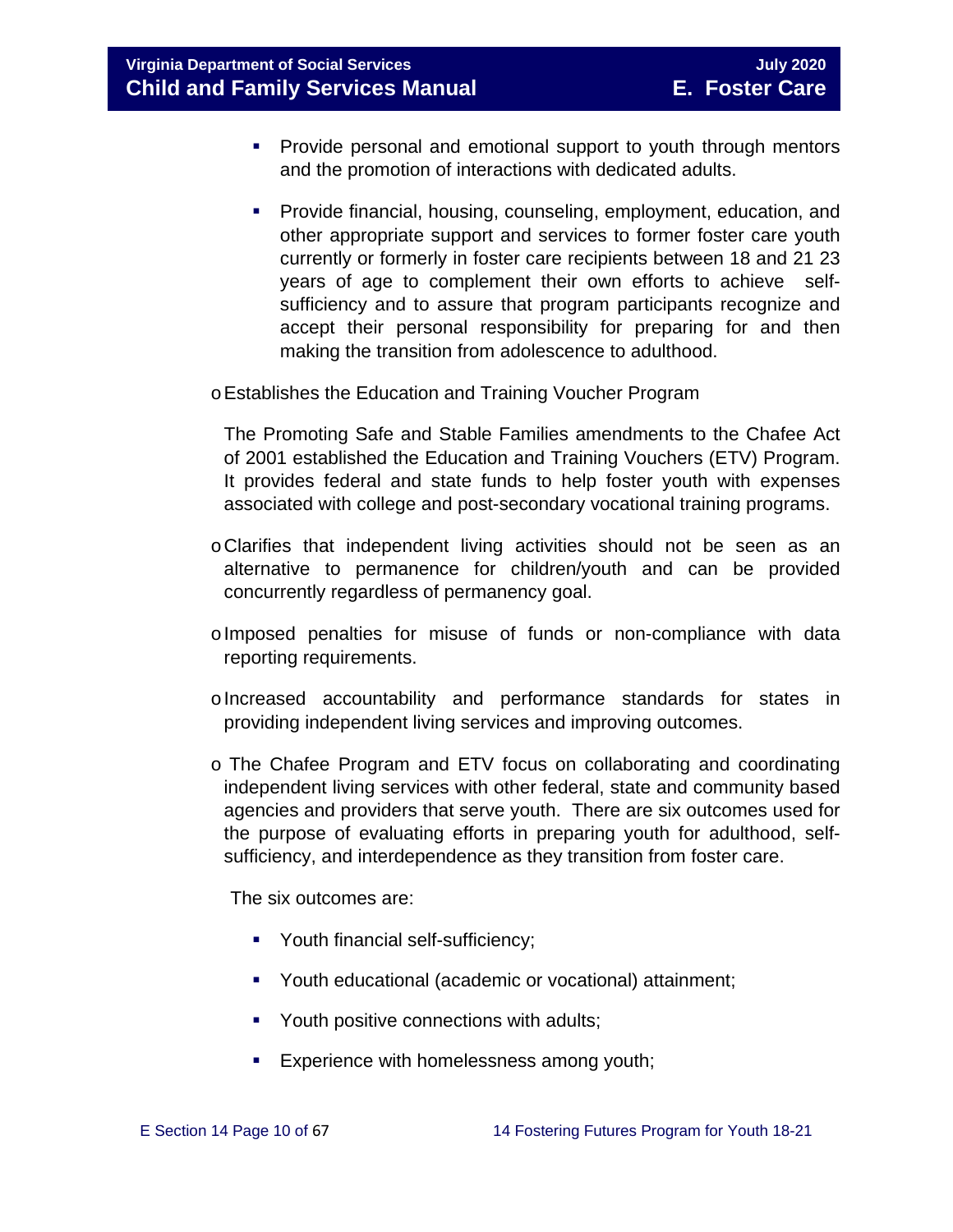- High-risk behavior among youth; and,
- Youth access to health insurance.

#### • **National Youth in Transition Database (NYTD)**

Federal regulation requires states to report specific information in the NYTD [\(45 CFR 1356.80 through 1356.86\)](http://www.ecfr.gov/cgi-bin/retrieveECFR?gp=1&SID=3d9be8b33d08994a45cff8aaff9f9476&ty=HTML&h=L&mc=true&r=PART&n=pt45.4.1356). States are required to report two types of information beginning October 1, 2010. This data includes:

- oOutcomes on cohorts of youth who are aging out and have aged out of foster care.
- o Independent living services that youth receive that have been provided and/or paid for by Chafee agencies (i.e. LDSS and United Methodist Family Services (UMFS) [Project LIFE\)](http://www.vaprojectlife.org/)
- **Foster care services**

#### $\circ$ § [63.2-905](https://law.lis.virginia.gov/vacode/title63.2/chapter9/section63.2-905/)

• **Independent living services** 

 $\circ$ § [63.2-905.1](https://law.lis.virginia.gov/vacode/title63.2/chapter9/section63.2-905.1/)

- **Foster care and transition plans for youth over age 14** 
	- $\circ$ § <u>[16.1-281](https://law.lis.virginia.gov/vacode/title16.1/chapter11/section16.1-281/)</u>
	- $o$ § [63.2-905.1](https://law.lis.virginia.gov/vacode/title63.2/chapter9/section63.2-905.1/)
	- o[Social Security Act, Title IV, § 475 \(5\) \(H\) \[42 USC 675\]](http://www.ssa.gov/OP_Home/ssact/title04/0475.htm)
- *Court review of VCSSA for former foster youth*

o § *[16.1-283.3](https://law.lis.virginia.gov/vacode/16.1-283.3/)*

- *Fostering Futures Program*
	- o *§§ [63.2-917](https://law.lis.virginia.gov/vacode/63.2-917/) – [63.2-923](https://law.lis.virginia.gov/vacode/63.2-923/)*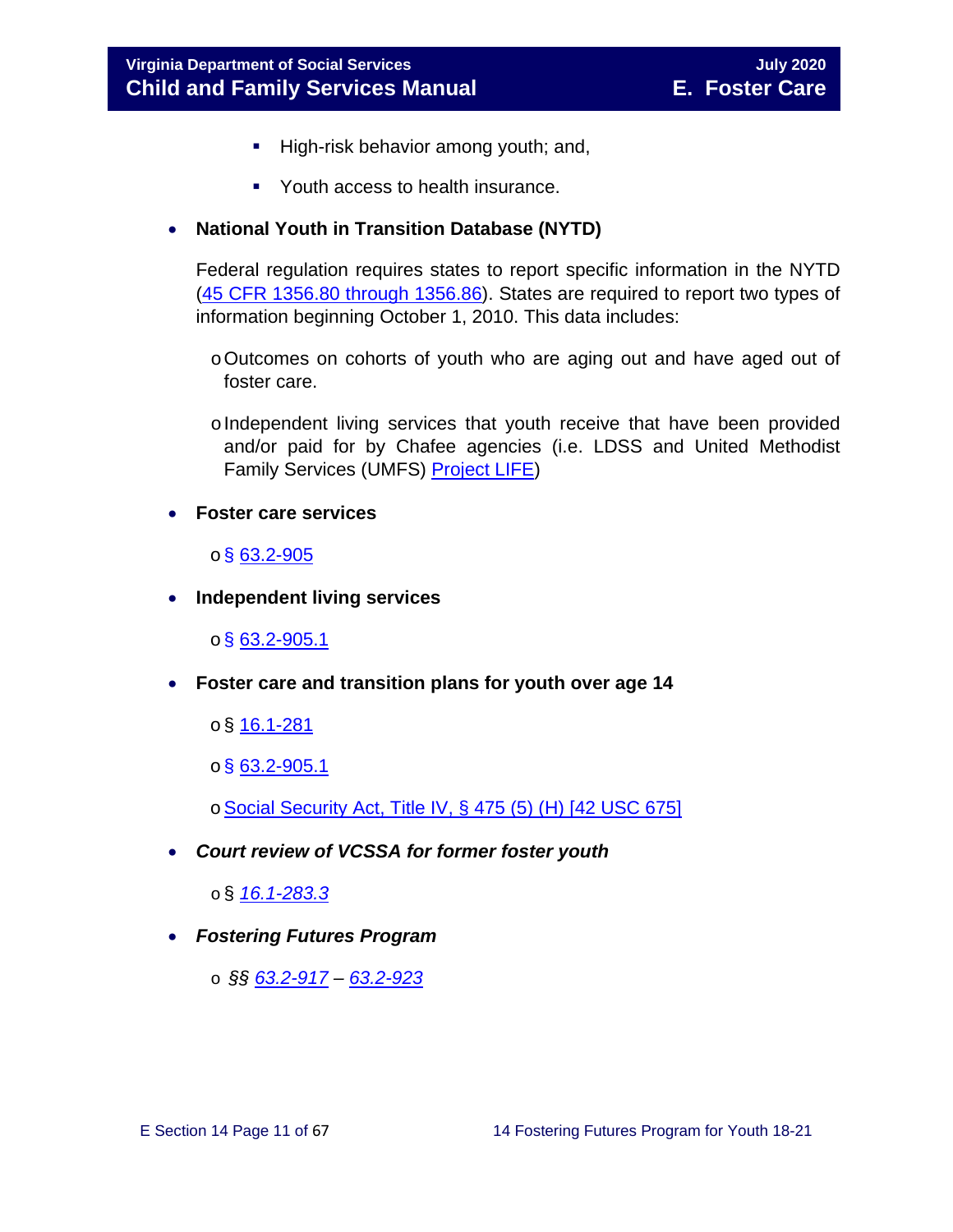#### <span id="page-11-0"></span>**14.2.3 Outcomes**

The LDSS shall strive to achieve the same outcomes for older youth in foster care as any other youth, as required in the federal Child and Family Services Review. Some specific outcomes and specific measures are listed below:

#### **Outcome 1: Children have permanency in their living situations.**

- More children leave foster care and achieve permanency.
- Children achieve permanency with shorter lengths of stay.
- Increased timeliness to permanency.
- Fewer placement moves and disruptions.
- Fewer children in out-of-home care.
- More children placed in family-based care.
- More children placed in relative foster homes.
- Fewer children placed in residential care.
- Fewer children re-enter out-of-home care.

#### **Outcome 2: The continuity of family relationships and connections is preserved for children.**

- More children in foster care placed in close proximity to families and communities.
- More children in foster care placed with their siblings.

In addition, federal regulations require the tracking of outcomes for cohorts of youth in foster care who are aging out and have aged out of foster care. The six (6) NYTD outcome areas include:

- Youth financial self-sufficiency;
- Youth education (academic or vocational) attainment;
- Youth positive connection with adults;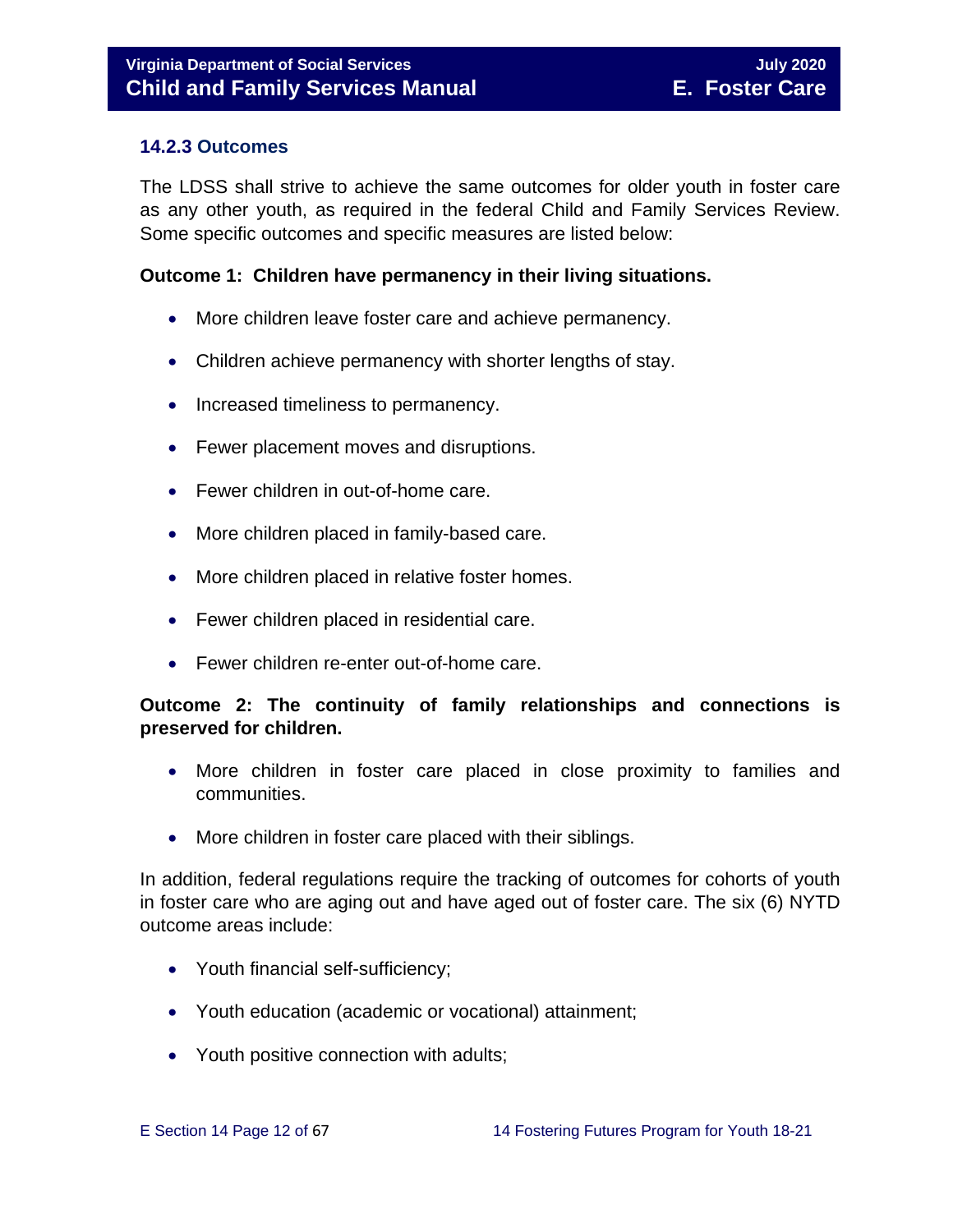- Experience with homelessness among youth;
- High risk behavior among youth; and,
- Youth access to health insurance.

## <span id="page-12-0"></span>**14.3 Clarification of terms**

Several terms used in the Fostering Futures program are distinct and should not be used interchangeably with similar terms.

- "Child" for the purpose of Fostering Futures, is a person who has reached the age of 18 years but has not reached the age of 21.
- "Extended adoption assistance" refers to the continuation of adoption assistance to adopted youth ages 18-21 under the conditions of Fostering Futures.
- "Extended foster care" refers to the continuation of foster care services and maintenance payments to former foster youth ages 18 to 21 under the conditions of Fostering Futures.
- "Fostering Futures" is Virginia's program implementing provisions of the federal Fostering Connections to Success and Increasing Adoptions Act of 2008 that permit states to utilize federal title IV-E funding to provide foster care maintenance payments and services and adoption assistance for youth ages 18 to 21. The program offers services and support to youth transitioning to adulthood and self-sufficiency regardless of funding source.
- "Independent living arrangement") means that the youth is living independently under a supervised arrangement. The youth is not supervised 24 hours a day by an adult. The youth is provided with opportunities of increased responsibility such as paying bills, assuming leases, and working with a landlord. Examples include living in one's own apartment or living in a college dorm.
- "Participant" or "program participant" refers to a youth who has signed a Voluntary Continuing Services and Support Agreement (VCSSA) and been determined to meet the requirements for continued eligibility for Fostering Futures.
- "Supervised independent living (SIL) setting" refers to the allowable living situations of a participant in Fostering Futures. Supervision includes, at a minimum, monthly visits by the service worker or contracted supervision. In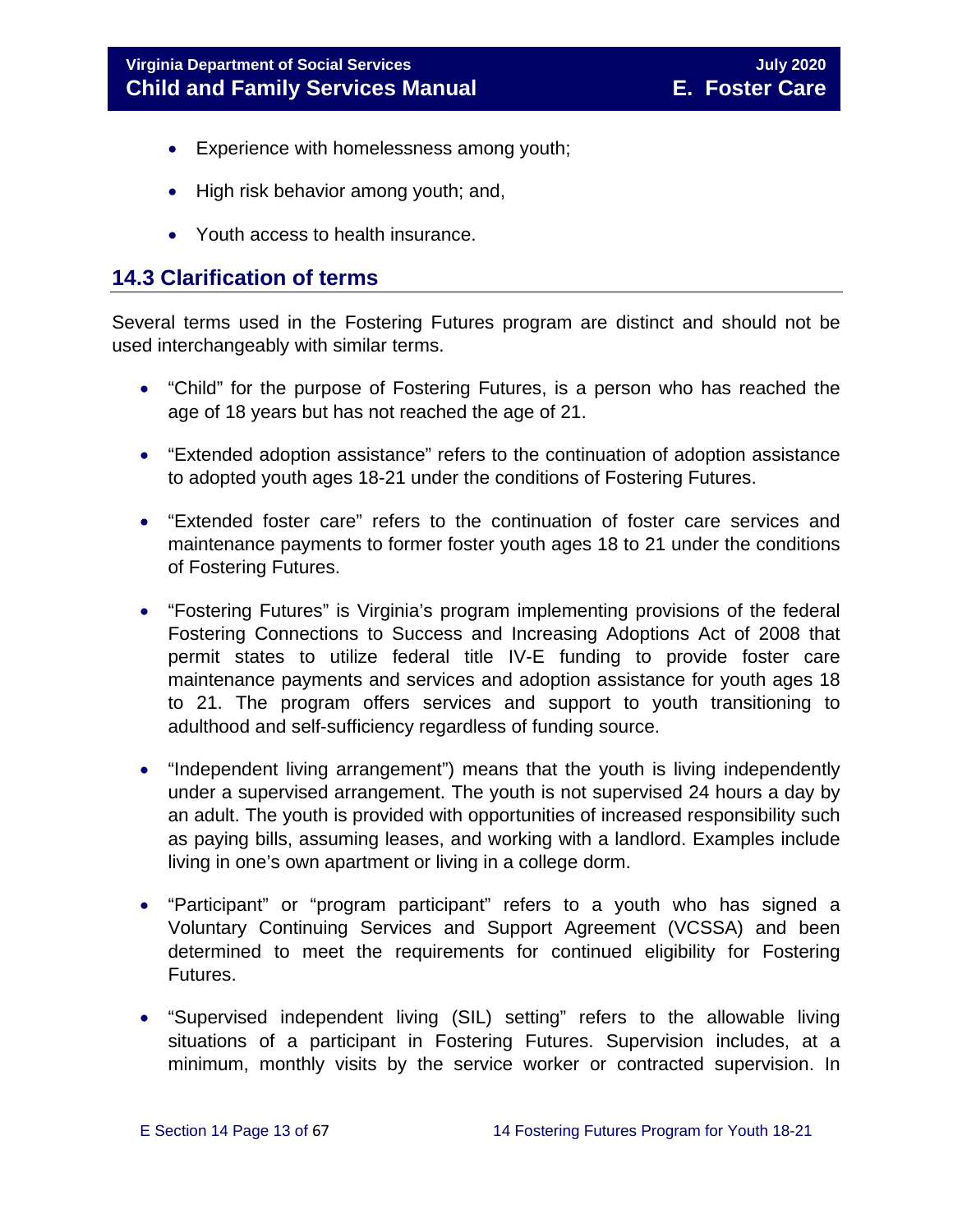Fostering Futures a SIL setting shall not include group homes or residential facilities. SIL settings include but are not limited to an agency-approved foster home or treatment foster home, an independent living apartment program, and independent living arrangements such as an adult foster home, assisted living facility, dormitory, or apartment or room rented independently from a landlord or shared with a family member, former caregiver, spouse, friend or other roommate/housemate.

• "Voluntary Continuing Services and Support Agreement" (VCSSA) is the written agreement the youth and a LDSS representative sign to establish the youth's participation in Fostering Futures by entrustment to extended foster care. The document, when voluntarily signed by a youth age 18 or older acting as his or her own guardian and approved by the court, meets the IV-E eligibility removal criteria and authorizes LDSS placement and care responsibility. The agreement does not place the participant in the custody of the LDSS.

## <span id="page-13-0"></span>**14.4 Entry into Fostering Futures extended foster care**

#### <span id="page-13-1"></span>**14.4.1 Identification of eligible youth**

Planning for extension of foster care beyond age 18 begins with the initiation of independent living services at age 14. Youth who may qualify for Fostering Futures at age 18 should be concurrently prepared for permanency and extended foster care through planning and services between the ages of 14 and 18 (see [Section](https://fusion.dss.virginia.gov/Portals/%5bdfs%5d/Files/DFS%20Manuals/Foster%20Care%20Manuals/Foster%20Care%20Manual%2007-2020/Final%20Foster%20Care%20Manual%2007-2020/Section_13_achieving_permanency_for_older_youth.pdf) 13).

• Refer to Section 14.9 for quidance on extending adoption and kinship guardianship assistance under Fostering Futures.

#### <span id="page-13-2"></span>**14.4.2 Responsible agency**

All LDSS shall implement the Fostering Futures program for youth who reach age 18 on or after July 1, 2016. The LDSS responsible for determining eligibility for and providing extended foster care is the agency holding custody of the youth at age 18 or which held custody at the time of the youth's commitment to DJJ.

#### <span id="page-13-3"></span>**14.4.3 Eligible youth**

Youth who qualify for Fostering Futures are those who reach age 18 on or after July 1, 2016; and,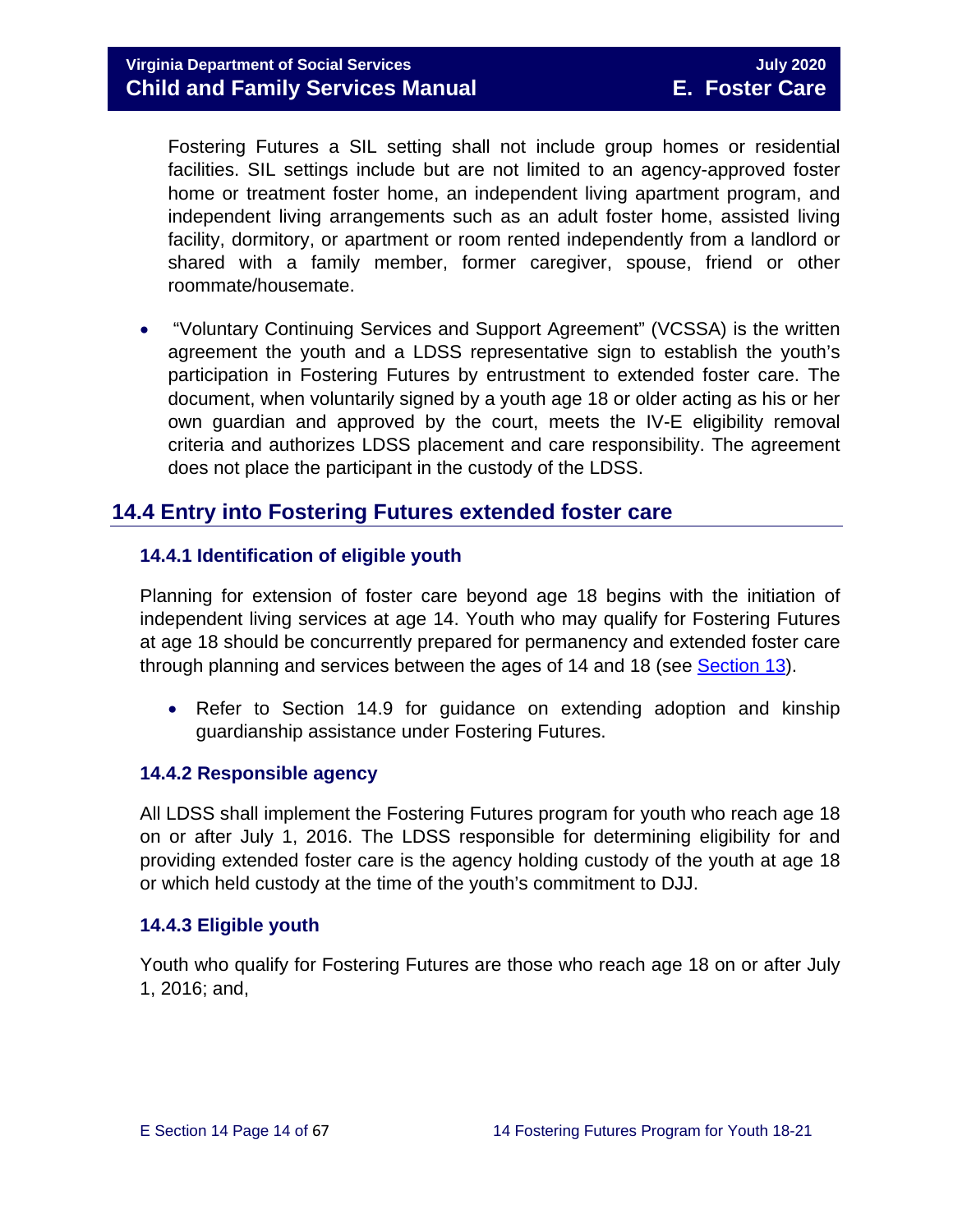- Were in foster care in custody of a Virginia LDSS at the time they turned 18 years old but have not yet turned 21, including those who were in care under an entrustment and those who were in non-custodial foster care; or,
- Were in Permanent Foster Care (PFC) when they turned 18. They will remain in PFC and concurrently qualify for Fostering Futures; or,
- Were released from DJJ between ages 18 and 21 and who were in foster care in custody of a Virginia LDSS immediately prior to the commitment to DJJ.

All foster youth who reach age 18 on or after July 1, 2106, while in custody of a LDSS, and all youth upon release from DJJ who turned 18 after July 1, 2016, shall be in the Fostering Futures programs on their 18<sup>th</sup> birthday (or on release from DJJ) with the following **exception**:

- Youth who are full-time students expected to complete secondary schooling or equivalent training before reaching age 19 and who are appropriately placed in a group home or residential placement at age 18 and expected to continue in such a placement, will continue in their current foster care status and placement until they complete school or it becomes clear that they will not complete school prior to their 19th birthday in accordance with Section 406(a) of the Social Security Act. At the time of completion of or withdrawal from secondary schooling, these young adults shall be immediately transitioned into the Fostering Futures program. See [Section 18.1.5](https://fusion.dss.virginia.gov/Portals/%5bdfs%5d/Files/DFS%20Manuals/Foster%20Care%20Manuals/Foster%20Care%20Manual%2007-2020/Final%20Foster%20Care%20Manual%2007-2020/section_18_funding_maintenance_costs.pdf#page=7) for more information.
	- o For youth turning 18 while placed in a group home or residential placement and who are not expected to complete secondary schooling or equivalent training before reaching 19, funding may continue until the last day of the month that the youth turned 18.
	- o For youth who are full-time students expected to complete secondary schooling or equivalent training before reaching 19 while placed in a group home or residential placement, funding may continue until the last day of the month the child turns 19 or completes school.
- Young adults who are full time students expected to complete secondary schooling or equivalent training before reaching age 19 and who are not placed in a group home or residential placement, or who are not expected to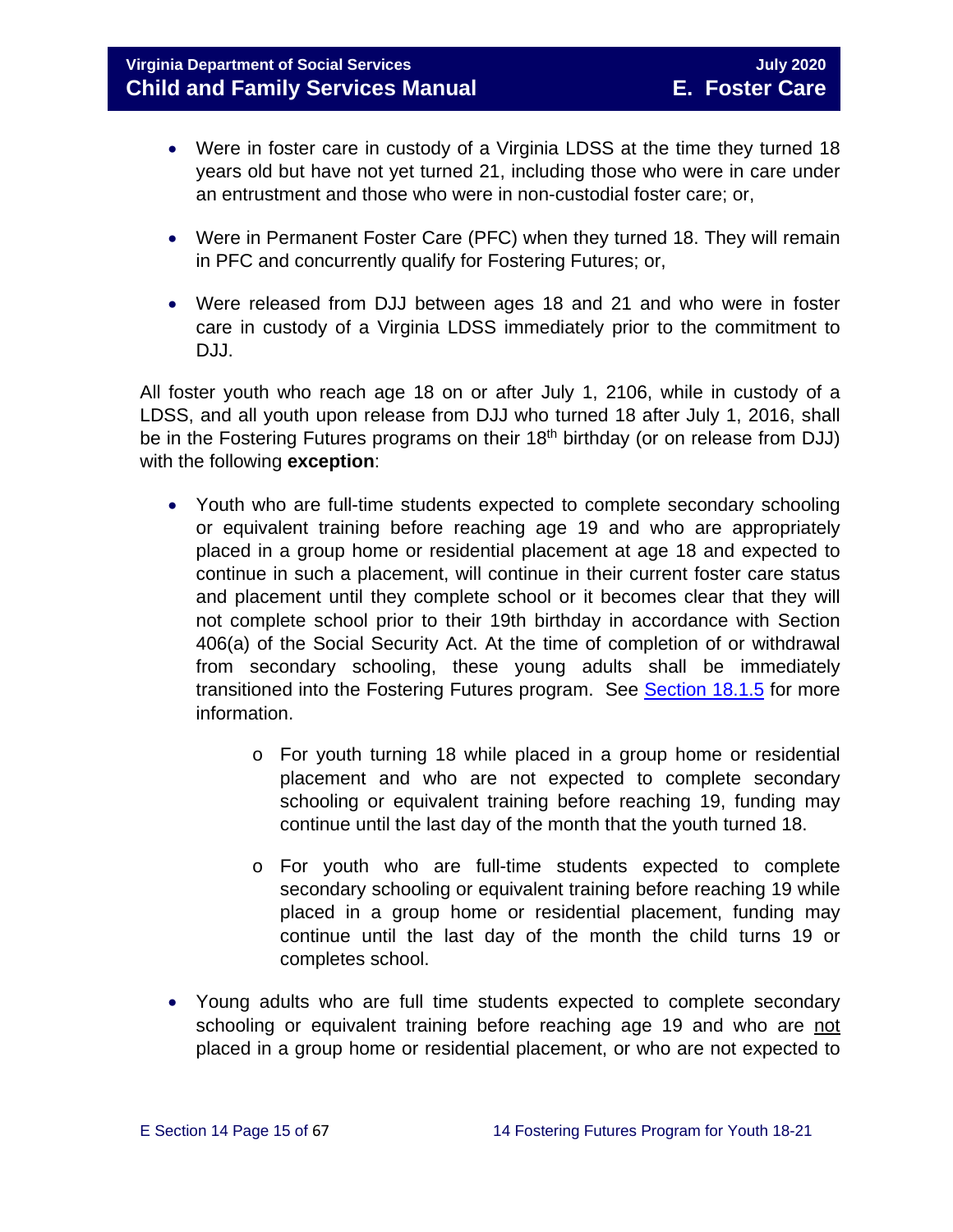continue in a group home or residential placement after age 18, shall be enrolled in Fostering Futures at age 18.

• The eligible 18 year old child is considered to be enrolled full-time, regardless of the number of courses or length of time in school.

#### <span id="page-15-0"></span>**14.4.4 Determination of continued eligibility**

Upon the youth's entering the Fostering Futures program, the LDSS shall assist the youth to meet the requirements for continued eligibility in the program by meeting one (1) of five (5) participation conditions and signing the VCSSA. The service worker is responsible for documenting in OASIS all efforts to transition enrolled youth to continued eligibility for Fostering Futures whether successful or not.

#### **14.4.4.1 Participation conditions**

To meet the requirements for continued eligibility in Fostering Futures a participant shall meet at least one (1) of the following five (5) criteria either by current participation or by evidence of intent and planning to engage in the activity in the immediate future:

- Completing secondary education or a program leading to a General Education Diploma (GED).
	- o Examples include enrollment in a secondary school, e.g. public high school, alternative high school, private school, adult education classes, program leading to GED, or special education activities described in the Individual Education Plan (IEP.)
		- **The service worker should document by unofficial transcript,** electronic course schedule, or letter from the institution.
- Enrolled full-time or part-time (at least half-time) in an institution that provides post-secondary or vocational education.
	- o Examples include remedial courses, coursework without formal admission to the institution, attendance at multiple institutions, or on-line courses affiliated with a licensed institution.
	- o Courses dropped mid-term voluntarily or involuntarily do not automatically disqualify youth from extended foster care and a reasonable time should be allowed for the youth to engage in another participation condition.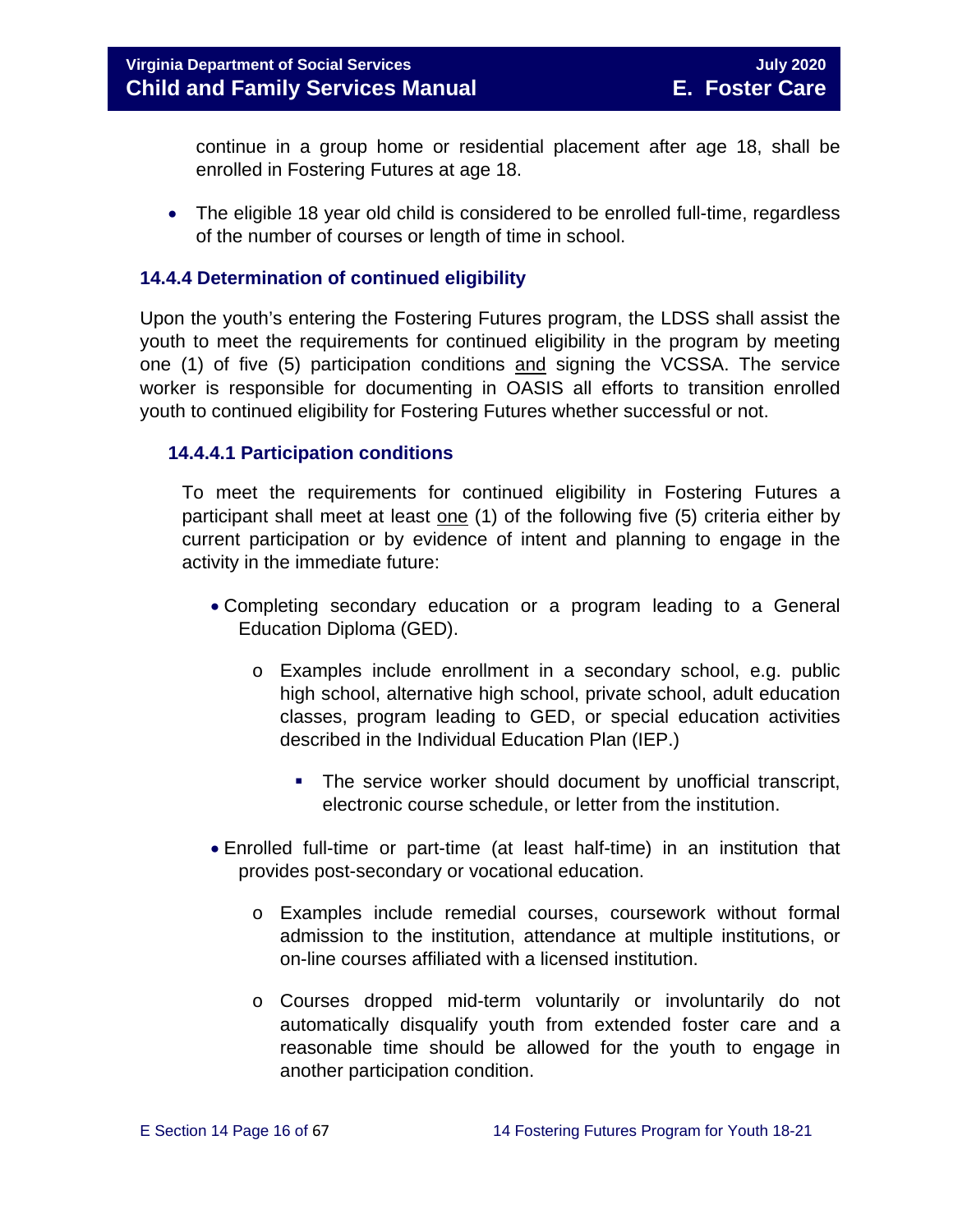- The service worker should document by unofficial transcript, electronic course schedule, or letter from the institution.
- Participating in a program or activity designed to promote employment or remove barriers to employment.
	- o Examples include individualized activities based on an assessment of the youth's needs. These may be self-directed, completed on a one-on-one basis with the service worker or a caregiver, or part of an organized program. They may also include but are not limited to internships, volunteering, vocational rehabilitation, counseling, driver's education, less than half-time secondary education, or participation in a substance abuse program. Qualifying activities should clearly move the youth toward developing skills to help transition to education or employment leading to independence, and/or meet goals in the service plan.
		- **Documentation will vary depending on the activity, ranging** from a certificate of completion in a class to notes by the service worker about seeing a revised resume or discussion of job search and interviews.
- Employed at least 80 hours per month.
	- o Youth shall be engaged in paid employment full or part-time, scheduled to work at least 80 hours per month (even if holidays, illness or other circumstances beyond the youth's control reduce actual hours worked), including paid internships, apprenticeships, or work study programs.
		- **The service worker should document by copy of work** schedule, pay stubs, employer's hiring statement or documentation of acceptance into an apprenticeship or internship.
- Incapable of engaging in any of the above activities due to a medical condition.
	- o A medical condition is a short-term or long-term physical health impairment or a mental/emotional or behavioral health. impairment or a mental/emotional or behavioral health, developmental, or cognitive disability or impairment that serves as a barrier that prevents the youth from consistently participating in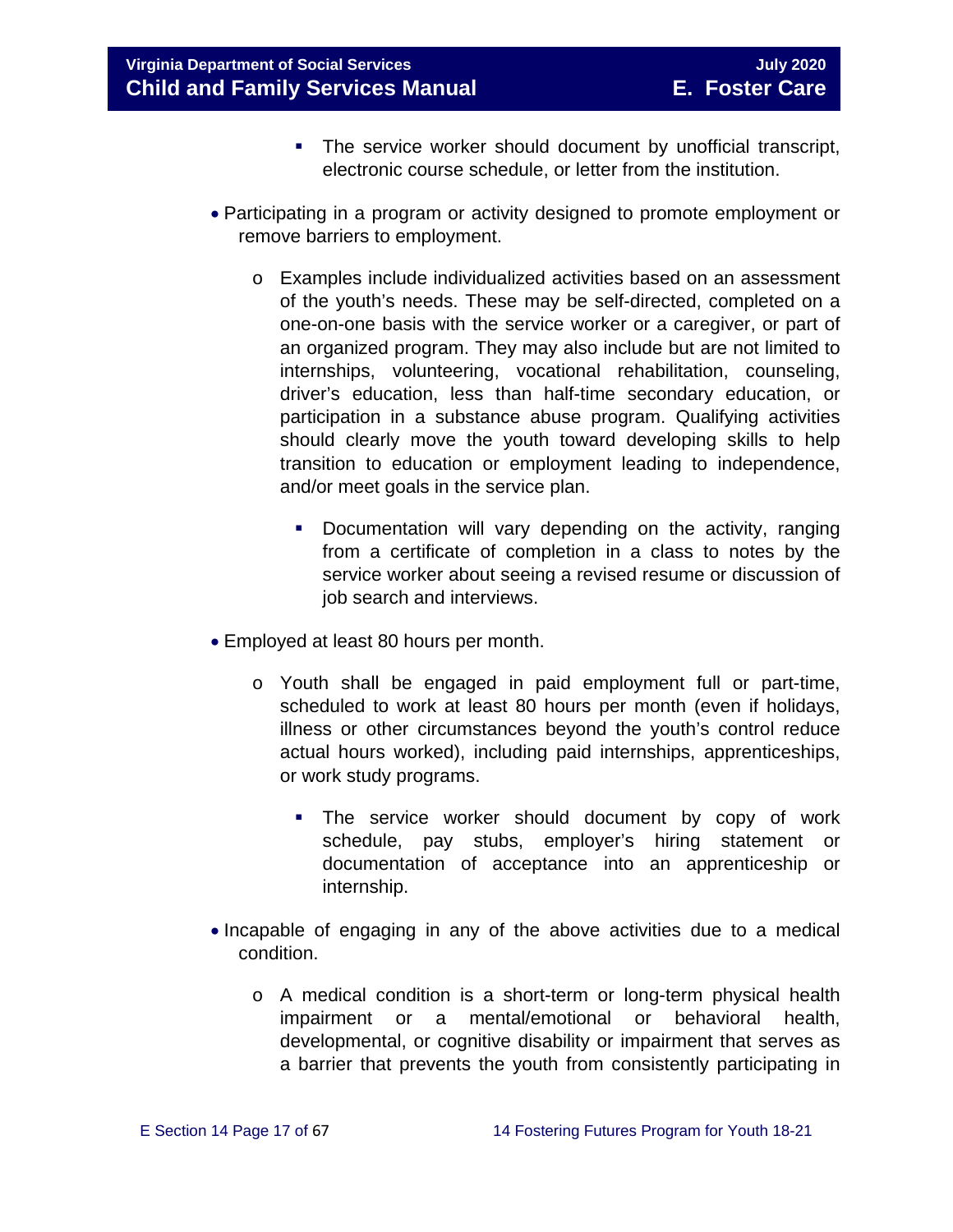employment and education. The youth does not have to be currently receiving or seeking treatment or remediation for the condition.

- **The service worker should document by a statement from at** least one medical doctor that documents the medical condition that prevents the youth from performing education or work activity and the doctor's conclusion that specifies the activities of daily living that the youth is incapable of performing as a result of the medical condition, OR an award letter or notice of action or benefit identification card of disability from the Social Security Administration.
- o For youth whose eligibility is contingent on this participation condition based on a long-term disability or impairment, Fostering Futures should only be considered a short-term safety net while other resources are put into place. Service workers should collaborate with their Adult Services program and other adult serving agencies to develop a long-term plan for the youth beginning well in advance of age 18, in anticipation of implementing a plan as soon as the youth reaches adulthood. Key resources in planning include the Virginia Department of Aging and Rehabilitative Services and the local Community Services Board. Financial support is limited and may involve long waiting lists. Service workers should consult the VDSS document "Virginia [Department of Social Services Transition](http://spark.dss.virginia.gov/divisions/dfs/fc/files/guidance_procedures_faq/guidance_procedures/tranistion_plan_disabilities.pdf) Planning For Foster Care [Youth With Disabilities"](http://spark.dss.virginia.gov/divisions/dfs/fc/files/guidance_procedures_faq/guidance_procedures/tranistion_plan_disabilities.pdf) for more information about this.
	- The service worker should document ongoing efforts to coordinate with adult serving programs in an effort to transition the youth to long-term support.

#### <span id="page-17-0"></span>**14.4.4.2 Voluntary Continuing Services and Support Agreement (VCSSA)**

A youth who reaches age 18 after July 1, 2016, in foster care (or in DJJ and was in foster care upon DJJ commitment) and expects to meet one (1) of the five (5) participation conditions shall be determined to meet the requirements for continued eligibility for Fostering Futures by entering into a VCSSA with the responsible LDSS. By signing a VCSSA the youth is exercising his adult status as his own guardian to voluntarily authorize the LDSS to have placement and care responsibility for him.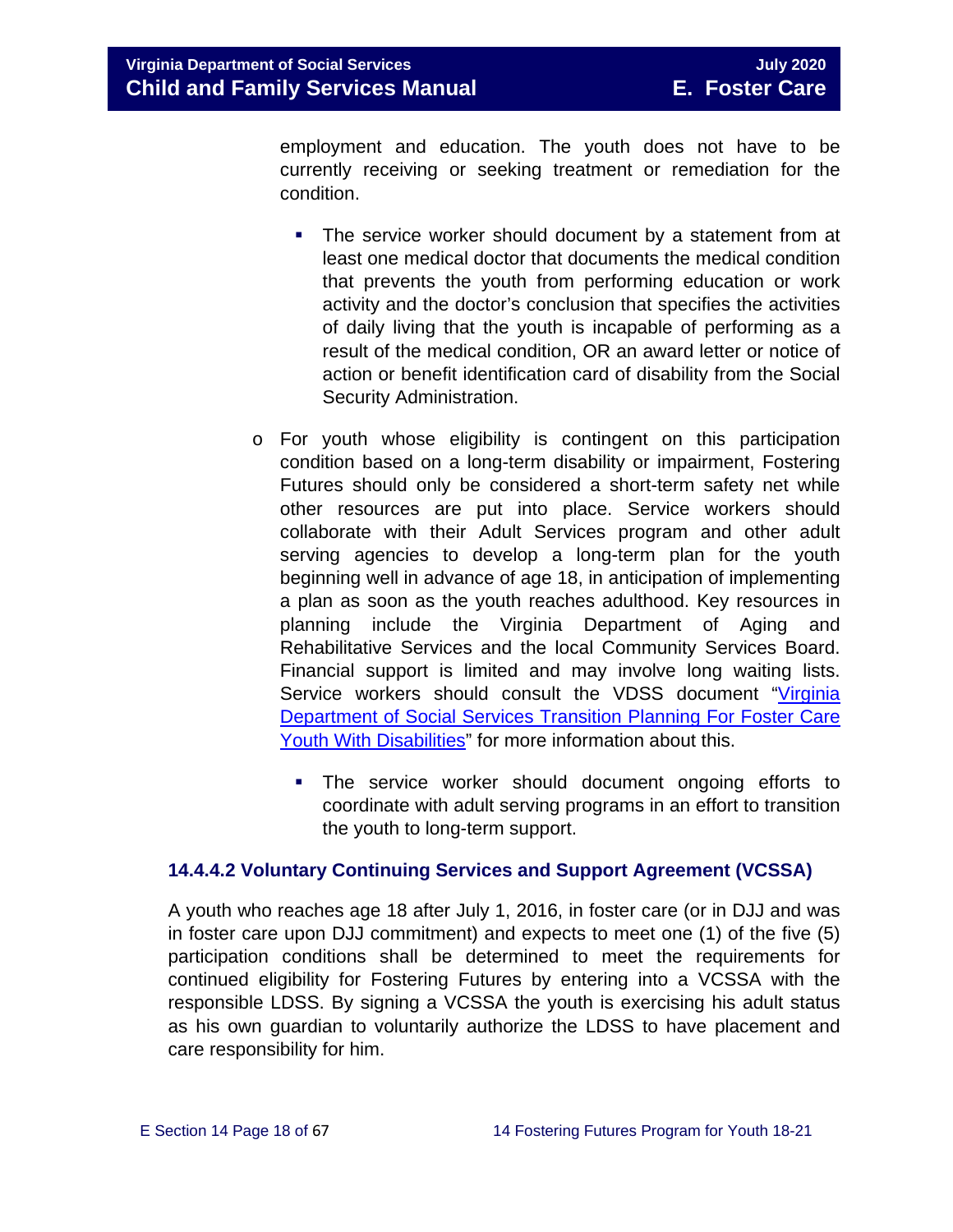The LDSS shall use the [VCSSA](https://fusion.dss.virginia.gov/Portals/%5Bdfs%5D/Files/DFS%20FORMS/Foster%20Care%20Forms/Fostering%20Futures%20Voluntary%20Continuing%20Services%20and%20Support%20Agreement.pdf) to document all of the following:

- The youth's agreement to voluntarily re-enter foster care through self entrustment.
- The requirement that the youth must continue to meet one (1) of the five (5) participation conditions (secondary or postsecondary education, vocational training, employment preparation, employment, or medical exception).
- The youth's agreement to participate in specific services and support to be provided (to be documented in a foster care plan and Transition Plan.)
- The youth's legal status as an adult.
- The youth's agreement to report changes to the worker, be supervised by the LDSS, reside in a qualified setting, and comply with program requirements and eligibility conditions.
- The youth's agreement to provide the LDSS with information and documents which verify compliance with participation conditions or other information which describes the youth's condition, progress or status (e.g. medical, academic, financial or legal records, leases, insurance coverage, etc.), or otherwise provide consent for the LDSS to receive such information directly since the LDSS cannot access personal information because the youth is an adult.
- An explanation of the voluntary nature of program participation and termination.
- The specific conditions that may result in termination by the LDSS.
- *That services and support are to be provided to the youth no later than 30 days after both the youth and local department sign the VCSSA,*
- *That the youth agrees to regular contact with service worker,*
- *That the youth agrees to timely payment of housing fees and other requirements deemed necessary based on the unique circumstances and needs of the youth related to a specific safety concern,*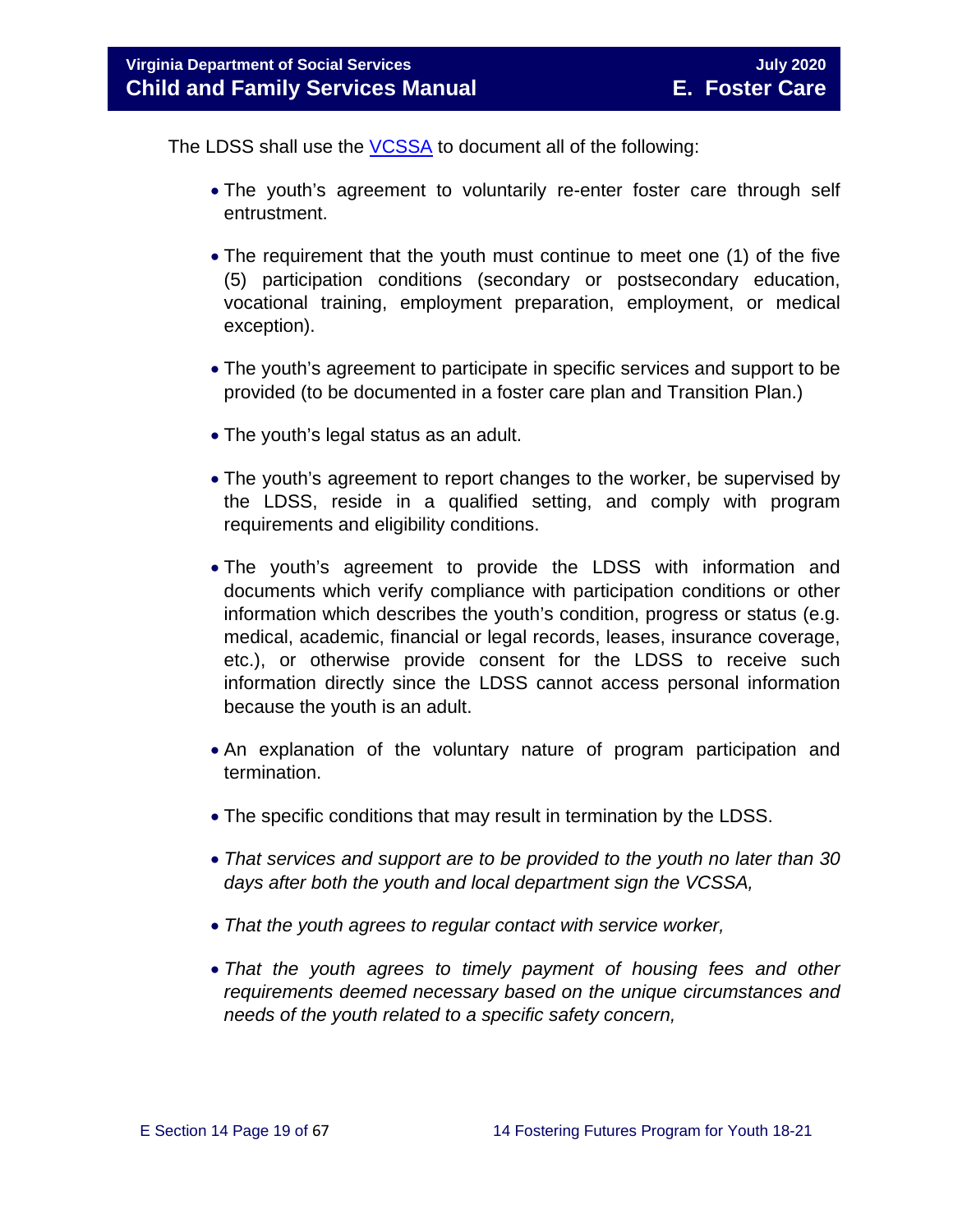- o *Steps to support youth regarding timely payment of housing fees are outlined in Section 14.5.2.*
- o *The additional requirements outlined in the VCSSA should not become a barrier to the youth's participation but instead support the youth's transition to independence. They need to be focused on the specific and unique safety concern. Youth in Fostering Futures often have limited natural supports and resources and the program provides youth a safety net to make choices as a young adult. These choices have natural consequences, which provides youth a variety of valuable learning opportunities. There are times when youth make choices that are potentially life-threatening or dangerous and it is appropriate, in those instances, to require in the VCSSA a service participation to address the dangerous behavior. The VCSSA should not include non-safety related items that are a young adult's choice, such as with whom they may wish to live, friends and family they may have contact with, etc. It is important not only that youth have a voice but that they also have a choice in making their everyday life decisions.*
- The right to appeal program termination or denial or delay of a service required in the service plan.

The youth shall have already reached 18 to sign a VCSSA. The service worker should plan in advance with the youth so that the VCSSA document can be executed as quickly as practicable on or after the youth's  $18<sup>th</sup>$  birthday. The LDSS director or director's designee should sign the document as the LDSS representative.

- Youth with a long-term medical condition may lack capacity. A person over age 18 who is unable to manage his or her personal affairs without assistance, including making decisions and acting on support, care, health, safety, habilitation, education, and therapeutic treatment, may be considered to lack capacity and in need of a court appointed guardian (see Department for Aging and Rehabilitative Services, Adult Protective Services Division Manual, Section 7).
- The service worker should identify well in advance any youth who may lack capacity and make efforts to have a guardian appointed by the court effective at age 18. The service worker should consult with the LDSS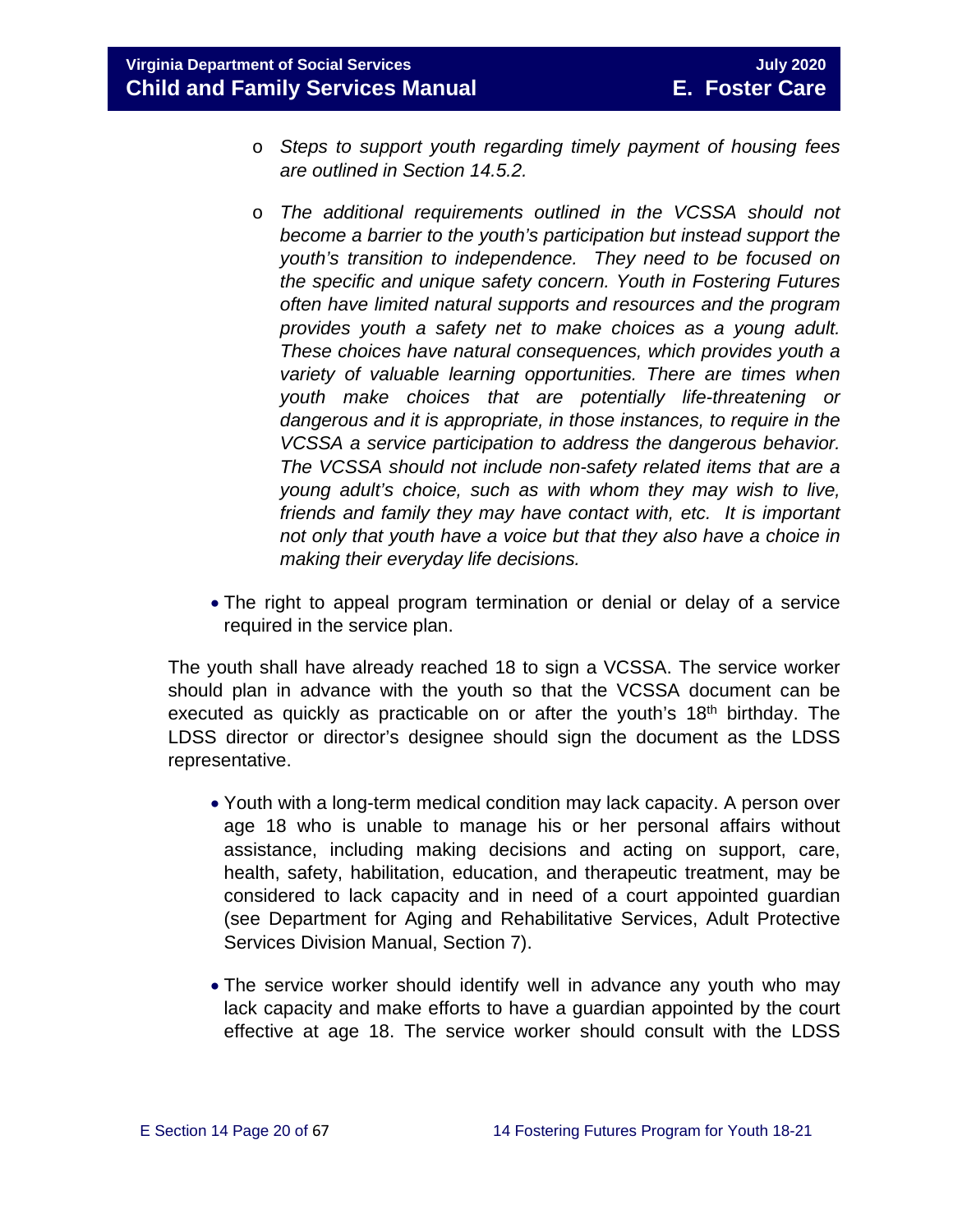Adult Services program to assess capacity and take appropriate steps towards arranging guardianship.

• A youth who lacks capacity cannot sign a VCSSA. If the youth has a guardian, that individual shall sign the VCSSA for the youth. The LDSS cannot sign on behalf of the youth. Without a fully executed VCSSA, the youth does not meet the requirements for continued eligibility for Fostering Futures.

At the time a VCSSA is signed by the youth, the LDSS service worker *must* complete an Application and Evaluation for title IV-E for Fostering Futures and secure necessary information about resources and income from the youth. Resource information required includes the value of: cash, checking account, and savings account; IRA (Individual Retirement Account), CD (certificate of deposit), stocks, bonds, trust fund, and/or burial fund; life insurance; and vehicles or other resources. Income information required includes amount of earned income, Social Security benefits (SSA or SSI) military allotment, unemployment, worker's compensation or other income.

At this time, the services worker should also ensure that the youth is enrolled in Medicaid to age 26.

Maintenance payments would begin once both the last required signature is obtained on the VCSSA and the IL arrangement agreement/placement agreement were signed. Youth cannot be in the program without receiving the maintenance payment. If youth are enrolled in Fostering Futures they *must* be in a supervised independent living setting (see [section 14.4.4.3](#page-17-0) below). Maintenance will be paid using IV-E funds (if the youth is IV-E eligible) or Children's Services Act (CSA) funds. Maintenance payments can not be suspended.

If the agreements are not signed within 30 days of the youth's birthday (unless the youth is placed in a group home or residential and on track to graduate before turning 19), neither IV-E nor CSA funding can be utilized to pay maintenance expenses.

#### **14.4.4.3 Supervised independent living (SIL) settings**

Participants in Fostering Futures may reside in a variety of SIL settings. Supervision includes, at a minimum, monthly visits by the service worker or contracted supervision. SIL settings include but are not limited to independent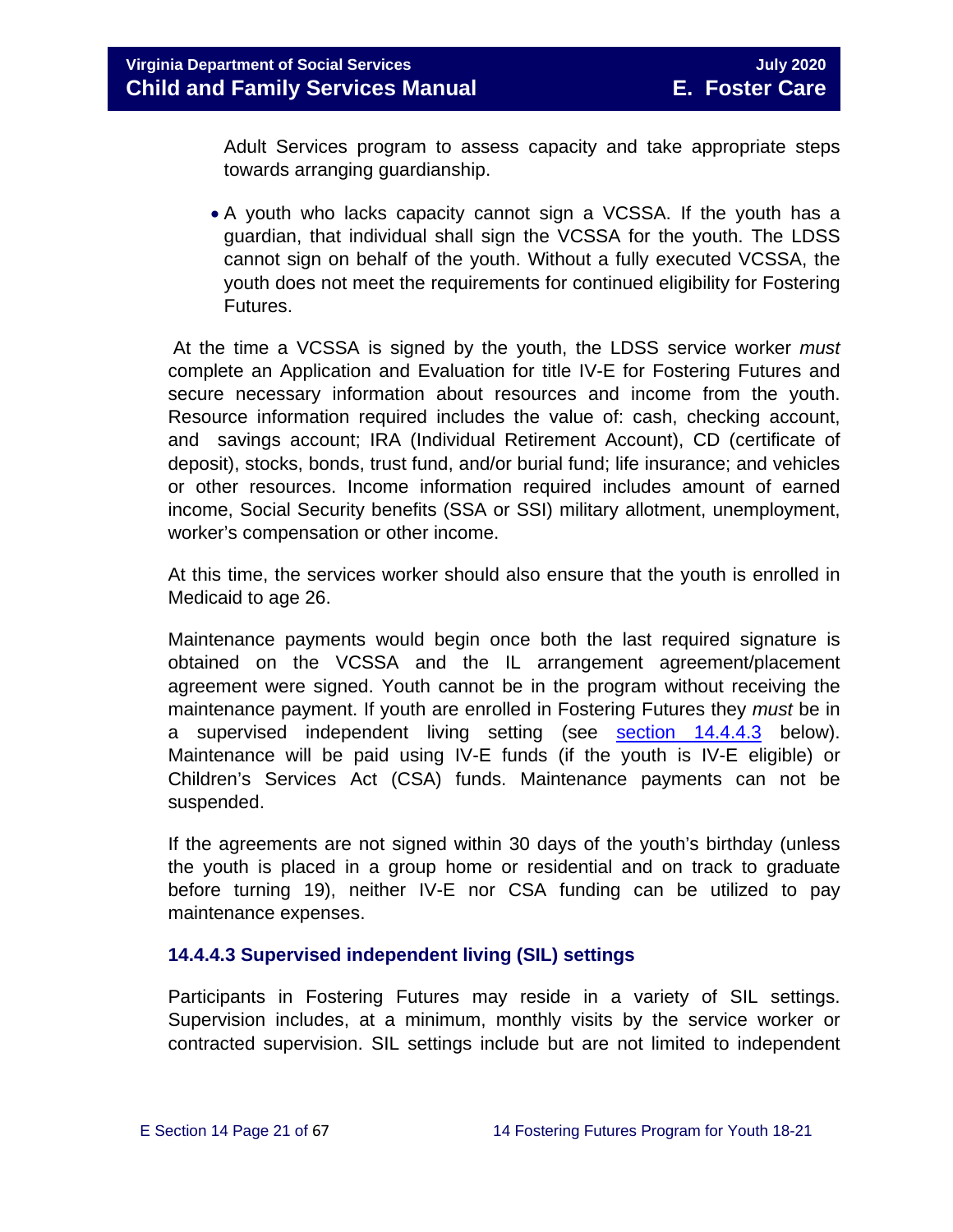living arrangements. The purpose of a SIL setting is to meet the needs of the youth for supervision and support as he or she moves toward independence.

- Selection of a SIL setting should be based on availability, the participant's preference, and his or her skills and readiness to manage the chosen level of living independently (e.g. ability to budget and manage funds, etc.).
- The service worker should assist the participant in assessing appropriateness and safety of the setting. However, the service worker does not have to approve an independent living arrangement.

SIL settings include, but are not limited to:

- Foster family home placement in agency-approved or licensed childplacing agency home.
	- $\circ$  If the youth will remain in a current foster home placement, a new placement agreement with the foster parents, and a new financial agreement should be completed at the time that the youth signs the VCSSA. This documentation reflects that the participant is entering a new foster care episode. The changing role of the youth as an adult in the home should be addressed. The service worker should facilitate a discussion between the participant and the foster parents to address expectations regarding curfew, communicating schedules, household responsibilities, etc.
	- o The foster home shall meet all requirements for agency-approved or licensed child-placing agency foster homes. The youth's service worker should coordinate in advance with the foster home worker to ensure that all requirements are addressed, including obtaining a criminal records check on the youth. The results of the background checks on the youth shall only be used to determine whether other children should be placed in the home or remain in the home and shall not impact the approval of the home  $(\S 63.2-901.1)$ .
- A licensed independent living apartment program.
	- o An independent living agreement between the program and the youth, and a new financial agreement, should be completed at the time that the youth signs the VCSSA. This documentation reflects that the participant is entering a new foster care episode. The changing role of the youth as an adult should be addressed. The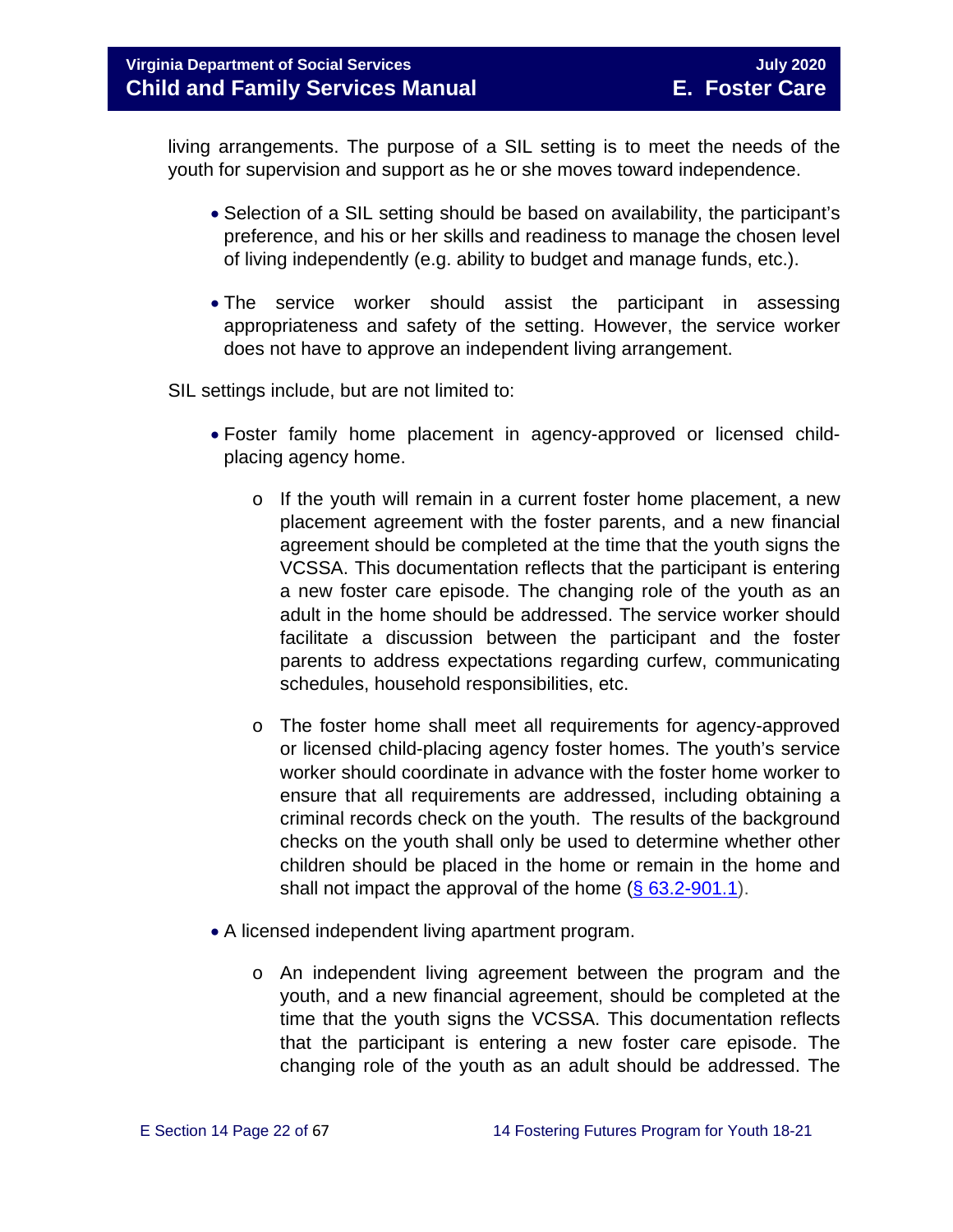service worker should facilitate a discussion between the participant and the program to address expectations regarding curfew, communicating schedules, household responsibilities, etc.

- o The independent living program shall meet all requirements for licensed independent living programs.
- Independent living arrangements.
	- o The participant should sign a Fostering Futures [Independent Living](https://fusion.dss.virginia.gov/dfs/DFS-Home/Foster-Care/Foster-Care-Forms) [Arrangement Agreement](https://fusion.dss.virginia.gov/dfs/DFS-Home/Foster-Care/Foster-Care-Forms) when choosing one of these settings. The Agreement should be completed at the time that the youth signs the VCSSA even if the youth is not changing living situations. This documentation reflects that the participant is entering a new foster care episode.
	- o A participant may reside in a foster home as a boarder paying rent if the LDSS agrees and the foster parents choose to accept this arrangement. If children in foster care are also placed in the foster home, the foster home shall continue to meet all requirements for agency-approved or licensed child-placing agency foster homes. The youth's service worker should coordinate in advance with the foster home worker to ensure that all requirements are addressed, including obtaining a criminal records check on the youth.
	- o This setting constitutes an independent living arrangement for the youth, and the usual expectations, benefits and protections for foster parents do not apply.
	- o A participant may reside in an adult foster home in which all requirements of the adult foster home program shall be followed.
	- o A participant may reside in a dormitory such as a college dormitory or lodging provided as part of a place of training or employment.
	- o A participant may reside in a room or apartment rented independently from a landlord or shared with a family member, spouse, friend or other roommate.
	- o A participant may reside in the home of a family member or former caregiver, including the home from which the youth was removed.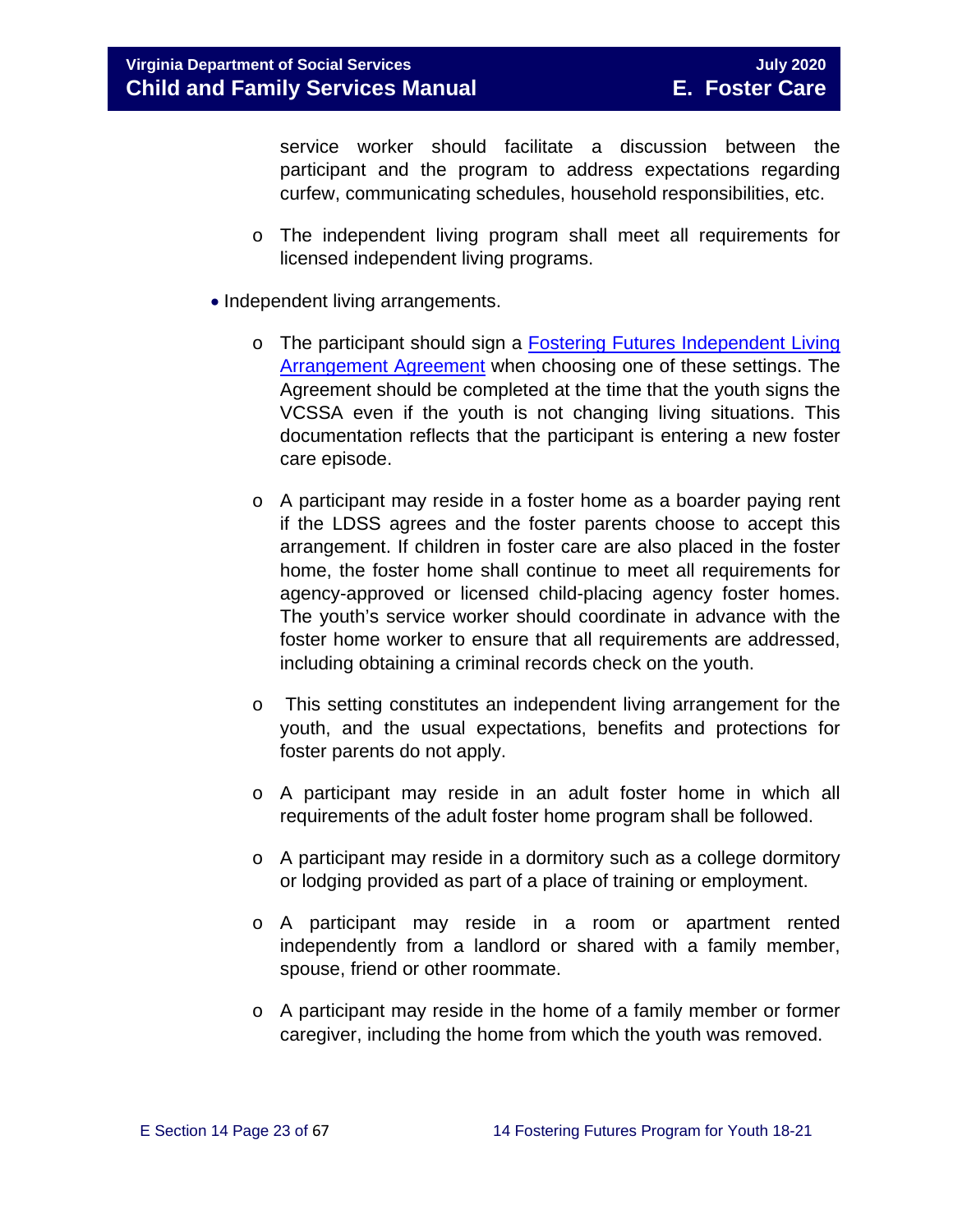Certain settings are **not** allowable in Fostering Futures.

- Participants in Fostering Futures may not reside in group homes or residential treatment facilities.
- Youth may not participate in Fostering Futures while on active duty military status. An eligible youth may participate before and after active duty. (Youth serving in the National Guard or military reserves who are not deployed may participate if all other eligibility conditions are met.)

#### **14.4.4.4 Court approval**

**Within 30 days** of signing the VCSSA the LDSS *must* file a petition *with the* juvenile and domestic relations court *for* review of the agreement *and approval of the foster care plan*. *The LDSS must identify to the court any individuals who may have a legitimate interest in the hearing.* The court *must* schedule a hearing no later than 45 days from receipt of the petition.

The court may appoint legal counsel for the youth, possibly the previous guardian ad litem. The youth may choose to waive counsel. The court may also, with the youth's consent, appoint a Court Appointed Special Advocate (CASA), possibly the previously assigned CASA. *Regardless of the appointment of counsel, the the court must consult with the youth in an age-appropriate manner at all hearings.*

The signed VCSSA, the foster care plan (Part A), and the Transition Plan shall be submitted to the court. Upon hearing the case, the court will determine whether remaining in foster care is in the best interests of the youth and will approve, revise or deny the *foster care plan*. If revisions are ordered *or the foster care plan not approved*, the LDSS *must* file a petition **within 30 days** *of the hearing* for a judicial review of the revised VCSSA and foster care plan.

If the court does not approve *the foster care plan*, *the VCSSA remains in place and the youth remains in foster care.* The LDSS should consider facilitating a Child and Family Team Meeting to discuss concerns *regarding the foster care plan*. Along with the youth, the team should explore the concerns that were raised in court and revise the foster care plan and the Transition Plan to ensure the concerns are addressed appropriately.

*The judicial determination regarding whether remaining in foster care is in the youth's best interests must be made within 180 days of the execution of the VCSSA or the youth will not be eligible for title IV-E funding.*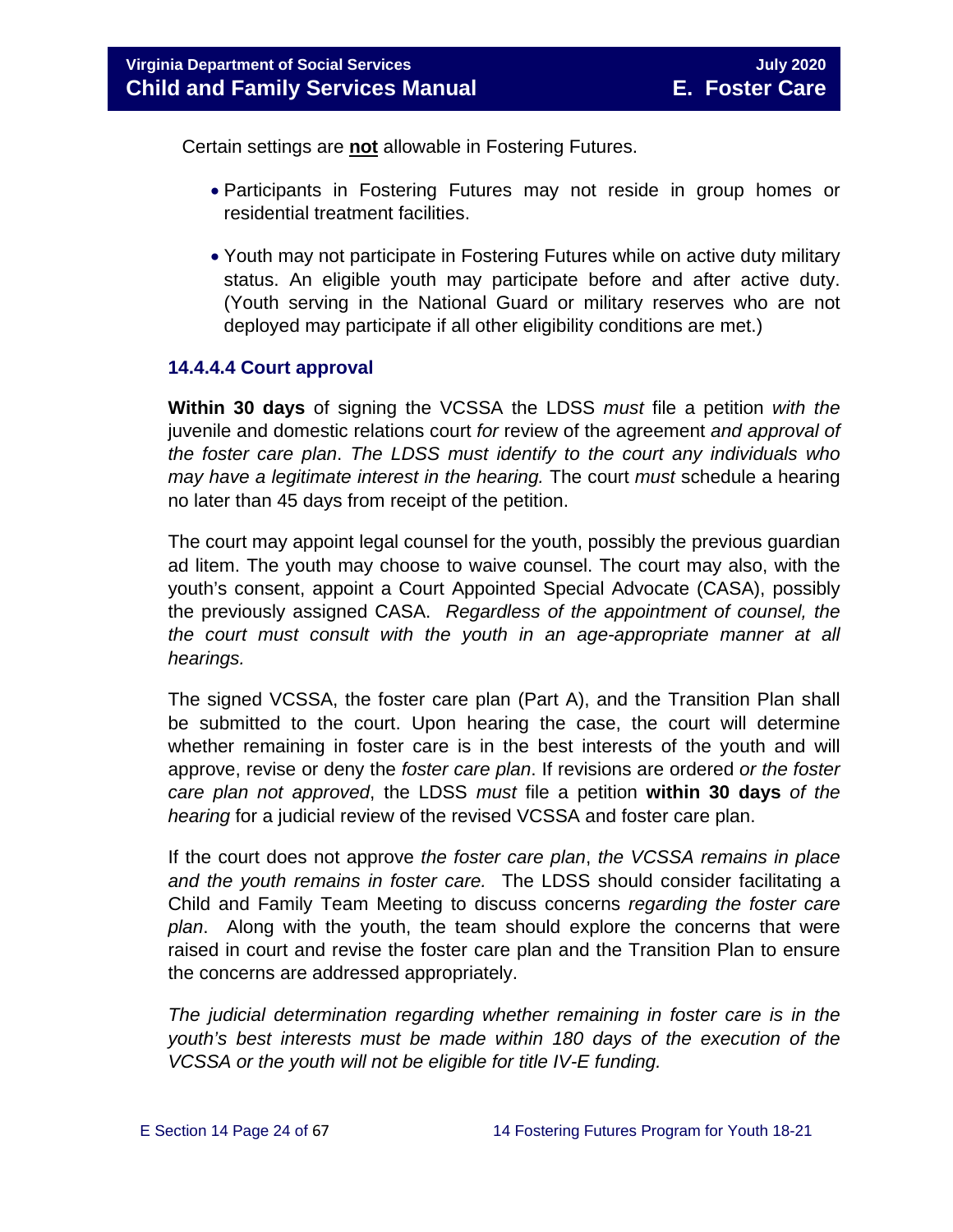Once *the initial court hearing is completed and the foster care plan* is approved, the court may retain jurisdiction and conduct a review every six months or close the court case ending judicial jurisdiction over the current foster care episode.

#### **14.4.4.5 Title IV-E eligibility**

- The service worker shall refer all youth for whom a VCSSA is executed to the appropriate eligibility program specialist within **ten days** of signing the VCSSA for determination of title IV-E eligibility.
- The service worker shall complete the Title IV-E Application and [Evaluation for Fostering Futures](https://fusion.dss.virginia.gov/Portals/%5Bdfs%5D/Files/Copy%20of%20Title_IV-E_Application_and_Evaluation_for_Fostering_Futures2017.xlsx) with the youth, including information on all of the youth's resources and income.
- When a youth enters and each time a youth re-enters Fostering Futures, the LDSS shall conduct a new determination of eligibility for title IV-E based only on the income and resources of the youth. Income of a spouse, parents or others is not counted.
- The VCSSA document, voluntarily signed by a youth age 18 or older acting as his or her own guardian and approved by the court, meets title IV-E eligibility removal criteria and authorizes LDSS placement and care responsibility.
- The service worker is responsible for providing the benefits program specialist with all information and documents needed for eligibility determination and any information that would affect the youth's continuing eligibility and receipt of payments (per Chapter [E, Section 4.5\)](https://fusion.dss.virginia.gov/Portals/%5bdfs%5d/Files/DFS%20Manuals/Foster%20Care%20Manuals/Foster%20Care%20Manual%2007-2020/Final%20Foster%20Care%20Manual%2007-2020/section_4_opening_and_maintaining_case.pdf#page=7). At the time of each bi-annual review, the service worker should send to the benefits program specialist documentation for the youth's compliance with all participation conditions that were met over the six (6) month period.
- Participants who are determined eligible for title IV-E funding shall have a maintenance payment funded with title IV-E funding. Participants who are determined ineligible for title IV-E funding shall have a maintenance payment funded with state funds.
- There will be no differences in program services or support based on funding source.
- The LDSS is required to obtain a judicial determination regarding whether remaining in foster care is in the youth's best interests. If the court does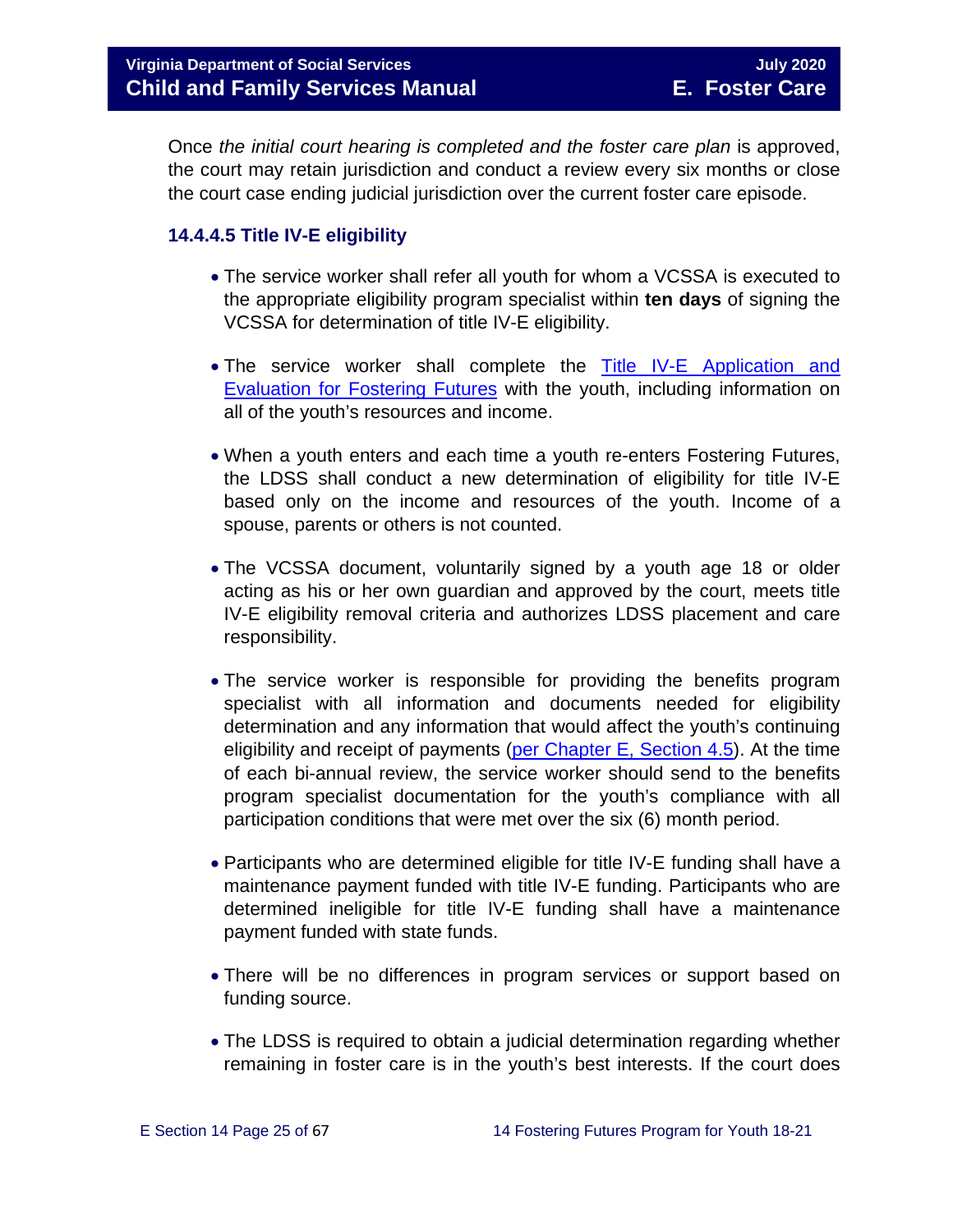not make this determination within 180 days of execution of the VCSSA, title IV-E funding is not allowable for the entire foster care episode and an alternative funding source shall be used.

• Once title IV-E eligibility is determined for a participant it will not be redetermined unless the youth is discharged from foster care and then reenters foster care through Fostering Futures. Each time the youth reenters foster care, a new judicial determination regarding whether foster care is in the youth's best interest is required.

#### <span id="page-25-0"></span>**14.4.5 Service planning**

An initial foster care plan for extended foster care needs to be developed and implemented to supplement the VCSSA and Transition Plan. The foster care plan shall be developed jointly between the service worker and the program participant, recognizing the participant's status as an adult.

The foster care plan should describe the complement of services and supports required to ensure the participant's successful transition to adulthood and independence, focusing on the upcoming six (6) month period. The latest Transition plan should be attached to the service plan. Both documents *must* be submitted to the court with the fully executed VCSSA for the court hearing.

#### **14.4.5.1 Foster care plan**

The foster care plan is developed in OASIS using Part A of the Foster Care Service Plan, addressing at a minimum the following with expected target dates:

- Details of the planned activity which makes the participant eligible (i.e. secondary or postsecondary education, vocational training, employment preparation, employment, or medical exception) and requirements for documenting same.
- Both short-term and long-term goals with measures for progress towards achieving self-sufficiency.
- The youth's planned living arrangement.
- Health care resources and preventive and therapeutic heath care.
- Mental health resources and needed care.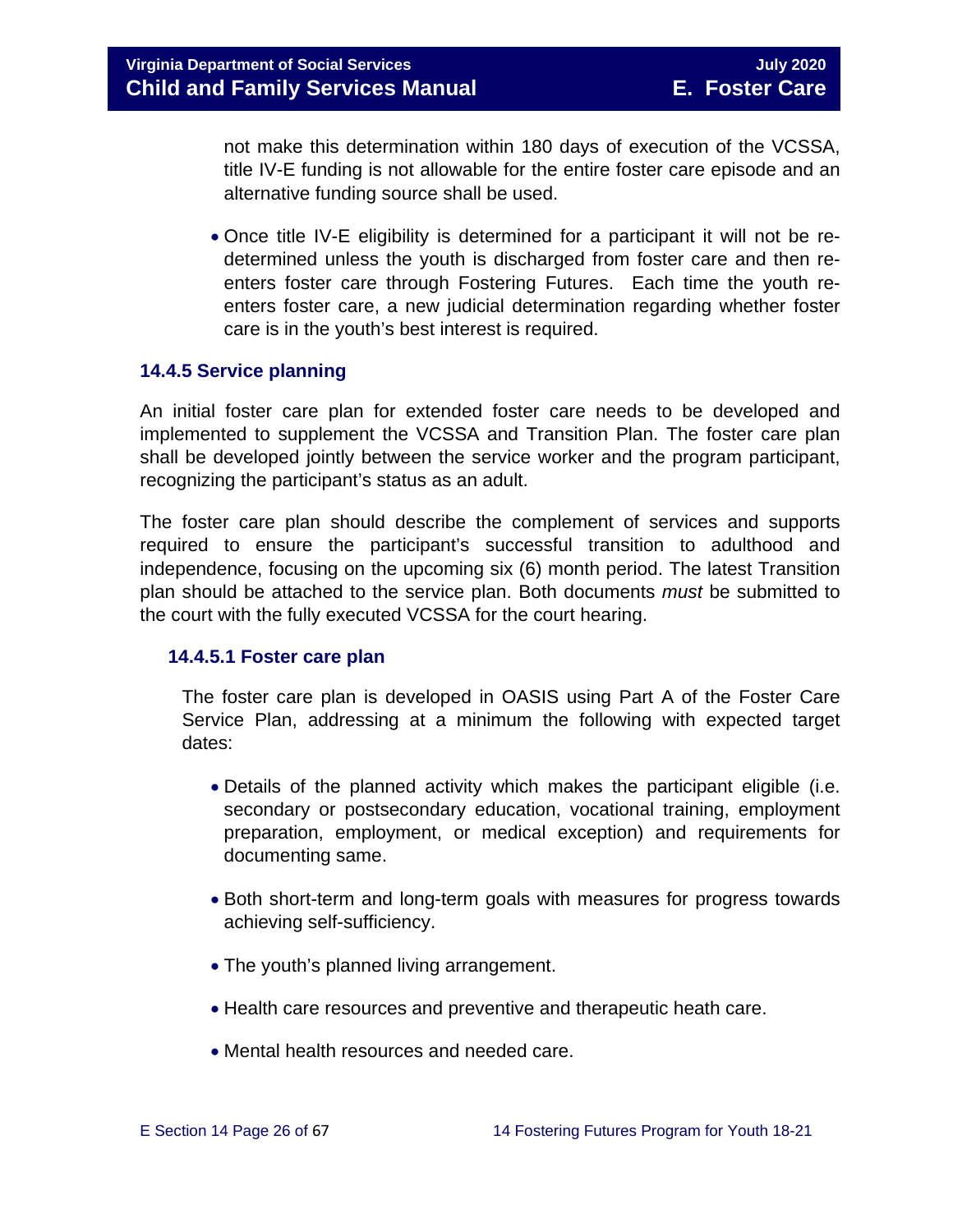- Participant's responsibilities, including support which the youth will seek from others in the youth's social support network.
- Expectations for the participant's conduct (e.g. avoiding illegal behavior, maintaining good driving record, etc.)
- Identification of the team of individuals who will engage in supporting the participant (e.g. foster parents, relatives, attorney, CASA, friends, mentor, etc.)
- Permanency and life-long connections with caring adults efforts (e.g. plans for visits or communication with birth parents, siblings, other relatives, other supportive adults).
- Expectations for communication with and required visits with a service worker.
- Budget and finances (e.g. planned expenditures, income, expected maintenance payment).
- LDSS responsibilities including financial payments, case reviews, eligibility monitoring, visits and other means of support.

#### **14.4.5.2 Goal selection**

Unless the youth is in PFC, the foster care goal for the new foster care episode under Fostering Futures should be Independent Living. For youth in PFC, the goal should remain Permanent Foster Care.

#### <span id="page-26-0"></span>**14.4.6 Medical coverage**

Upon entry to Fostering Futures the youth should be moved to the Medicaid coverage group for former foster youth. Young adults who were in Virginia foster care and receiving Medicaid when they turned 18 may receive Medicaid to age 26. Youth who have been determined to meet the requirements for continued eligibility in Fostering Futures may access Children's Services Act (CSA) funding for medical costs not covered by Medicaid. If it is assessed that these funds are needed, the service worker shall refer the youth to the Family Assessment and Planning team (FAPT), in accordance with local Community Policy and Management team (CPMT) procedures, in order to request funding for services. The service worker should assist the youth in promptly notifying Medicaid of any address changes.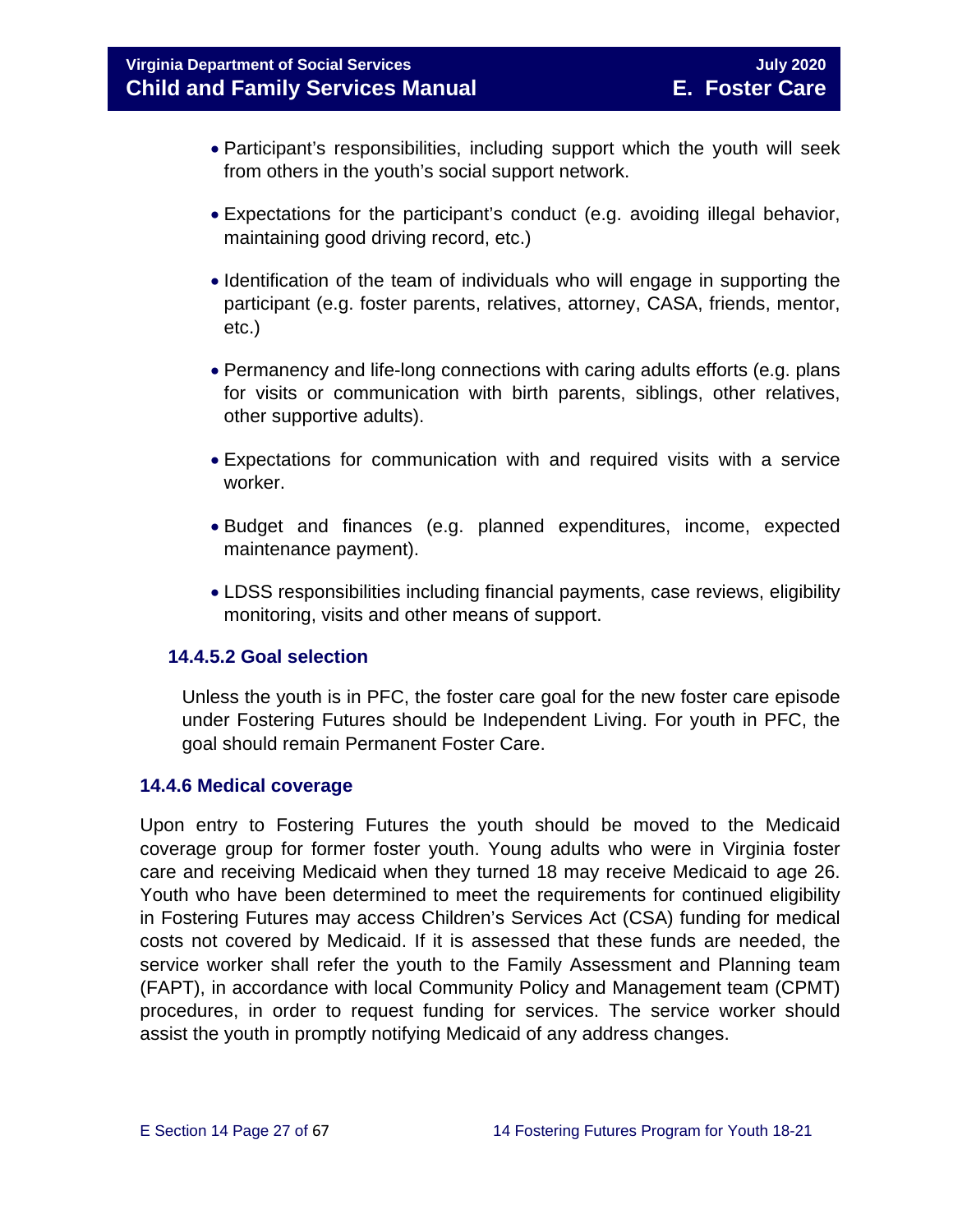## <span id="page-27-0"></span>**14.5 Case management in Fostering Futures**

Ongoing case management in Fostering Futures requires tasks similar to those in ongoing foster cases but with some additional program-specific requirements.

#### <span id="page-27-1"></span>**14.5.1 Services**

Youth who have been determined to meet the requirements for continued eligibility for Fostering Futures are entitled to the full array of foster care services. Services identified in the service plan *must* begin **no later than 30 days** after the VCSSA has been executed. Services specifically relevant to participants in Fostering Futures include the following:

- An LDSS service worker who has completed required training in transition services and support for young adults and is knowledgeable of resources available in the community should provide case management services, including assessment and case planning.
- The service worker should ensure the participant maintains access to medical care under Medicaid to 26.
- The service worker should assist the participant in accessing educational, vocational or employment readiness programs; resources to support employment; or, in arranging medical documentation of inability to engage in those activities, to fulfill the participation requirements.
- The service worker should assist the participant in arranging appropriate, affordable housing in a supervised independent living setting, particularly in foster homes or with relatives.
- The service worker should engage the participant in budgeting and financial planning.
- The service worker should continue to promote permanency for the participant through lasting relationships with caring adults.
- Participants in Fostering Futures may access state funding for services through the CSA. The service worker should facilitate securing approval for needed services through the local FAPT process.
	- oThe responsible FAPT is in the locality where the youth was last in foster care before reaching 18.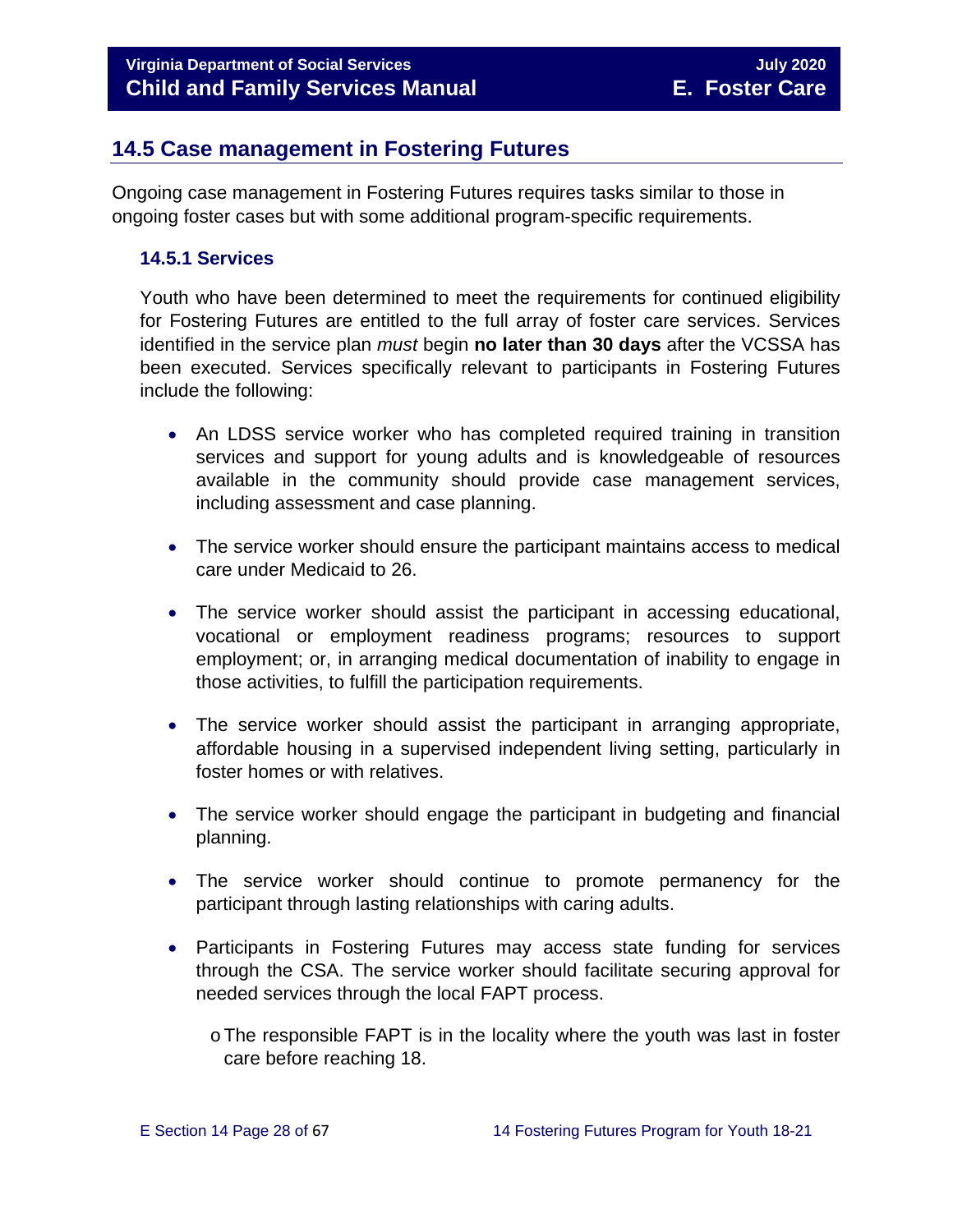- The service worker should assist the youth in accessing all available resources to supplement the financial benefit and assist the youth in working towards independence.
- Most of the resources of traditional Independent Living Services are also applicable to participants in Fostering Futures, including the Chafee Program, Casey Life Skills Assessment (CLSA), and the ETV program, outlined later in this section.

#### <span id="page-28-0"></span>**14.5.2 Funding maintenance costs**

Maintenance payments are intended to cover the participant's costs for food, shelter, clothing, supplies and personal incidentals. The participant is eligible to receive the total maintenance payment rate and annual supplemental clothing allowance in effect for the age group 13 and over.

The LDSS shall not initiate maintenance payments until the VCSSA is fully executed and the youth has a signed IL arrangement agreement or placement agreement.

If the participant has been determined title IV-E eligible following execution of a VCSSA, maintenance payments shall be funded from title IV-E. If the participant is not title IV-E eligible, maintenance payments shall be funded from State Pool Funds. In communities where the Community Policy and Management Team (CPMT) has an established policy to this effect, FAPT action is not required to initiate maintenance payments for either category. (Services costs for youth in both categories are funded from State Pool Funds and are contingent on approval by FAPT and the CPMT).

Fostering Futures maintenance payments may be made directly to the youth with responsibility to pay for rent, groceries and other basic expenses.

- The LDSS and the participant should decide jointly whether to make all or part of a maintenance payment directly to the youth or directly to a vendor such as the landlord.
- If the participant resides in the removal home, maintenance payments are not paid directly to the parents or guardians from whom the child was removed.
- If the participant resides in a foster home after reaching age 18, maintenance payments are made directly to the foster parent.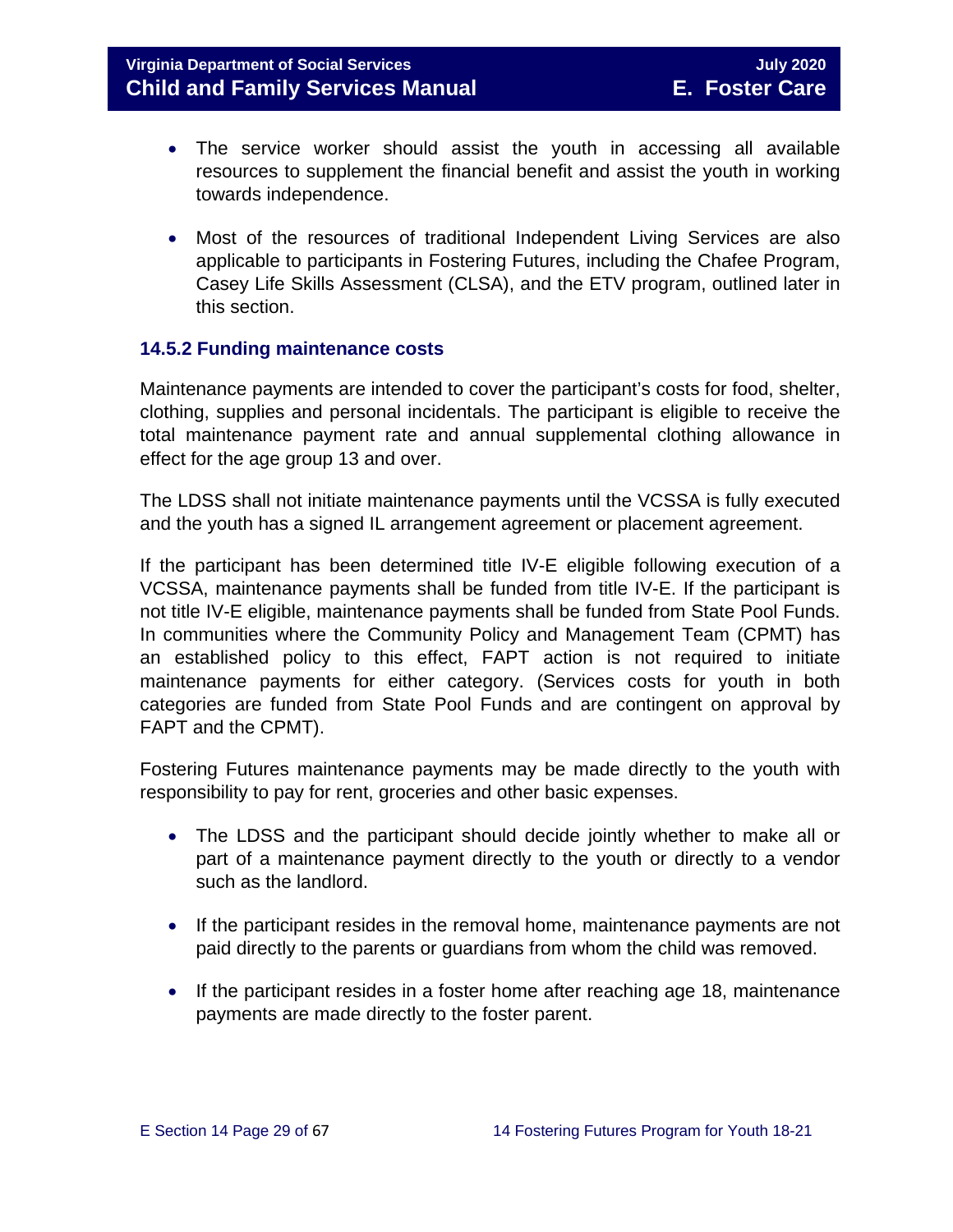- oEnhanced maintenance payments determined by VEMAT are allowed when the participant resides in a foster home placement.
- olf the participant resides in a LDSS approved foster home, the foster parent may file appropriate claims to access the Contingency Fund if needed.
- If the participant resides in a foster home, but the foster parents choose to treat the youth as a boarder paying rent to them, the payment may be made directly to the youth; however, an enhanced maintenance payment is not allowed and the foster parents do not have access to the Contingency Fund.
- A participant that is attending a training program that does not charge for room and board (e.g. Job Corps, Woodrow Wilson Rehabiliation Center, Commonwealth ChalleNGe) should continue to receive the maintenance payment minus the room and board portion of the payment (\$448). The youth should continue to receive the clothing, personal care, recreation, and monthly allowance portions of the maintenance payment (\$252). The service worker should discuss with the participant the most appropriate use of the money and assist the participant in setting up a saving's account to plan for the future, such as future housing needs.
- If a participant is the parent of a minor child who resides with the youth, the child is eligible for a maintenance payment at the appropriate age group rate and is categorically eligible for Medicaid. However, the child is not eligible for an enhanced maintenance payment.
- If the participant has an open case with the LDSS, the youth shall be receiving at least a portion of the maintenance payment. At no time can the entire payment be suspended if the case remains open. See [section 14.6](#page-33-0) for addressing participant's non-compliance.
- The service worker is responsible for entering payment related information in OASIS per [Section 18.1.8.](https://fusion.dss.virginia.gov/Portals/%5bdfs%5d/Files/DFS%20Manuals/Foster%20Care%20Manuals/Foster%20Care%20Manual%2007-2020/Final%20Foster%20Care%20Manual%2007-2020/section_18_funding_maintenance_costs.pdf#page=9)

*If the youth is experiencing difficulty in managing the expenses their maintenance payment is intended to cover, the service worker should review the youth's budget with the youth and work with the youth to identify any strategies to assist the youth in money management. The service worker can work with the youth to have part or all of their maintenance payment sent to their landlord or housing provider. Additionally, the service worker should consider holding an FPM or other team meeting to help identify possible supports or services that could help the youth in*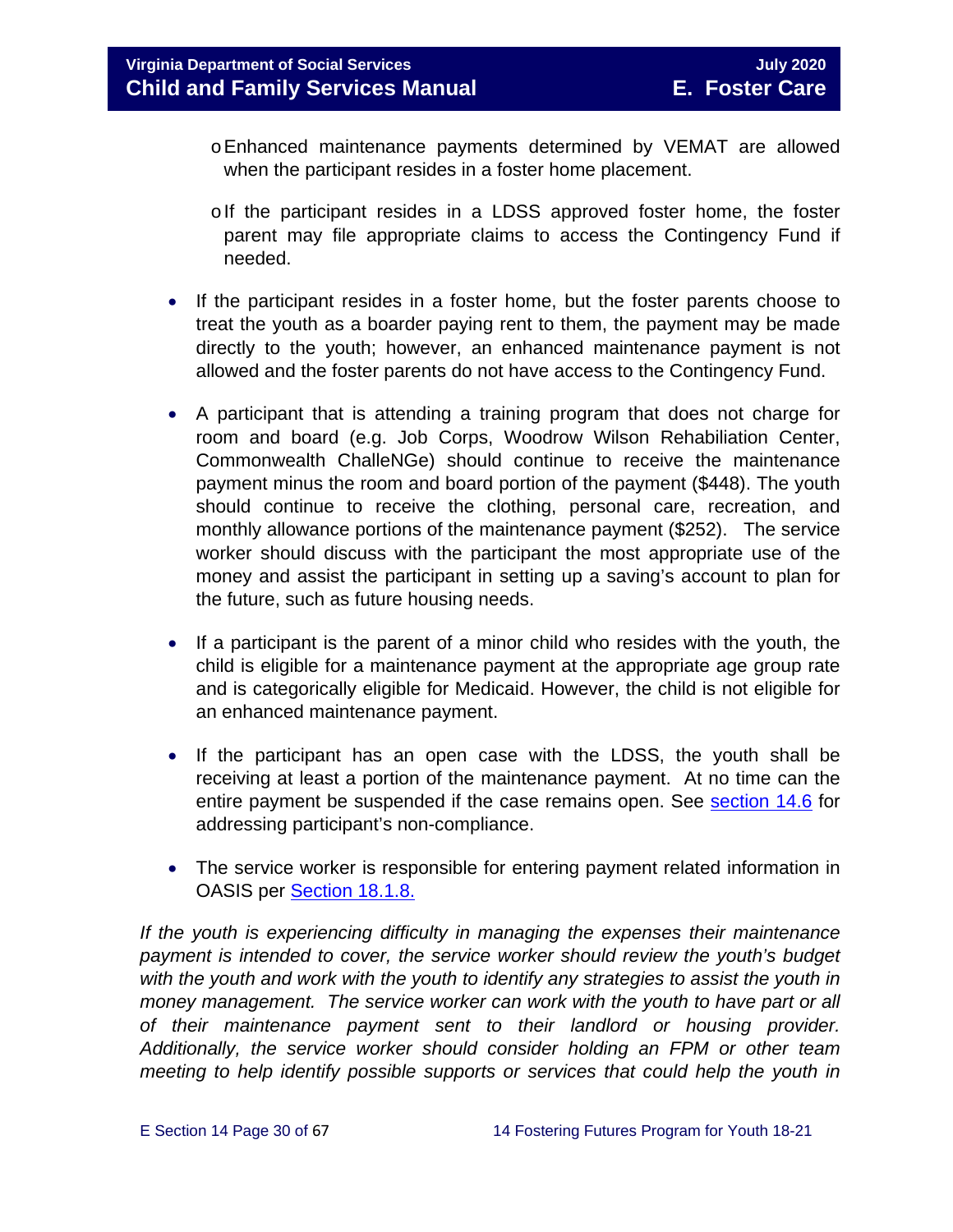*meeting their basic needs. These steps should be explored prior to any termination from Fostering Futures due to inability to maintain their housing situation per the youth's agreement to pay housing fees in the VCSSA.* 

#### <span id="page-30-0"></span>**14.5.3 Participants who receive social security benefits**

- If the participant received disability payments as a minor, the youth will need to reapply for benefits as an adult. This can be done 180 days prior to the youth's  $18<sup>th</sup>$  birthday. If the youth meets the criteria for an adult disability payment, receives Supplemental Security Income (SSI) benefits and is title IV-E eligible, the service worker should assist the youth in notifying the Social Security Administration that the youth receives title IV-E payments. The SSI benefit will be reduced by the amount of the title IV-E payment unless the youth opts to receive only SSI. The participant may choose to receive only the SSI payment and remain a Fostering Futures program participant.
- If the participant receives (SSA) benefits due to a deceased parent or a parent's disability, those benefits may continue until the child graduates high school or turns 19. Since the youth continues to be in foster care, the benefits will continue to go to the LDSS and be put in a special child welfare account. Information on special welfare accounts can be found in [section 3.50](https://fusion.dss.virginia.gov/Portals/%5Bdof%5D/Files/section_3_50_-_special_welfare.pdf) of the finance guidance manual.
- The same guidelines apply to both CSA eligibile youth as well as title IV-E eligible youth.

#### <span id="page-30-1"></span>**14.5.4 Monthly worker visits**

The LDSS shall conduct a face-to-face visit with the participant at least once every month during which a VCSSA is in effect to ensure the safety and well-being of the participant, and promote permanent connections. Visits by the ongoing service worker are preferred. Visits can be coordinated with meetings or other interactions with the youth. Other persons familiar with the youth who may conduct required visits include other service workers, interns, case aides, volunteers or the CSA Coordinator, if they participate in planning meetings for the youth and are known to the youth. Each visit shall be documented in OASIS.

In addition, only in the Fostering Futures program, the LDSS may use contract staff to conduct required visits when there are barriers to LDSS visits such as travel distance. Assigned contract staff should have expertise in transition services and support for young adults and knowledge of available resources. The contracted staff should become familiar with the youth, the foster care plan and the requirements of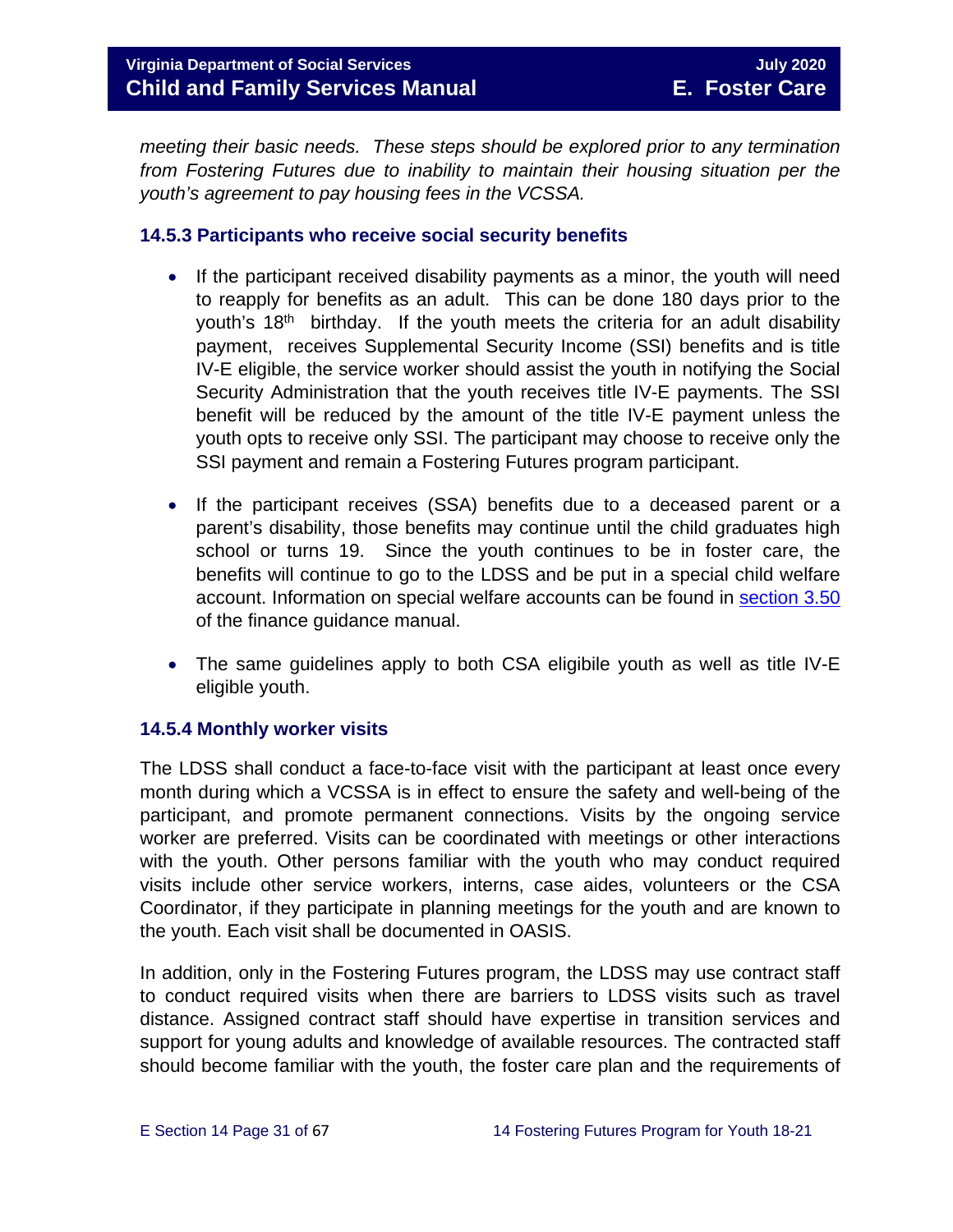Fostering Futures. The LDSS should require contract staff to provide a written visit report for the LDSS service worker to document in OASIS. The LDSS maintains the responsibility for worker visits. Costs for contracting worker visits may be charged to the LDSS administrative budget (BL 855). Costs for visits may not be charged to CSA.

Content of visits should focus on supporting the youth, reinforcing positive behaviors and progress, identifying unmet needs and resources, and confirming continued compliance with the service plan and the conditions of eligibility.

- The approach to these visits should be developmentally appropriate and the participant should be empowered to manage these contacts.
- When possible, visits should be made by the same person over time to help develop and maintain a relationship and provide continuity.
- At each visit the worker should determine which of the five (5) participation conditions is being met and plan to secure documentation of participation.
- At least 50% of visits should take place in the youth's place of residence.
- Youth in supervised independent living settings may choose not to reveal their foster care status to other parties such as roommates or a landlord. The worker should respect this decision and work with the participant to plan inhome visits in such a way as to support this privacy.

#### <span id="page-31-0"></span>**14.5.5 Administrative panel reviews**

The LDSS shall ensure a case review takes place every six (6) months while a VCSSA is in effect. In addition, a case review should be conducted whenever the LDSS, the participant, or other party requests it.

- If the court retains jurisdiction after the initial hearing on the VCSSA, the court's review every six (6) months will fulfill this requirement.
- If the court has not retained jurisdiction, or has not ordered a review every six (6) months, the LDSS shall conduct an administrative panel review beginning six (6) months from the date the VCSSA was approved by the court to fulfill the six (6) month case review requirement.
- The service worker should encourage the youth to help choose and invite panelists. The youth shall be given the opportunity to include at least two (2)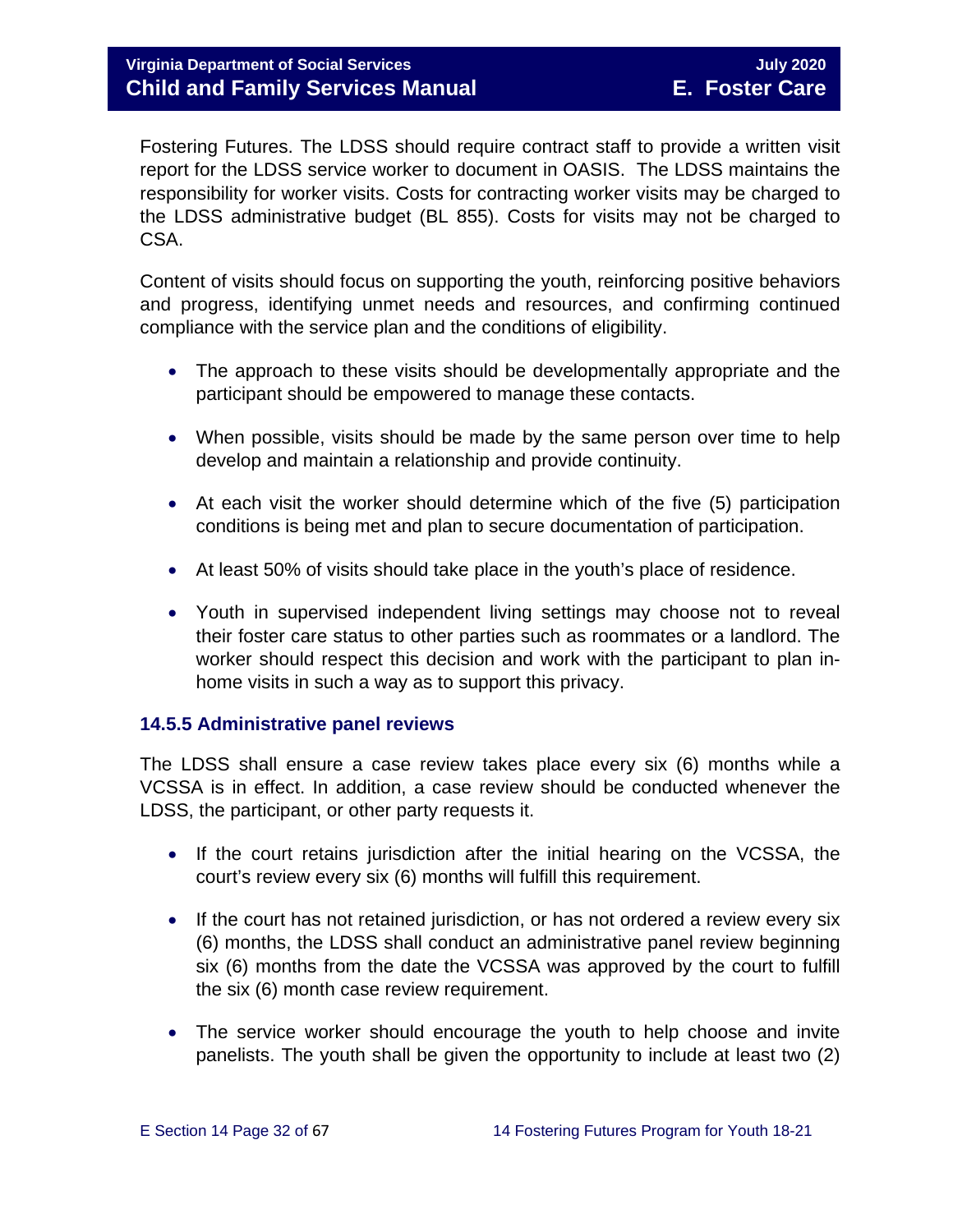members of his or her choice. The panel shall include at least one member who is not responsible for case management and is not the foster parent of or service worker for the participant. Other members of the youth's support team should be invited to participate in the panel review.

- Reviews should empower the participant, recognizing the adult status of the youth, and be conducted in an age-appropriate manner. The focus should be on supporting the participant, reinforcing positive behaviors, marking progress, identifying unmet needs and resources, and confirming continued compliance with the service plan and the conditions of eligibility.
- Adequacy of services provided by the LDSS should be reviewed to ensure provision of necessary services to support successful transition to permanency and self-sufficiency.
- An emphasis on maximizing permanent connections with caring adults should be integral to the review.
- The foster care plan and Transition Plan should be updated and amended as needed as agreed to by the participant and the LDSS.
- At each bi-annual review the service worker should ensure that the case record includes all appropriate documentation for the youth's participation status throughout the six (6) months just ended, and provide documentation of all such verifications to the benefits worker.

#### <span id="page-32-0"></span>**14.5.6 Additional case reviews**

The LDSS should consider requesting a review prior to six (6) months for youth that are minimally compliant with the program. For example, this could be a youth that has difficulty maintaining employment or has had difficulty committing to his educational program. The review provides the team the opportunity to address concerns with the youth, determine if additional supports are necessary, and for the youth to get a clear understanding of the concerns. The meeting may or may not result in the issuance of the Notification of Intent to Terminate Fostering Futures (see [section 14.6.2\)](#page-34-0). If the notification is issued, the LDSS should schedule another meeting within the next two (2) weeks. Otherwise, the LDSS should consider scheduling a follow-up meeting in the next 30 days to review the progress that has been made toward maintaining compliance.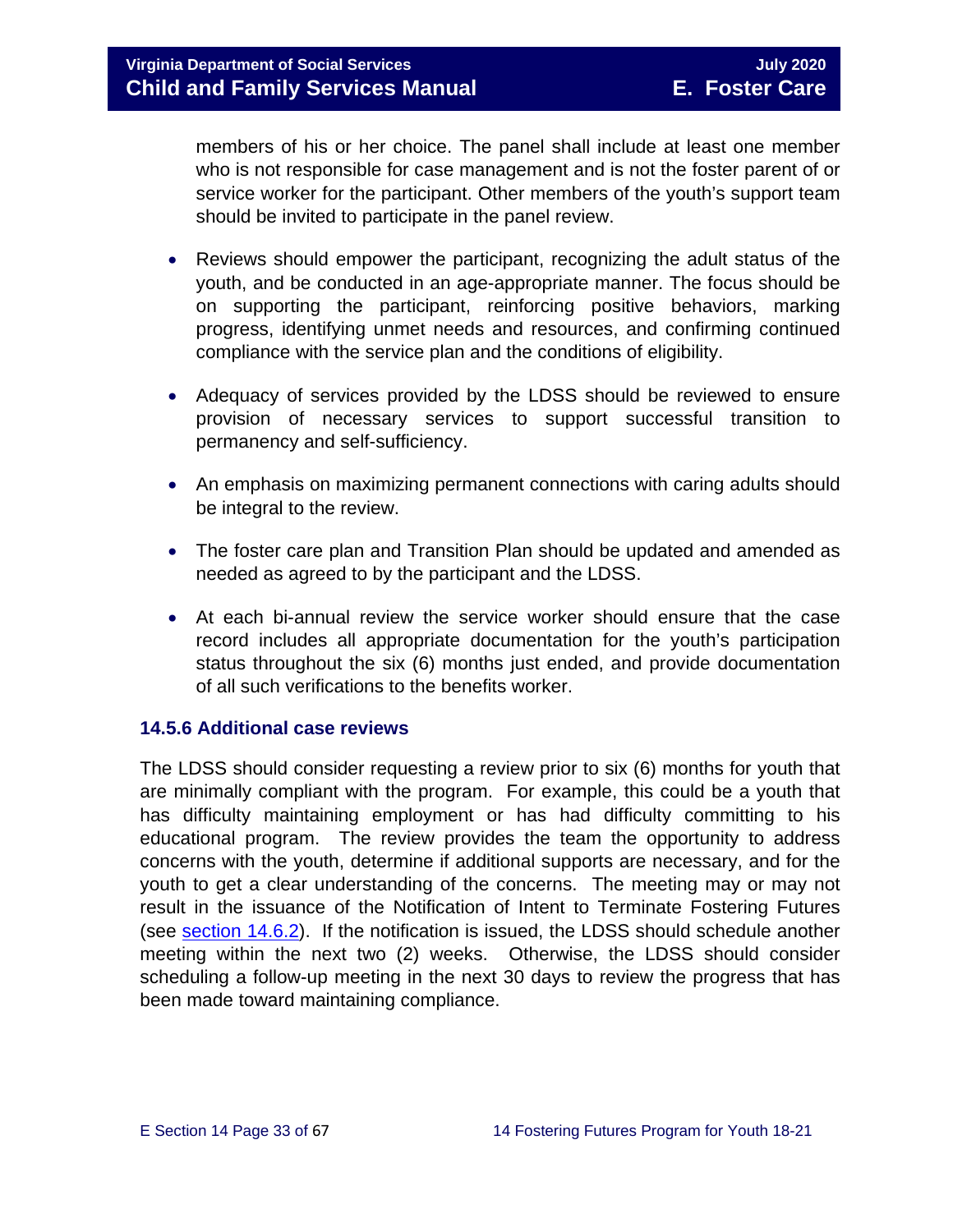## <span id="page-33-0"></span>**14.6 Termination from Fostering Futures**

Either the participant or the LDSS may terminate a youth's participation in Fostering Futures under the conditions that follow. In all instances of termination, the youth's Transition Plan shall be updated during the 90-day period prior to termination in addition to other requirements specific to Fostering Futures.

#### <span id="page-33-1"></span>**14.6.1 Termination by the participant**

The VCSSA and participation in Fostering Futures are voluntary on the youth's part and may be terminated at any time by the youth by verbal or written notification to the service worker.

- Whenever a youth indicates interest in terminating participation in the program, the LDSS should actively engage the youth in understanding the ramifications of leaving the program, including loss of resources, and encourage the youth to reconsider. The service worker should communicate concerns about the youth's intent to members of the youth's support team. The service worker should assist the youth in developing a plan for paying bills and ensuring access to food and shelter in the event of termination.
- When the participant has a disagreement with the program that does not rise to the level of an appeal under Fair Hearings (e.g. disagrees with the outcome of an assessment or treatment recommendation, or has a conflict with the service worker that cannot be resolved between them), the LDSS should offer an informal conference with the director or director's designee to attempt to find a solution that will avoid termination.
- Upon definitive notification that the youth is terminating participation, the LDSS shall respond in writing informing the youth of the consequences of terminating the agreement, the final date of services and payments, the right to appeal the termination, the right to re-enter the program at any time prior to reaching age 21 if eligibility criteria are met, and the procedures for reentering the program. The LDSS shall provide 30 days written notice before closing the youth's case.
- Services and maintenance payments made directly to the youth will continue during the 30 days prior to closing the case.
- When payments are being made to the foster parent, payment will continue for up to 30 days if the youth remains in the home. If the youth leaves the foster home placement, payment to the foster parent can continue for up to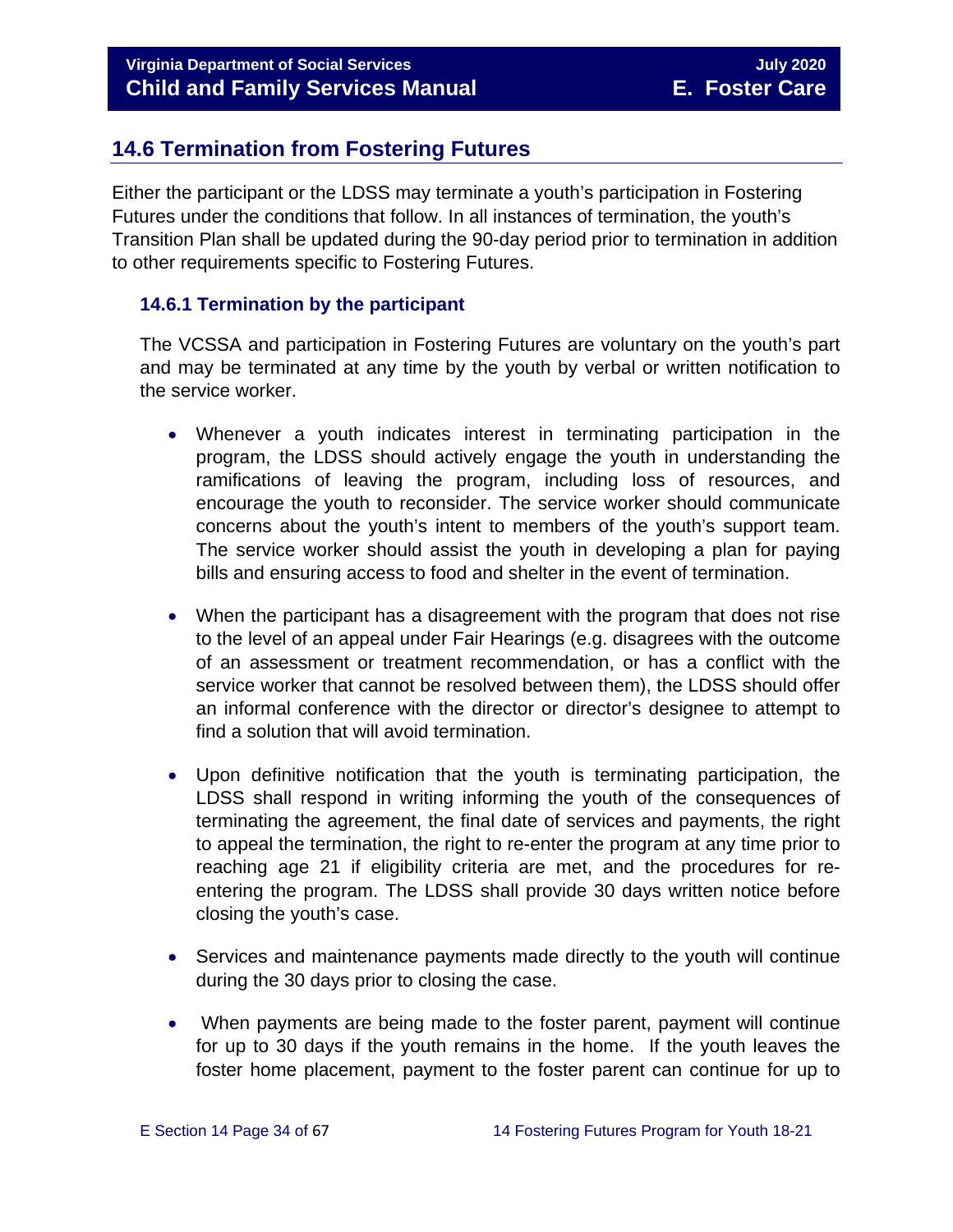14 days if the youth is expected to return. Otherwise, payments should end as soon as it's determined that the youth will not return to the placement (See [section 18.1.4](https://fusion.dss.virginia.gov/Portals/%5bdfs%5d/Files/DFS%20Manuals/Foster%20Care%20Manuals/Foster%20Care%20Manual%2007-2020/Final%20Foster%20Care%20Manual%2007-2020/section_18_funding_maintenance_costs.pdf#page=4) for additional information and examples regarding temporary absences.) The participant's case will close after 30 days unless the youth decides not to terminate participation in the program.

#### <span id="page-34-0"></span>**14.6.2 Termination by the LDSS**

The VCSSA shall be terminated by the LDSS if it is determined that the youth no longer meets the eligibility criteria and conditions.

- When a youth upon reaching age 18 (or upon discharge from DJJ) has not followed through on meeting the requirements for continued eligibility (i.e. engaging in one (1) of the five (5) participation conditions and signing a VCSSA), and the LDSS has made efforts to actively engage the youth in understanding the benefits of participation and to encourage participation, the LDSS should take steps to terminate the youth from Fostering Futures. The LDSS shall notify the youth in writing using [The Notice of Intent to Terminate](https://fusion.dss.virginia.gov/Portals/%5Bdfs%5D/Files/DFS%20FORMS/Foster%20Care%20Forms/Notice%20of%20Intent%20to%20Terminate%20Fostering%20Futures.pdf)  [Fostering Futures](https://fusion.dss.virginia.gov/Portals/%5Bdfs%5D/Files/DFS%20FORMS/Foster%20Care%20Forms/Notice%20of%20Intent%20to%20Terminate%20Fostering%20Futures.pdf) that all services and support will be discontinued 30 days from the date of the agency's notice. The basis for the termination and procedures for appealing the termination shall be included. Information about criteria and procedures for re-entering the program shall be included. The notice should also include information about and contact information for community resources that may benefit the participant, particularly other supportive services.
- Whenever the LDSS believes that a Fostering Futures participant is, or is at risk of, not fulfilling the participation requirements or otherwise not complying with terms of the VCSSA or the program, efforts shall be made to actively engage the youth in understanding the ramifications of non-compliance and to encourage the youth to comply. The service worker should communicate concerns about the youth's intent to members of the youth's team. The service worker should assist the youth in developing a plan for paying bills and ensuring food and shelter in the event of termination.
	- oAcademic breaks in postsecondary education attendance such as semester and summer breaks, and education and employment transitions of no longer than 30 days, do not disqualify the participant and shall not be a basis for termination. Courses dropped mid-term voluntarily or involuntarily do not automatically disqualify participants from Fostering Futures and a reasonable time should be allowed for the youth to begin another participation condition.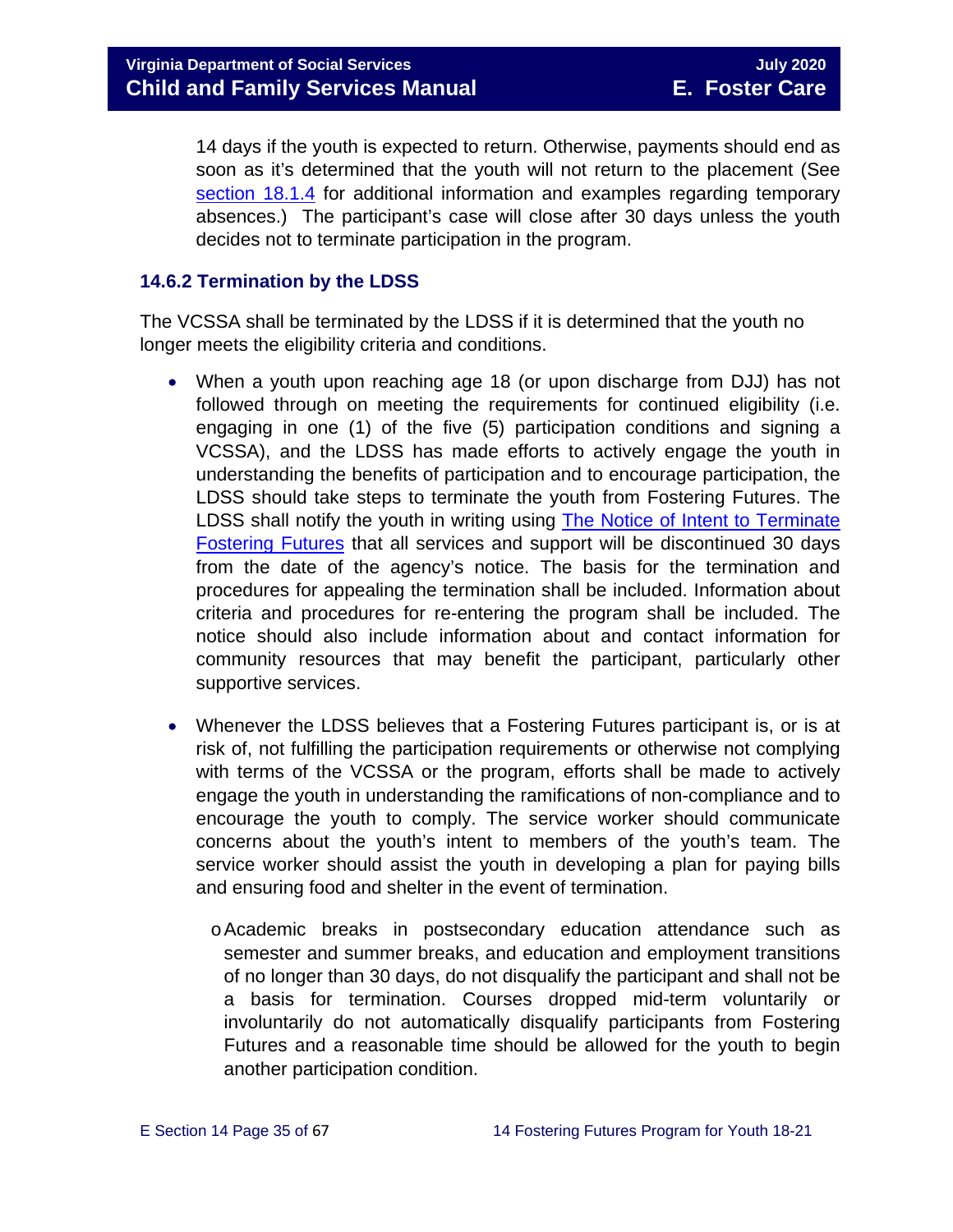- In the event that the participant continues to fail to comply with program requirements, the LDSS shall notify the participant in writing that all services and support will be discontinued 30 days from the date of the agency's notice. The basis for the termination and procedures for appealing the termination shall be included. Information about criteria and procedures for re-entering the program shall be included.
	- oThe notice *must* also include information about and contact information for community resources that may benefit the participant, particularly other supportive services and about appeal rights and procedures.
	- oServices and maintenance payments made directly to the youth will continue during the 30 days prior to closing the case.
	- oWhen payments are being made to the foster parent, payment will continue for up to 30 days if the youth remains in the home. If the youth leaves the foster home placement, payment to the foster parent can continue for up to 14 days if the youth is expected to return Otherwise, payments should end as soon as it's determined that the youth will not return to the placement. (See [section 18.1.4](https://fusion.dss.virginia.gov/Portals/%5bdfs%5d/Files/DFS%20Manuals/Foster%20Care%20Manuals/Foster%20Care%20Manual%2007-2020/Final%20Foster%20Care%20Manual%2007-2020/section_18_funding_maintenance_costs.pdf#page=4) for additional information and examples regarding temporary absences.)
- At least 30 days before the youth will turn 21 the LDSS shall notify the youth in writing that all services and support will be terminated at age 21.

## <span id="page-35-0"></span>**14.7 Appeal procedures**

When the participant believes he or she has been denied services or assistance to which he is entitled, including being terminated from Fostering Futures by the LDSS, or services or assistance have been delayed or terminated, the participant, or someone acting on his behalf, may submit an appeal to VDSS Appeals and Fair Hearings per procedures in [Section 15.12](https://fusion.dss.virginia.gov/Portals/%5bdfs%5d/Files/DFS%20Manuals/Foster%20Care%20Manuals/Foster%20Care%20Manual%2007-2020/Final%20Foster%20Care%20Manual%2007-2020/section_15_developing_service_plan.pdf#page=17) of the July 2014 Chapter E, Foster Care. Appeal requests shall be submitted in writing, preferably utilizing the Family Services Appeal Request (032-02-0671 08/15).

## <span id="page-35-1"></span>**14.8 Re-entry into foster care through Fostering Futures**

Following termination (whether voluntarily by the youth or by the LDSS), a youth may re-enter Fostering Futures extended foster care if all eligibility conditions are met.

• There is no limit on the number of times a youth may re-enter the program between the ages of 18-21.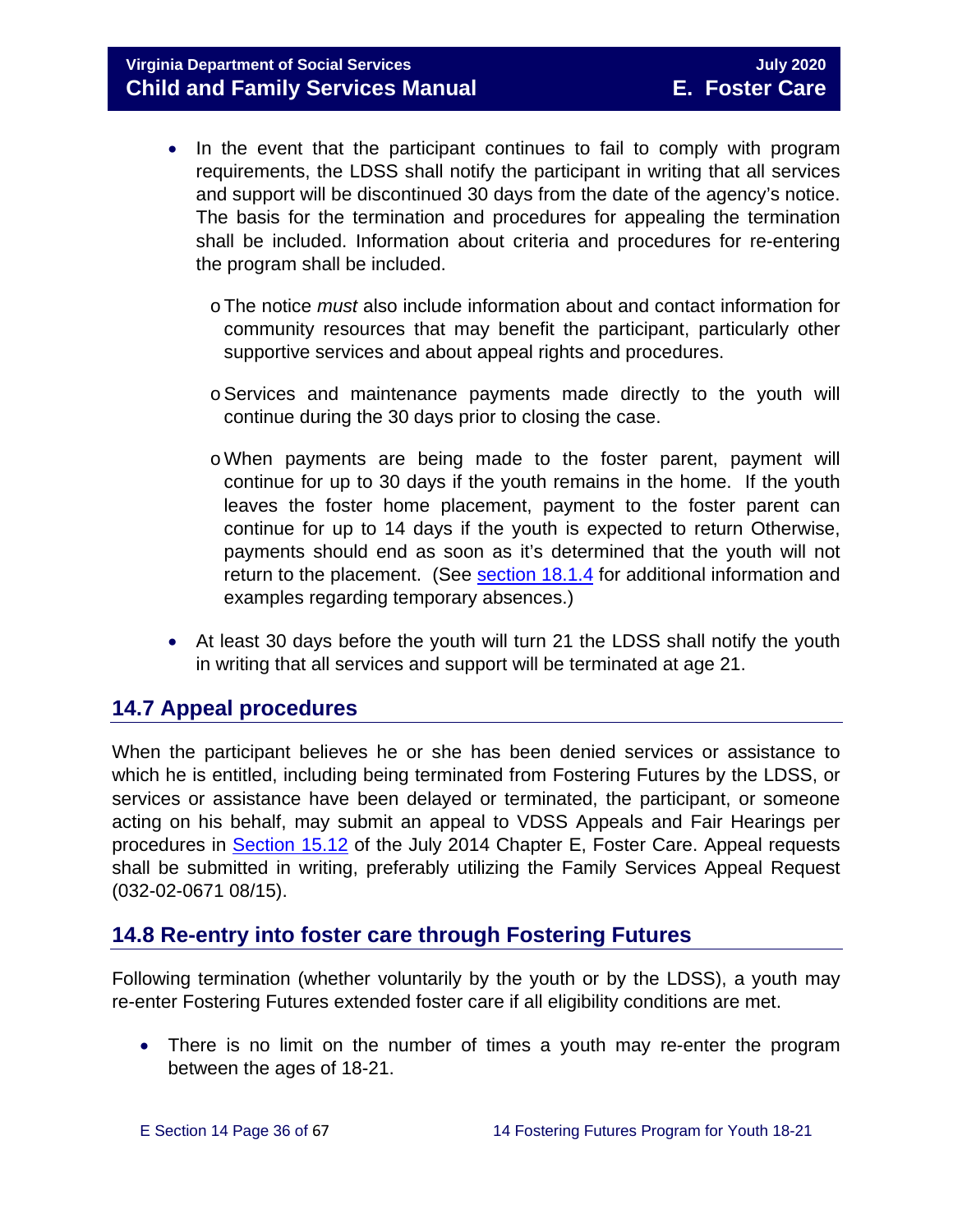• There is no limit on time elapsed between exit and re-entry.

#### <span id="page-36-0"></span> **14.8.1 Procedures for re-entry**

The procedures for re-entry apply both to youth who turn 18 in foster care (or turn 18 in DJJ and were in foster care upon DJJ commitment) and are discharged without entering Fostering Futures as well as youth whose previous participation in Fostering Futures was terminated by either the LDSS or the youth.

The former Fostering Futures participant/former foster youth who is interested in participation in Fostering Futures will apply directly to the LDSS that held custody of the youth prior to his 18<sup>th</sup> birthday. The [Application to Re-enter Fostering Futures](https://fusion.dss.virginia.gov/Portals/%5Bdfs%5D/Files/DFS%20FORMS/Foster%20Care%20Forms/Application%20to%20Re-Enter%20Fostering%20Futures.pdf) will be completed and signed by the youth and a representative of the LDSS.

 Acceptance of the application requesting re-entry is based on the willingness of the youth to enter into a new IL arrangement agreement or placement agreement as well as his willingness to abide by the terms of the VCSSA. The representative of the LDSS shall ensure the youth has been provided all necessary information when completing the initial application. The representative should not sign the application requesting services until it has been reviewed with the youth.

The application will be denied if the youth refuses to meet with the team to review and sign the VCSSA and develop the foster care plan and Transition Plan.

It is the responsibility of the assigned worker to review the application, confirm the date, time, and location of the team meeting with the youth, and provide any assistance necessary to facilitate completion of the application and attendance at the team meeting. The youth's application should be reviewed and a team meeting scheduled **within ten (10) business days** upon receipt of the application.

#### <span id="page-36-1"></span> **14.8.2 Re-entry team meeting**

The request to re-enter foster care through Fostering Futures requires the youth to meet with a team of individuals to discuss his re-entry into the program. During the meeting, the youth will review and sign the VCSSA and the IL arrangement agreement or placement agreement. The team will develop the foster care plan and Transition Plan to be filed with the court for approval. The youth will indicate his commitment to the plan developed in the meeting and to meeting the eligibility requirements. The plan will be developed by a team of individuals.

The team should include:

• The youth;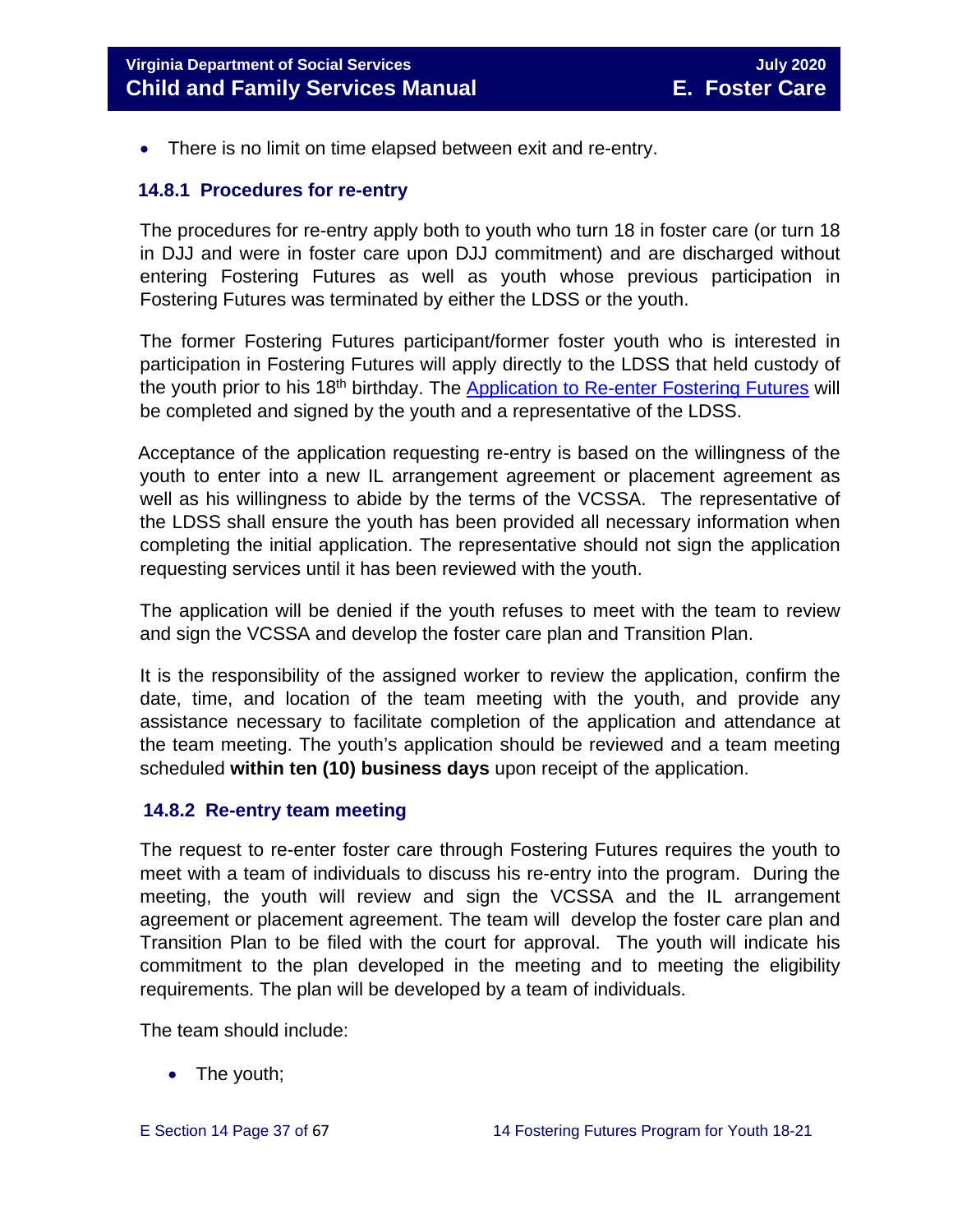- Up to two (2) people chosen by the youth;
- Previous service worker. If the previous service worker is not available or no longer employed by the agency and cannot be consulted, the agency should attempt to include the previous worker's supervisor or other service worker that has some knowledge of the youth. If no one remains in the agency who has knowledge of the youth, a new service worker shall be assigned and that worker is responsible for reviewing the information in the case file including OASIS;
- Independent Living Coordinator;
- Foster Care Supervisor;
- Representatives from the LCPA where the youth had been placed (when applicable); and,
- With the youth's consent the meeting may also include:
	- oPrevious service providers
	- oParents
	- oRelatives
	- oPrevious foster parents
	- oAny appropriate community partner, (e.g., Community Services Board (CSB), Division of Rehabilitation Services (DRS), CSA Coordinator and Adult Services worker). The community partner should be a person(s) capable of providing ongoing services to the youth after age 21 (e.g., for youth requiring psychiatric services, a representative of the CSB would be an appropriate community representative for the youth's team).

During the meeting the following topics should be discussed:

- Factors that contributed to the previous exit (if one occurred) to reduce the likelihood of future termination;
- The youth's social support system (including peers, adults, family members, etc.) and how those individuals identified by the youth provide assistance, a sense of connection/family, and accessibility of those individuals to the youth;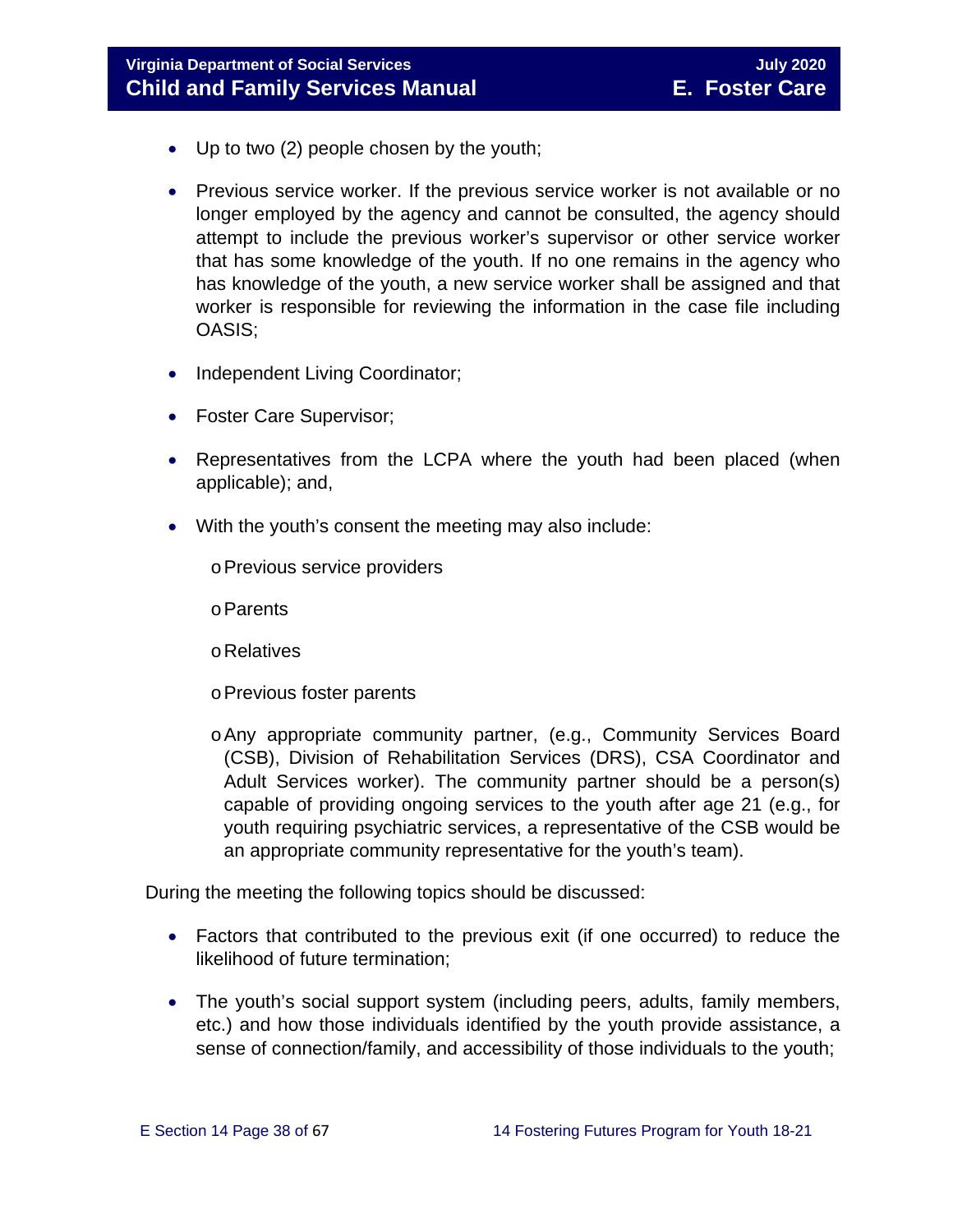- The short and long-terms goals identified by the youth and team;
- The youth's willingness to meet at least one (1) of the five (5) criteria outlined in [section 14.4.4.](#page-15-0);
- The youth's willingness to cooperate with a life skills assessment if one was not completed within the last six (6) months;
- The youth's willingness to participate in a substance abuse evaluation or mental health evaluation if recommended by the team; and
- Any other factors that affect the youth's ability to establish self-sufficiency (i.e., lack of family support, social skill needs, criminal charges pending, substance abuse, or mental health issues).

Re-entry into Fostering Futures is based on the willingness of the youth to abide by the expectations as documented in the VCSSA. The youth will be denied the opportunity to re-enter Fostering Futures if he refuses to comply with the expectations as outlined in the VCSSA, foster care plan, and Transition Plan. The new foster care episode begins the day that the VCSSA is fully executed and the youth signs the IL arrangement/placement agreement.

The LDSS shall file a court petition for review of the VCSSA and foster care plan. In addition, the service worker shall complete the title IV-E Application and Evaluation for Fostering Futures with the youth, including information on all of the youth's resources and income to conduct a new determination of eligibility for title IV-E.

The LDSS may consider issuing a 30 day termination notice immediately upon reentry for some youth. This will enable the LDSS to hold the youth accountable for his responsibilities in the program. This may be appropriate for youth that have been repeatedly terminated from the program and request re-entry.

#### <span id="page-38-0"></span>**14.9 Life skills assessments**

An life skills assessment shall be conducted to assess the strengths and needs of youth in preparation for adulthood. The assessment shall be driven by the youth, strengthbased, and collaboratively involve the birth parents and caretakers of the youth. An life skills assessment is "a systematic procedure to identify a youth's basic skills, emotional and social capabilities, strengths and needs to match the youth with appropriate independent living services. It should address the knowledge of basic living skills, job readiness, money management abilities, decision-making skills, goal setting, task completion, and transitional living needs"  $(45$  CFR  $1356.83(g)(20)$ ). Life skills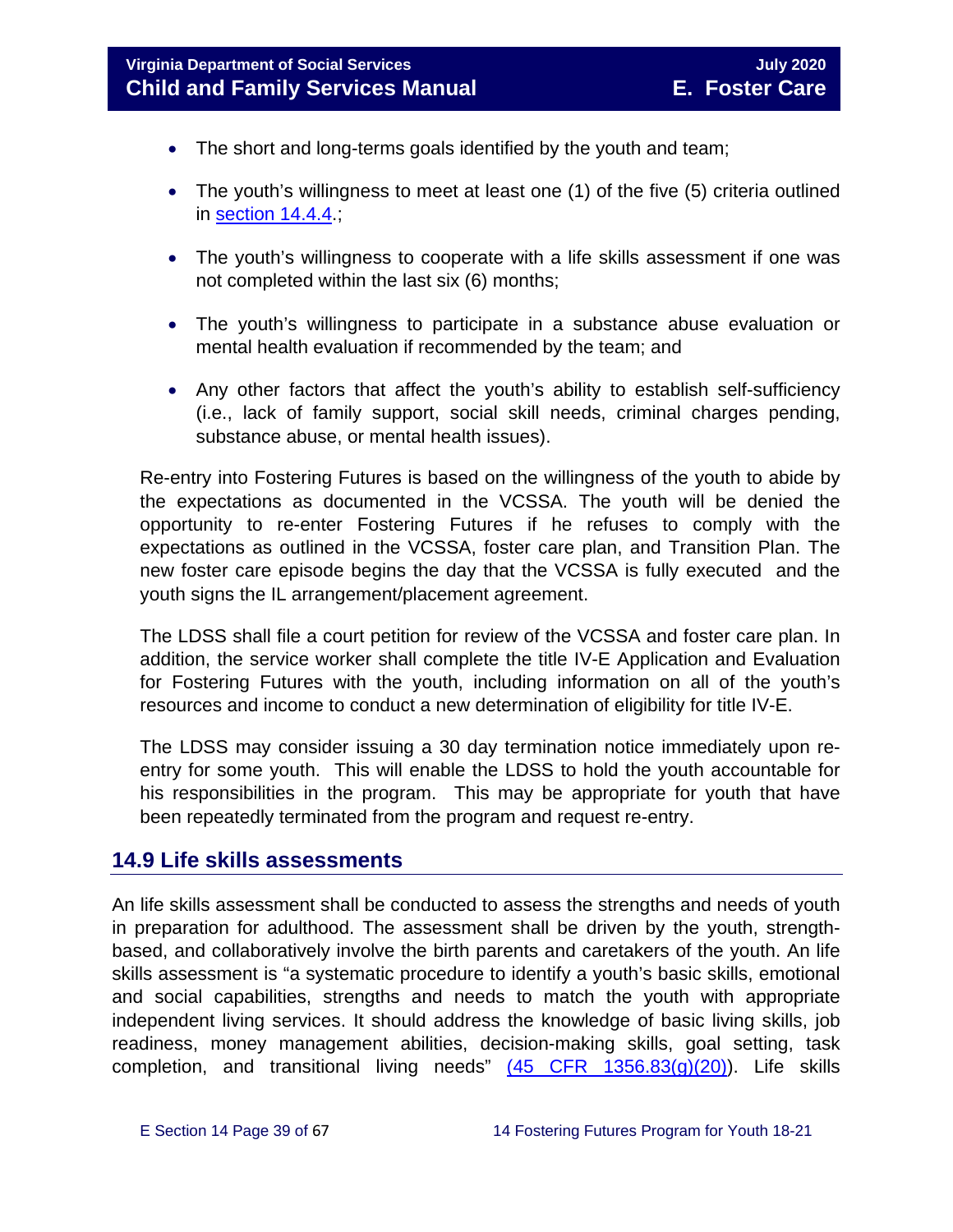assessments *must* be re-administered annually for all youth receiving foster care services through Fostering Futures. See [Section 13.5](https://fusion.dss.virginia.gov/Portals/%5bdfs%5d/Files/DFS%20Manuals/Foster%20Care%20Manuals/Foster%20Care%20Manual%2007-2020/Final%20Foster%20Care%20Manual%2007-2020/Section_13_achieving_permanency_for_older_youth.pdf#page=11) for more information about life skills assessments.

#### <span id="page-39-0"></span>**14.9.1 Independent living services for youth**

LDSS shall offer independent living services to all youth who turn 18 and are in the process of transitioning from foster care to adulthood. These services should be based on the life skills assessment and include a broad range of activities, education, training, and direct services. The following types of services and skills development shall be considered to help the youth prepare for self-sufficiency: counseling, education, housing, employment, and money management. Access to essential documents, such as assistance in obtaining a birth certificate or Social Security card, and other appropriate services shall be provided consistent with the life skills assessment (§§ [16.1-228](https://law.lis.virginia.gov/vacode/16.1-228/) and [63.2-100\)](https://law.lis.virginia.gov/vacode/title63.2/chapter1/section63.2-100/). Additional services and skill development include daily living, social relationships, and communication skills.

As required by Chafee Program, the U.S. Department of Health and Human Services in consultation with other stakeholders developed outcome measures to assess the performance of each state and the effectiveness of its independent living services. The NYTD was established via regulation in 2008 and implemented October 2010. The Chafee Program and federal regulation requires states to report specific information to NYTD [\(45 CFR 1356.80 through 1356.86\)](https://www.law.cornell.edu/cfr/text/45/1356.83). In Virginia, all NYTD defined independent living services (including ETV) that are paid for and/or provided by LDSS on behalf of youth shall be documented on the OASIS "IL" screen by the LDSS.

An independent living service is provided by LDSS if it is delivered by LDSS staff or an agent of the LDSS, including a foster parent, group home staff, or child care institution staff; or provided pursuant to a contract between a LDSS or VDSS and a provider, agency, or any other entity regardless of whether the contract includes funding for the particular service.

The service worker and youth's team shall consider the types of services listed below for all youth over age 14 and older who are in foster care. Any of these services, as well as any other services and supports the youth requires, shall be provided, if indicated by the comprehensive assessment process and consistent with funding requirements. When a youth receives any of the services listed below, as well as the required life skills assessment, the services shall be identified in OASIS [\(45 CFR 1356.83\(g\)\(20\) through 1356.83\(g\)\(30\)\).](https://www.law.cornell.edu/cfr/text/45/1356.83)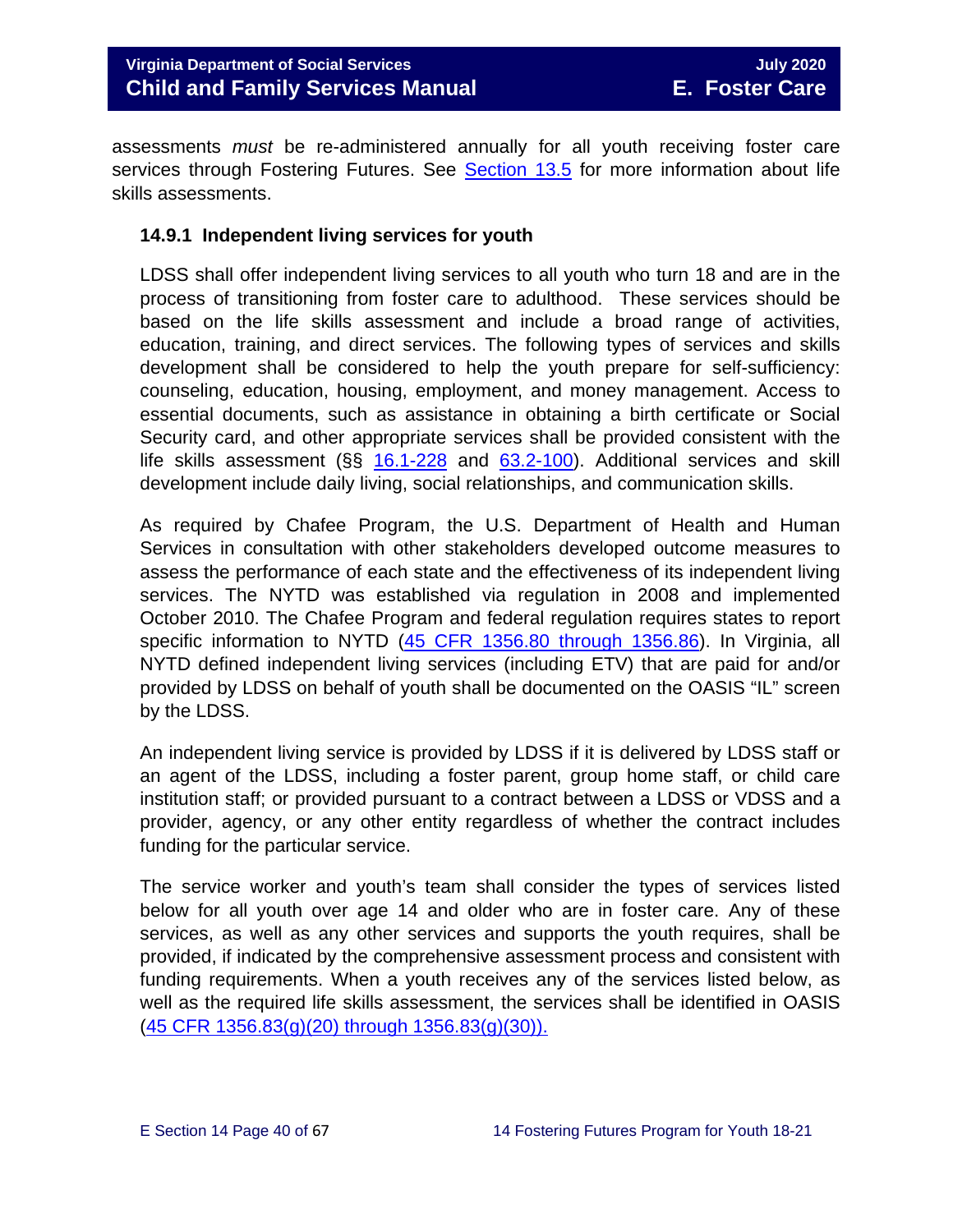#### <span id="page-40-0"></span>**14.9.2 The Virginia NYTD categories are:**

- **Academic support**. Academic supports are services designed to help a youth complete high school or obtain a General Equivalency Degree (GED). Such services include the following: academic counseling; preparation for a GED, including assistance in applying for or studying for a GED exam; tutoring; help with homework; study skills training; literacy training; and help accessing educational resources. Academic support does not include a youth's general attendance in high school.
- **Post-secondary education support**. Post-secondary educational supports are services designed to help a youth enter or complete college, and include the following: classes for test preparation, such as the Scholastic Aptitude Test (SAT); counseling about college; information about financial aid and scholarships; help completing college or loan applications; or tutoring while in college. The list is not all-inclusive; other supports such as college tours paid for or provided by the agency could fall within this definition.
- **Career preparation**. Career preparation services focus on developing a youth's ability to find, apply for, and retain appropriate employment. Career preparation includes the following types of instruction and support services: vocational and career assessment, including career exploration and planning, guidance in setting and assessing vocational and career interests and skills, and help in matching interests and abilities with vocational goals; job seeking and job placement support, including identifying potential employers, writing resumes, completing job applications, developing interview skills, job shadowing, receiving job referrals, using career resource libraries, understanding employee benefits coverage, and securing work permits; retention support, including job coaching; learning how to work with employers and other employees; understanding workplace values such as timeliness and appearance; and understanding authority and customer relationships.
- **Employment programs or vocational training**. Employment programs and vocational training designed to build a youth's skills for a specific trade, vocation, or career through classes or on-site training. Employment programs include a youth's participation in an apprenticeship, internship, or summer employment program and do not include summer or after-school jobs secured by the youth alone. Vocational training includes a youth's participation in vocational or trade programs in school or through nonprofit, commercial or private sectors and the receipt of training in occupational classes for such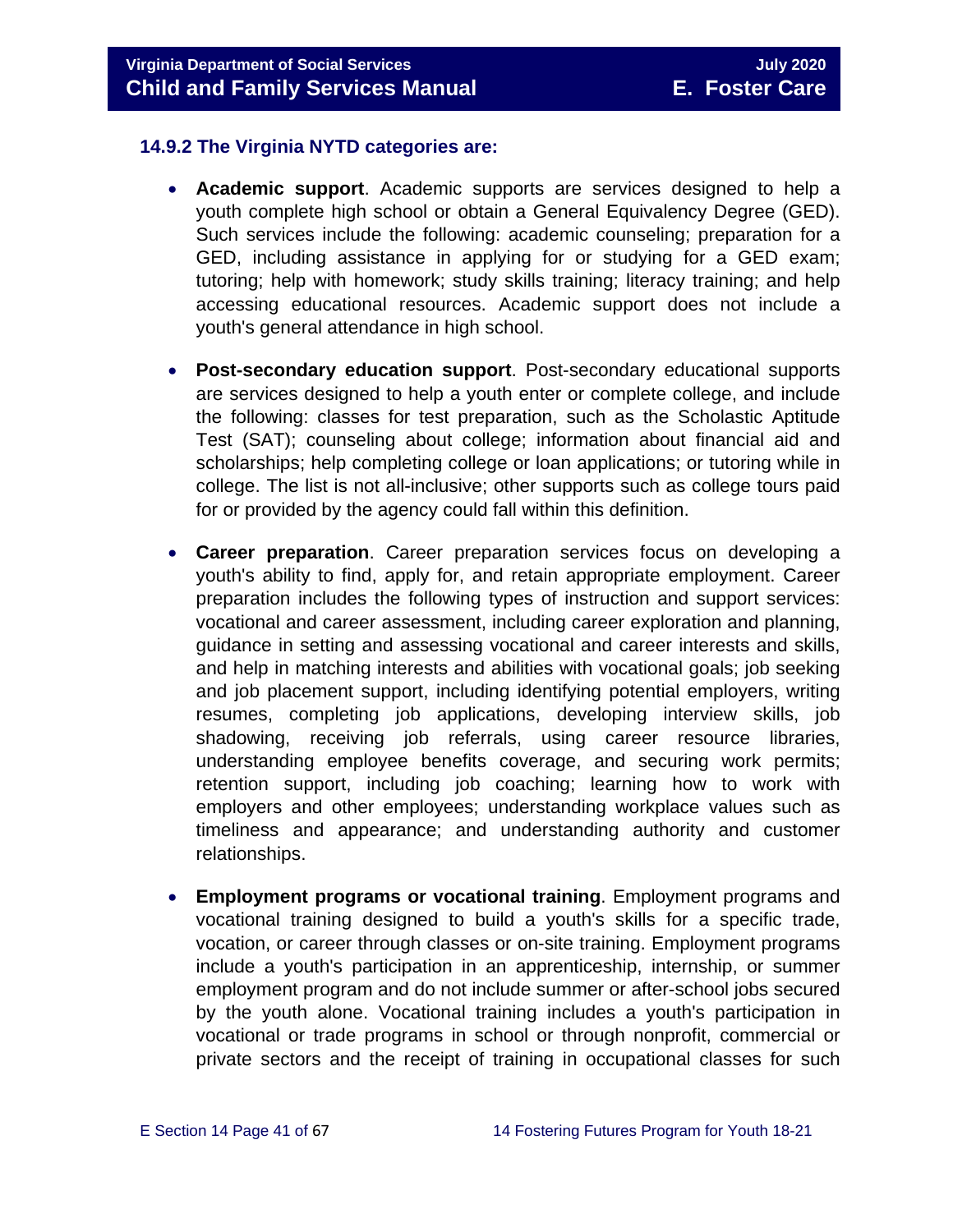skills as cosmetology, auto mechanics, building trades, nursing, computer science, and other current or emerging employment sectors.

- **Budget and financial management**. Budget and financial management assistance includes the following types of training and practice: living within a budget; opening and using a checking and savings account; balancing a checkbook; developing consumer awareness and smart shopping skills; accessing information about credit, loans and taxes; and filling out tax forms.
- **Housing education and home management training**. Includes assistance or training in locating and maintaining housing, including filling out a rental application and acquiring a lease, handling security deposits and utilities, understanding practices for keeping a healthy and safe home, understanding tenant's rights and responsibilities and handling landlord complaints. Home management includes instruction in food preparation, laundry, housekeeping, living cooperatively, meal planning, grocery shopping and basic maintenance and repairs.
- **Health education and risk prevention**. Health education and risk prevention includes providing information about: hygiene, nutrition, fitness and exercise, and first aid; medical and dental care benefits, health care resources and insurance, prenatal care and maintaining personal medical records; sex education, abstinence education, and HIV prevention, including education and information about sexual development and sexuality, pregnancy prevention and family planning, and sexually transmitted diseases and AIDS; substance abuse prevention and intervention, including education and information about the effects and consequences of substance use (alcohol, drugs, tobacco) and substance avoidance and intervention. Health education and risk prevention does not include the youth's actual receipt of direct medical care or substance abuse treatment.
- **Family support and healthy marriage education**. Such services include education and information about safe and stable families, healthy marriages, spousal communication, parenting, responsible fatherhood, childcare skills, teen parenting, and domestic and family violence prevention.
- **Mentoring.** Mentoring means that the youth has been matched with a screened and trained adult for a one-on-one relationship that involves the two meeting on a regular basis. Mentoring can be short-term, but it may also support the development of a long-term relationship.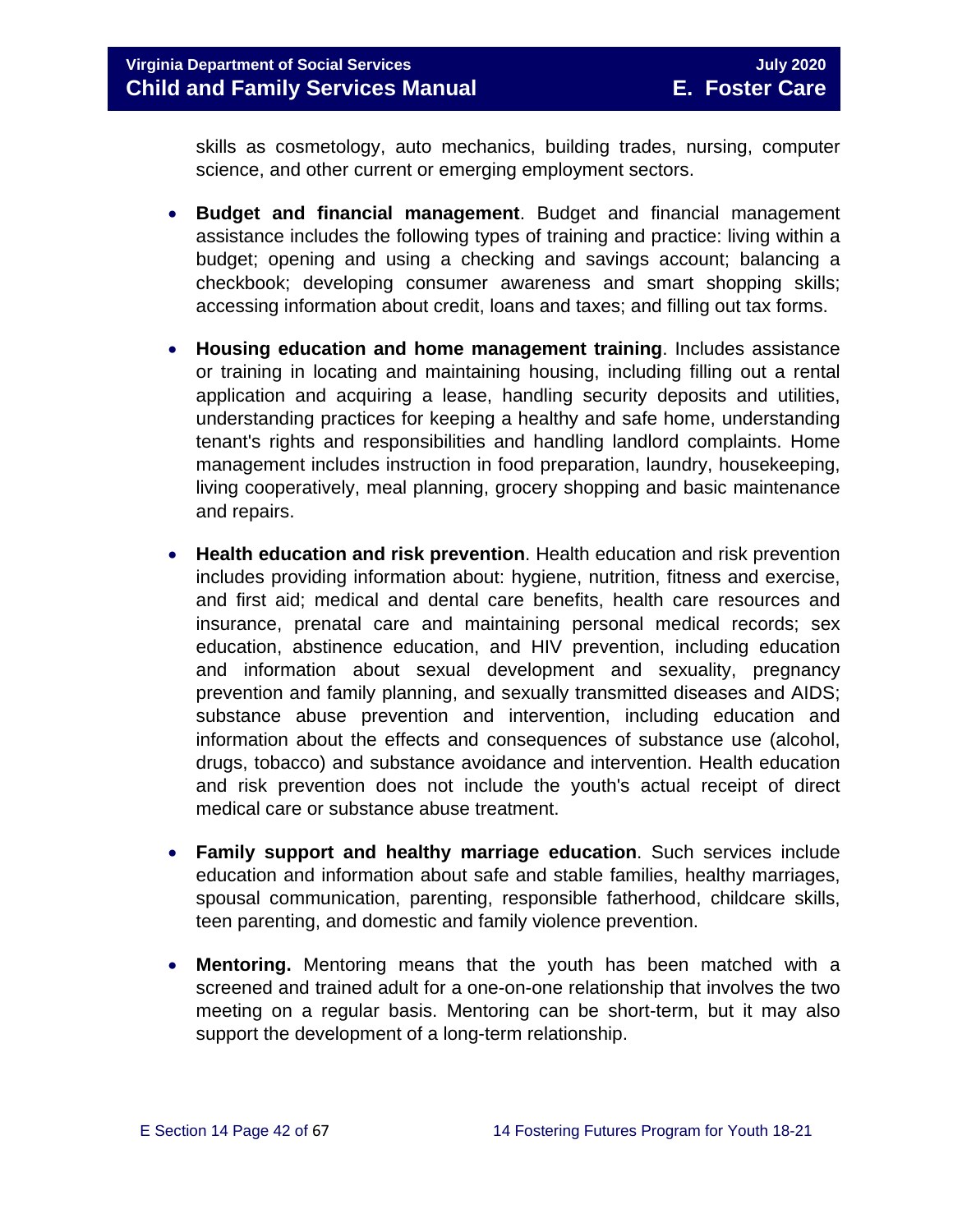- **Independent living arrangement**. An independent living arrangement means that the youth is living independently under a supervised arrangement approved by the LDSS or Licensed Child Placing Agency. A youth in independent living is not supervised 24-hours a day by an adult and often is provided with increased responsibilities, such as paying bills, assuming leases, and working with a landlord, while under the supervision of an adult.
- **Room and board financial assistance**. Room and board financial assistance that is paid for or provided by the VDSS, LDS and/or the local FAPT to assist with a youth's room and board, including rent deposits, utilities, and other household start-up expenses.
- **Education financial assistance**. Education financial assistance is a payment that is paid for or provided by the VDSS and/or LDSS for education or training, including allowances to purchase textbooks, uniforms, computers, and other educational supplies; tuition assistance; scholarships; payment for educational preparation and support services (i.e., tutoring), and payment for GED and other educational tests. This financial assistance also includes vouchers for tuition or vocational education or tuition waiver programs paid for or provided by the VDSS and/or LDSS (ETV program).
- **Other financial assistance**. Other financial assistance includes any other payments made or provided by the VDSS, LDSS, and/or the local FAPT to help the youth live independently.
- **Other financial assistance** (incentives and stipends for youth). Monetary incentives or stipends to acknowledge or reward eligible youth who successfully completed:
	- oA life skills training;
	- oOther independent living services that are designed to help the youth successfully transition to adulthood; or,
	- oFor youth who are part of the follow-up population, the NYTD Follow-up Survey.

Incentives and stipends shall not exceed what is reasonable and necessary to accomplish the purpose of needing to provide such incentives and/or stipends. The local director or his/her designee must approve in writing all monetary incentives and stipend methods (i.e. gift cards, money cards, certificates, and/or stipends), purpose of incentives/stipends, and the amount paid from the VDSS Chafee Program and/or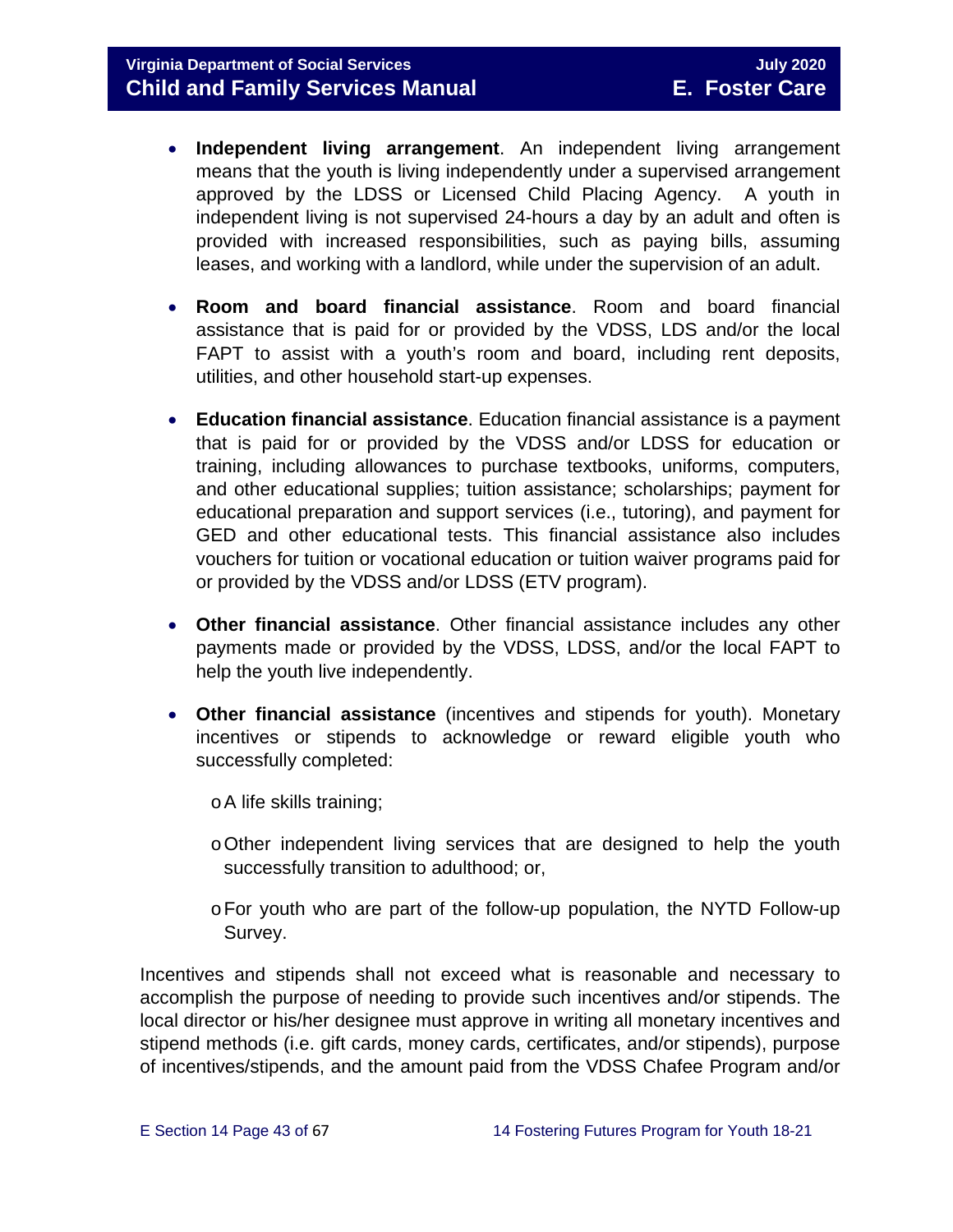ETV funds for each youth. Also, youth receiving an incentive/stipend have a clear understanding of purpose, cash value of incentive/stipend, and sign a document stating that he/she acknowledges receiving the monetary incentive. The document acknowledging youth receipt must be kept in the youth's case record and documented in OASIS as "Other financial assistance" within 30 days from the purchase date. Each transaction for an incentive/stipend must be recorded individually on VDSS' Chafee Program Quarterly Report for the applicable report period.

• Other financial assistance (outreach services). Efforts to attract eligible youth to participate in independent living services and formalized programs (i.e. covering transportation expenses so that eligible youth may attend independent living conferences and other youth conferences, meetings, retreats, and workshops designed to help the youth successfully transition to adulthood).

## <span id="page-43-0"></span>**14.10 Preparing youth for adulthood**

All youth shall have the opportunity to be engaged in directing their own life and to be engaged in the community around them. In order to provide youth in and transitioning from foster care opportunities to be listened to, to be informed, to be respected and to exert control over their lives, the service worker should:

- Prepare/train youth to lead in the development of their case planning, including permanency planning and transition planning that addresses education and employment goals.
- Provide youth opportunities for leadership and community involvement, including opportunities for advising LDSS and community partners on policy and practice.
- Maintain contact with the youth to find out how they are doing when they leave care so that policy and practice can be improved.  $1$

Preparing youth in foster care for adulthood is similar to preparing all children and youth for the transition to adulthood. Successful adults are self-sufficient in accomplishing daily life skills, while also being resourceful and connected with others in meeting their own needs while contributing to society. Regardless of the permanency goal, service

 $\overline{\phantom{a}}$ 

<span id="page-43-1"></span><sup>1</sup> Adapted from Jim Casey Youth Opportunities Initiative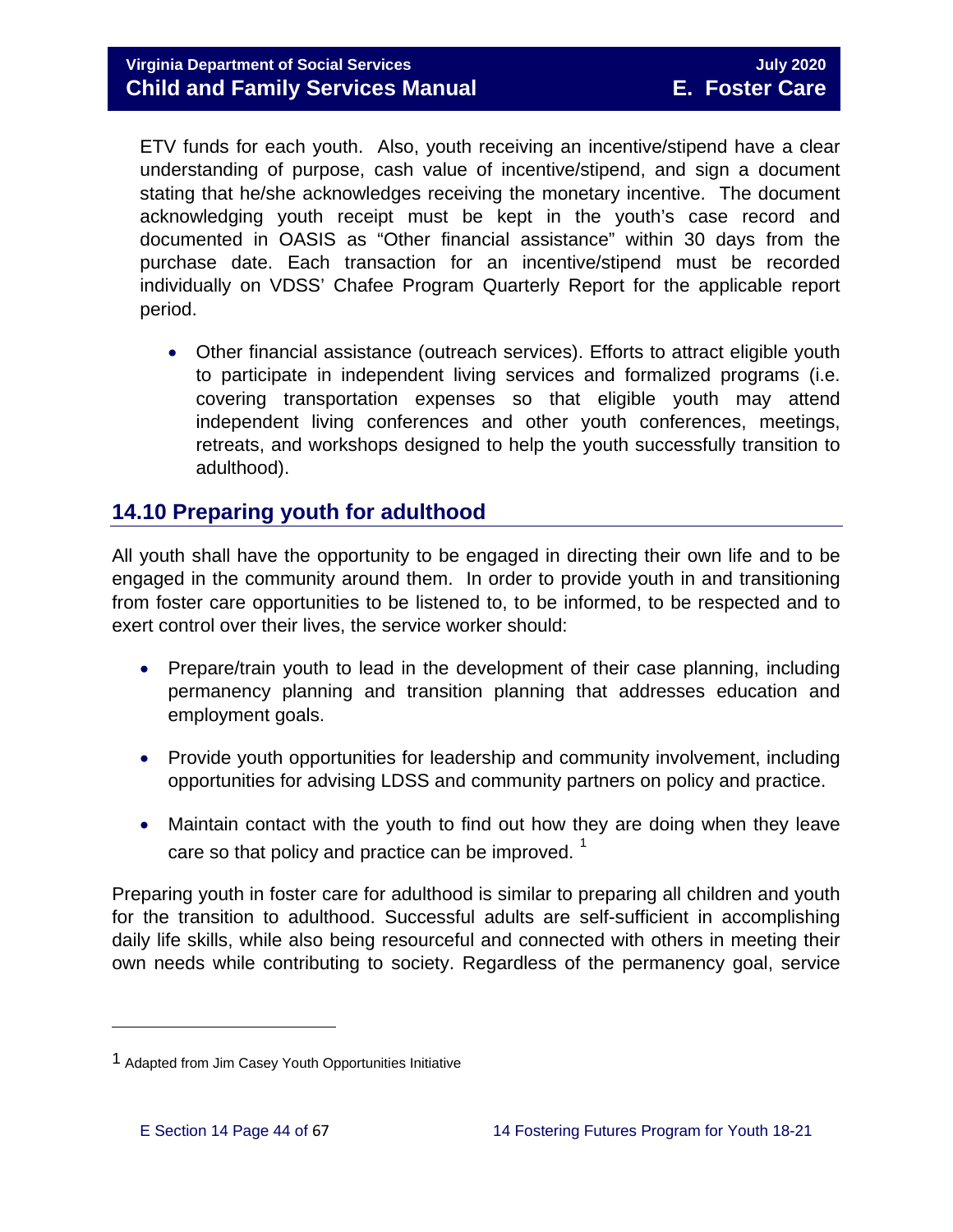workers should deliberately plan and prepare youth over time to be increasingly selfsufficient, resourceful, and contributors to society.

Preparation for adulthood is a life-long process that begins at birth. It initially involves informal learning by observing and participating in day-to-day activities with birth parents and substitute caregivers. Then, as children mature, it includes formal instruction and activities. For older youth, it requires increasing opportunities for them to practice life skills and build competencies with support from caregivers, service workers, and significant others.

During adolescence, the movement to self-sufficiency and resourcefulness is not linear, but rather a dynamic process based on the youth's evolving maturity, strengths, and needs. An adolescent's search for identity and transition to adulthood can be a turbulent process, particularly for youth who have experienced abuse, neglect, separations, and/or trauma in their lives.

Developmentally, adolescents are striving to gain control over their lives. Adults need to provide opportunities for adolescents to practice resolving problems, seeking out and using resources, making decisions, and contributing to society. These are essential skills for self-sufficiency and success in adulthood.<sup>[2](#page-44-1)</sup>

Serving older youth and preparing them for adulthood requires a planned, dynamic, strengths-based process. Service planning and decision making shall be driven by the youth, in collaboration with the youth's family and team. Services shall be based on the strengths and needs of the youth, as identified in the comprehensive assessment. The service worker and youth's team should focus on achieving permanency and ensuring the youth develops the skills necessary for self-sufficiency and interdependency. They should assist the youth in managing the transition to adulthood and then follow up to ensure success.

#### <span id="page-44-0"></span>**14.10.1 Youth-driven planning**

Youth shall have a central role in all service planning and decision making. Involving the older youth increases his or her motivation to participate in and complete services. It also helps the youth increase self-awareness and learn how to develop goals, use networks, and resolve problems − essential skills for adulthood.

 $\overline{\phantom{a}}$ 

<span id="page-44-1"></span><sup>2</sup> Adapted from Illinois Department of Children and Family Services Best Practice Manual, Characteristics of Adolescent Development.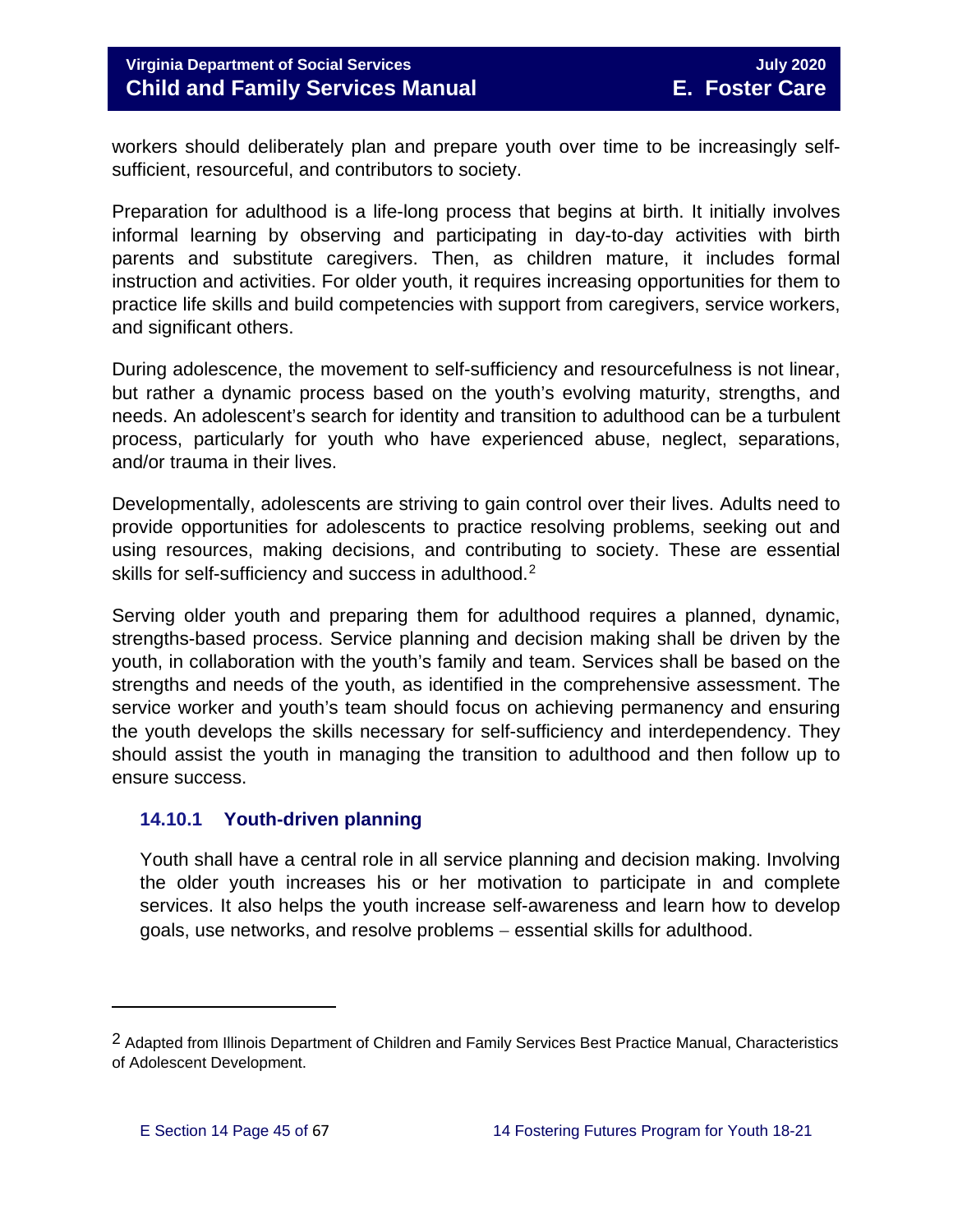The service worker should encourage and support the youth in taking responsibility for becoming increasingly self-sufficient and interdependent over time. The service worker should help the youth:

- Understand his or her responsibility for developing and achieving a plan;
- Develop personal goals;
- Identify strengths, interests, and needs; and,
- Use these goals, strengths, and interests to design services, use networks, and access services and resources to meet his or her needs.

#### <span id="page-45-0"></span>**14.10.2 Engaging families and working with the youth's team**

The service worker should diligently search, pursue, and engage the youth with extended family members and other appropriate individuals the youth defines as significant, while keeping the safety and best interests of the child at the forefront in decision making (see [Section 2.5](https://fusion.dss.virginia.gov/Portals/%5bdfs%5d/Files/DFS%20Manuals/Foster%20Care%20Manuals/Foster%20Care%20Manual%2007-2020/Final%20Foster%20Care%20Manual%2007-2020/section_2_engaging_the_child_family_and_significant_adults.pdf#page=10) and [Section 2.6\).](https://fusion.dss.virginia.gov/Portals/%5bdfs%5d/Files/DFS%20Manuals/Foster%20Care%20Manuals/Foster%20Care%20Manual%2007-2020/Final%20Foster%20Care%20Manual%2007-2020/section_2_engaging_the_child_family_and_significant_adults.pdf#page=13) These individuals can provide diverse roles and resources for the youth during and after his or her stay in foster care (see [Section 2.4\).](https://fusion.dss.virginia.gov/Portals/%5bdfs%5d/Files/DFS%20Manuals/Foster%20Care%20Manuals/Foster%20Care%20Manual%2007-2020/Final%20Foster%20Care%20Manual%2007-2020/section_2_engaging_the_child_family_and_significant_adults.pdf#page=8)

The service worker shall engage appropriate family members and other significant individuals to work collaboratively as a team to help prepare the youth for adulthood. Since critical decision points, including goal and placement decisions, are made through Family Partnership Meetings, the LDSS may decide that this team should continue working together as the youth's team to prepare for and transition the youth into adulthood (see [Section 2.9\).](https://fusion.dss.virginia.gov/Portals/%5bdfs%5d/Files/DFS%20Manuals/Foster%20Care%20Manuals/Foster%20Care%20Manual%2007-2020/Final%20Foster%20Care%20Manual%2007-2020/section_2_engaging_the_child_family_and_significant_adults.pdf#page=19)

The youth shall be an active and central participant on the team. The youth shall be provided with the opportunity to identify up to two (2) members of the team who are neither a foster parent of nor a case/service worker of the youth [\(P.L. 113-183\)](https://www.congress.gov/113/plaws/publ183/PLAW-113publ183.pdf) who he or she wants to involve with the team to help represent the youth's needs and provide support during the process. One of the individuals selected by the youth may serve, as necessary, as an advocate with respect to normalcy for the youth. The LDSS may only reject the member(s) selected by the youth if there if good cause to believe that the individual(s) would not act in the best interest of the youth.

Team members may include birth parents, siblings, family members, prior custodians, primary caregiver(s), service worker, adult services worker for appropriate older youth, independent living coordinator, professionals involved with the youth (e.g., teacher, counselor, coach), service providers, community members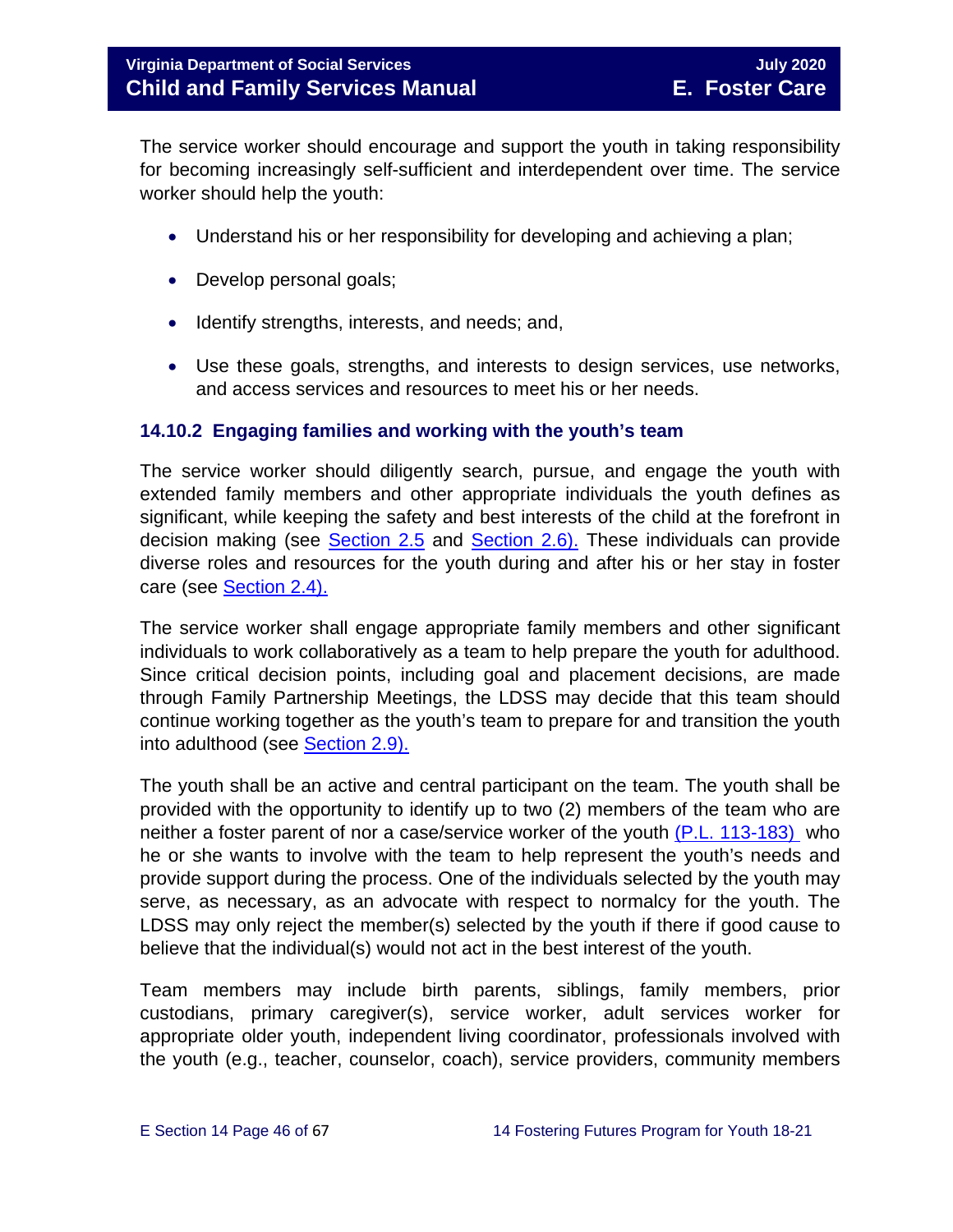(e.g., friend, neighbor, mentor, minister), and any other individuals identified by the youth and family as important.

The service worker and team should actively assist the youth in:

- Assessing strengths, interests, and needs, including life skills;
- Identifying significant adults who may be willing to assist the youth in carrying out identified tasks;
- Identifying services, resources, supports, and networks;
- Developing or enhancing their skills;
- Making decisions;
- Planning and supporting the youth through the transition to adult living; and,
- Maintaining contact and following up after the youth leaves foster care.

#### <span id="page-46-0"></span>**14.10.3 Chafee Program Transition Plan (Transition Plan) for youth age 18 and older**

All youth age 14 or older, regardless of their permanency goal, shall have a written transition plan personalized to their individual needs based on their life skills assessment; specifying the independent living services, activities, and supports to be provided to help the youth transition to adulthood. The youth shall be involved in the development of his/her initial Transition Plan and any revisions or additions made to it. The Chafee Program Transition Plan (Transition Plan) shall be:

- Youth-driven;
- Based on a formal life skills assessment:
- Developed through a team process; and,
- Coordinated with the IEP developed by the school district for all youth in special education.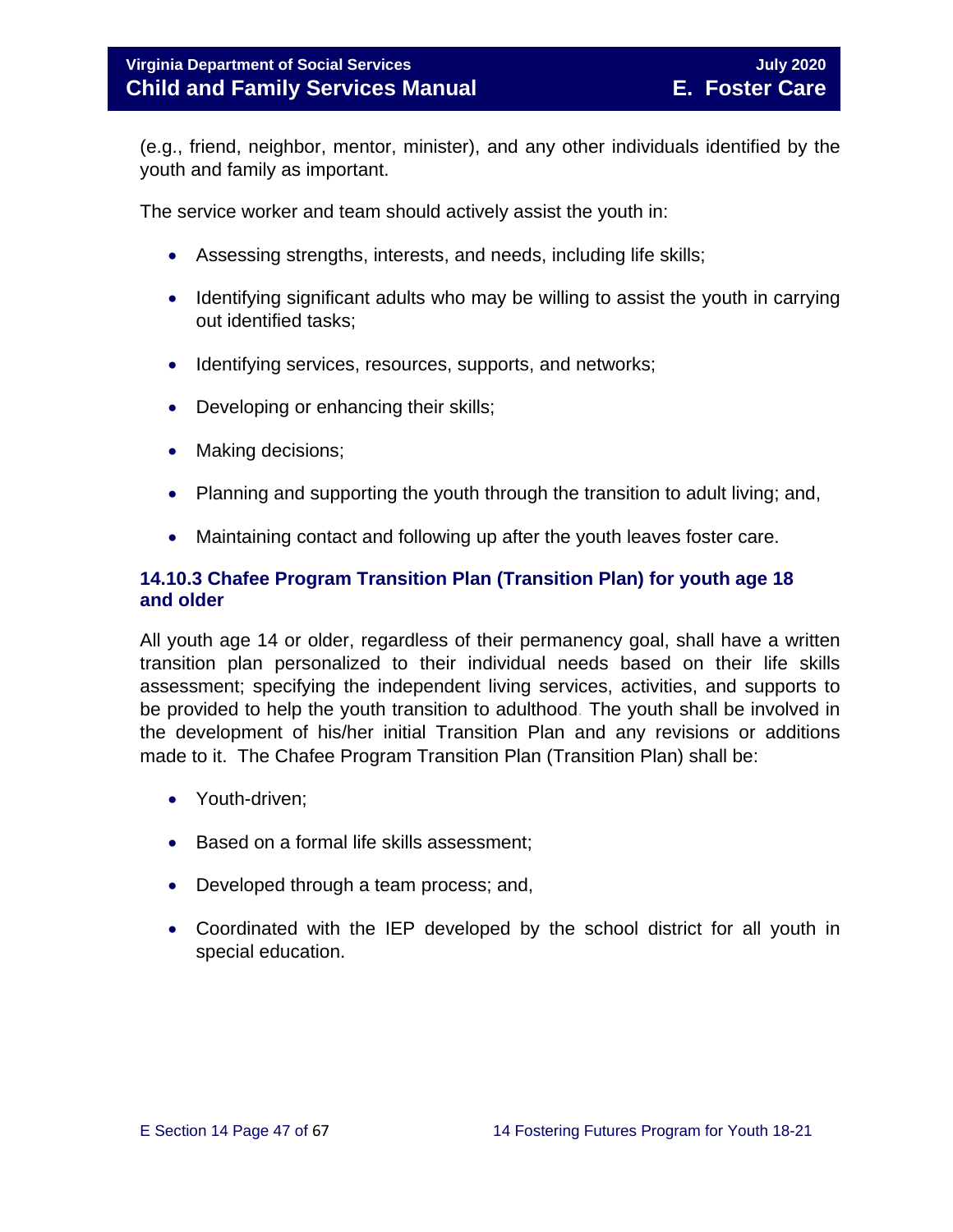The Transition Plan for youth over age 14 and older shall be personalized to the individual youth and describe in writing:

- The activities to be undertaken to establish a permanent family and lifelong connections with family members and significant adults.
- The strengths, goals, and needs of the youth, based on the assessment of life skills, and including the areas of counseling, education, housing, employment, and money management skills.
- The specific independent living services to be provided and activities undertaken to assist the youth in meeting these goals and needs, building on the youth's strengths.
- The programs and services to be provided and activities undertaken to help the youth prepare for his or her future life as an adult, including but not limited to, specific options to be pursued in education, career preparation, and work.
- The responsibilities of the child placing agency, the youth, the service provider, and any other involved individuals in achieving the planned services and activities.
- Information on the youth's right to appeal LDSS decisions on services in the Transition Plan (See [Section 15.12\)](https://fusion.dss.virginia.gov/Portals/%5bdfs%5d/Files/DFS%20Manuals/Foster%20Care%20Manuals/Foster%20Care%20Manual%2007-2020/section_15_developing_service_plan.pdf#page=17).

The service worker may use the transition plan template developed by VDSS or the Foster Club's Transition Toolkit to document the youth's Transition Plan (see below.) Any other transition plan template needs to be approved by VDSS before use.

- The VDSS [Chafee Program Transition Plan](https://fusion.dss.virginia.gov/Portals/%5Bdfs%5D/Files/DFS%20FORMS/Foster%20Care%20Forms/Chafee%20Program%20Transition%20Plan.docx) addresses independent living services, incorporates the domains from the Casey Life Skills Assessment, and complies with state and federal requirements for serving and transitioning older youth.
- The [FosterClub's Transition Toolkit](https://www.fosterclub.com/_transition/article/transition-toolkit) is designed for youth and their team of adult supporters to identify their assets and resources and map out a plan for the challenges after foster care.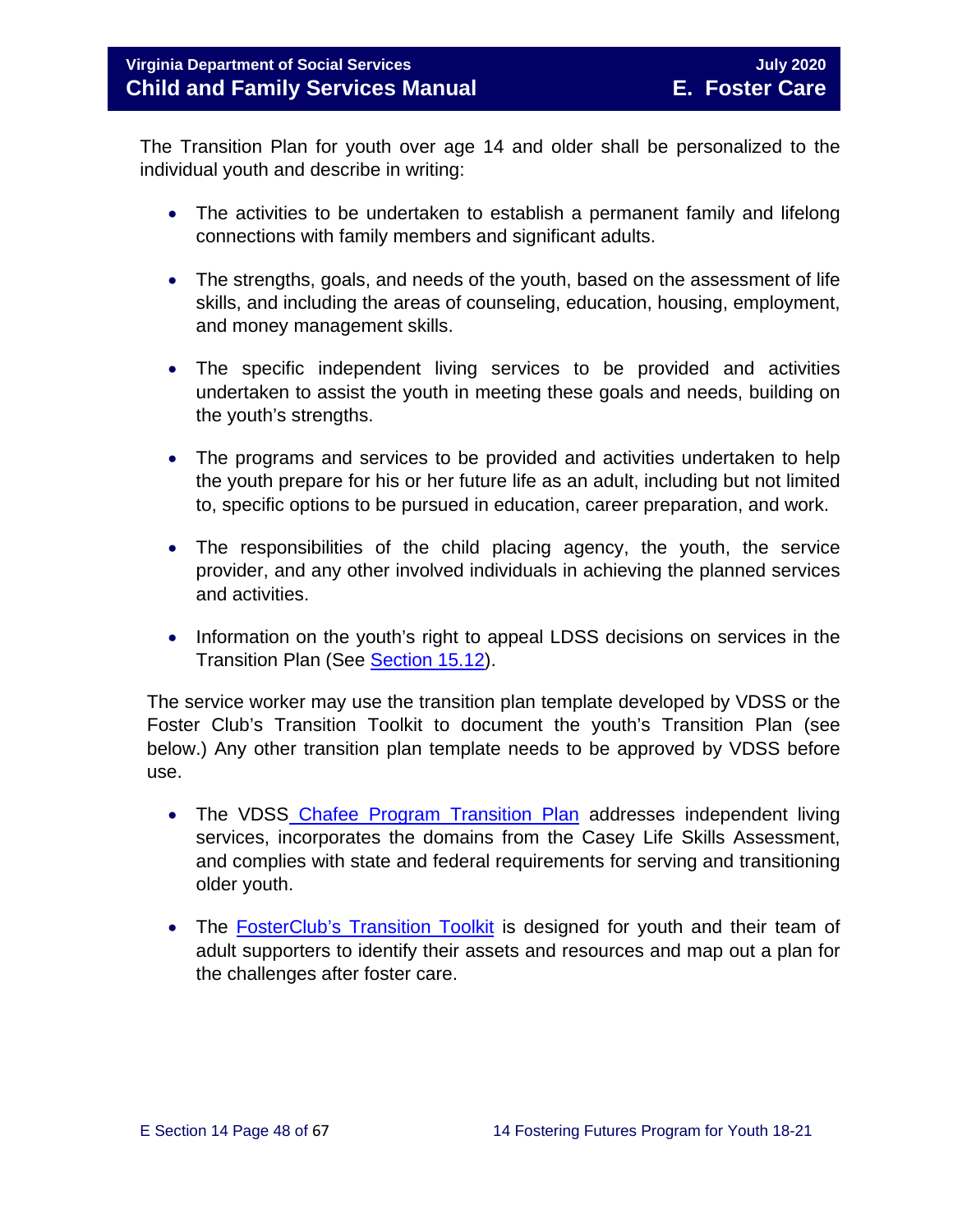#### **14.10.3.1 Development and maintenance of the transition plan**

The Transition Plan shall be printed and attached to the foster care plan which is filed with the court for distribution and placed in the paper case record, if further court review is required by the court. When court review is not required, the Transition Plan should be printed and attached to the Administrative Panel Review document and placed in the paper case record. The service worker, youth, and youth's team shall implement and modify the Transition Plan over time, while continually assessing the youth's progress.

- The *initial* Transition Plan *must* be completed *within 30 days* of *the youth turning 14 years of age in foster care or the youth entering/re-entering foster care when they are 14 years of age and older*.
- The Transition Plan shall be updated at least every 12 months.
- Completion of the Transition Plan shall be documented in OASIS on the IL Checklist.

#### <span id="page-48-0"></span>**14.10.4 Youth rights**

As a requirement of the Preventing Sex Trafficking and Strengthening Families Act of 2014 [\(P.L. 113-183\)](https://www.congress.gov/113/plaws/publ183/PLAW-113publ183.pdf), youth age 14 and older shall be provided a document that describes certain rights with respect to their care. The LDSS shall be responsible for explaining to the youth his/her rights in an age-appropriate way and obtaining a signature from the youth acknowledging that the youth has received them. A description of youth's rights follows:

- Appeals: the youth has the right to appeal LDSS decisions regarding the delay, denial or termination of services identified in the transition to independent living plan and foster care plan **(**See [Section 15.12\)](https://fusion.dss.virginia.gov/Portals/%5bdfs%5d/Files/DFS%20Manuals/Foster%20Care%20Manuals/Foster%20Care%20Manual%2007-2020/section_15_developing_service_plan.pdf#page=17).
- Education: the youth has the right to go to school and get an education that is consistent with his or her age and any special needs. The youth also has the right to stay in the school he or she was enrolled in before coming into foster care if this is in the youth's best interest.
- Health: the youth has the right to be regularly taken to doctors and dentists, including eye doctors, for medical evaluation, medical care, and/or treatment as needed.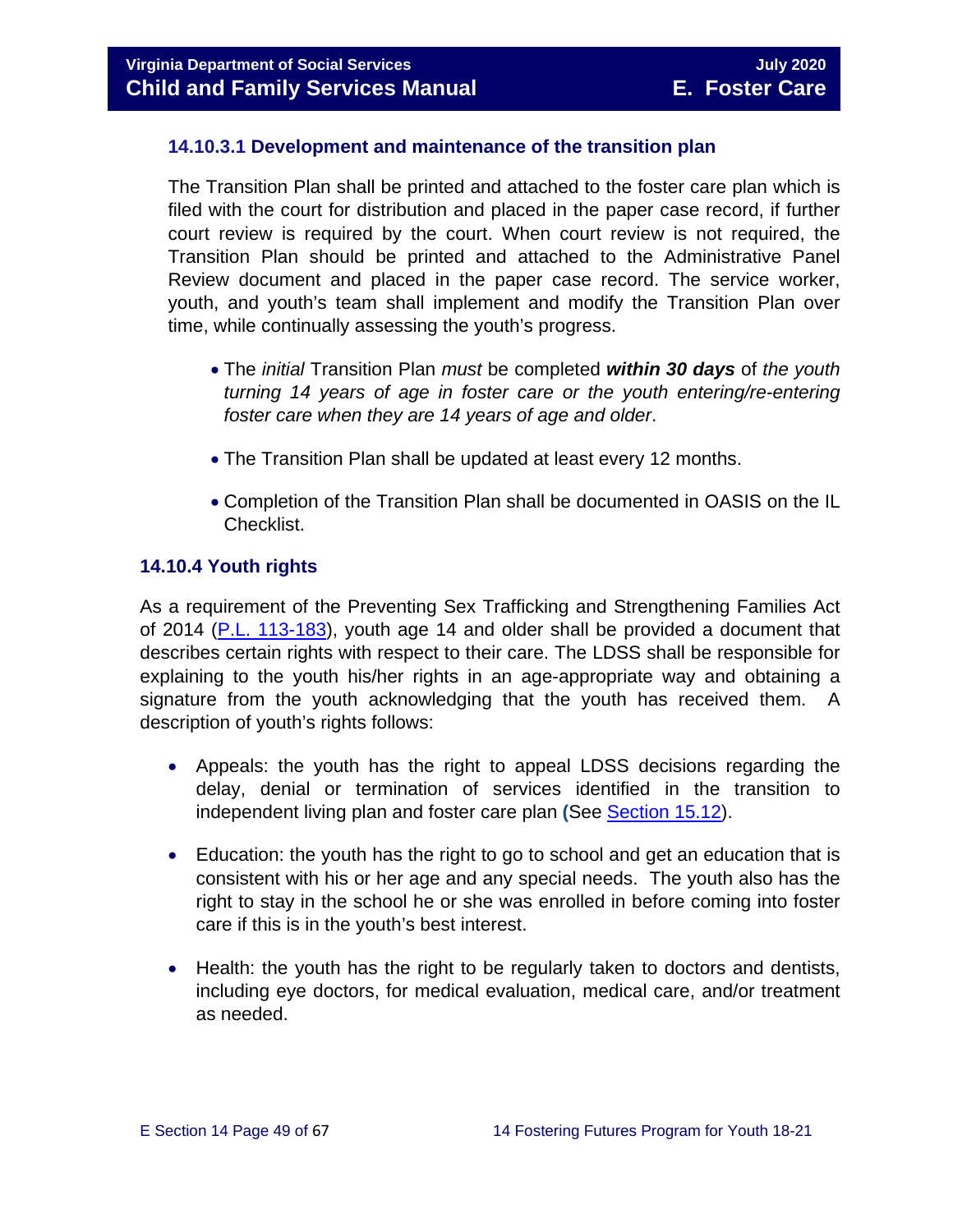- Visitation with siblings: the youth has the right to have regular contact and visitation with siblings, if separated. Contact may include but not be limited to face-to-face visits, telephone calls, emails, and video conferencing.
- Court participation: the youth has the right to attend court hearings involving his or her care; be consulted in the development of and any revisions to his or her case and permanency plan. The youth also has the right to tell the judge what is happening to him or her and what the youth wants regarding the plan for permanency.
- Documentation: when exiting foster care, the youth shall be provided with an official or certified copy of the youth's (1) birth certificate; (2) social security card; (3) health insurance information; (4) medical records; (5) driver's license or state-issued identification card; and, (6) [Proof of Foster Care](https://fusion.dss.virginia.gov/dfs/DFS-Home/Foster-Care/Foster-Care-Forms) form.
- Safety: the youth has the right to be safe and free from exploitation.

The list of youth rights is included in the Rights and Responsibility section of the VDSS Transition Plan template. The completed Transition Plan shall be attached to the printed foster care plan when it is submitted to court for distribution and also placed in the paper case record. The Rights and Responsibilities section and the youth's signature shall be submitted to court, even if an alternative Transition Plan template is used. This document shall be reviewed and signed at least annually or for each Permanency Planning and/or Review Hearing as a best practice.

## <span id="page-49-0"></span>**14.11 Paying for Independent Living Services**

Independent living services are paid from the LDSS' allocation of Chafee Program funds. VDSS must approve the LDSS funding application for independent living services before funds are expended.

Independent living services may also be paid for with CSA funds. CSA establishes a collaborative system of services and funding that is child-centered, family-focused and community-based when addressing the needs of troubled and at risk youth and their families. One of the targeted populations is children and youth for whom foster care services, as defined by  $\S$  [63.2-905,](https://law.lis.virginia.gov/vacode/title63.2/chapter9/section63.2-905/) are being provided.

Foster care services are the provision of a full range of casework, treatment and community services including but not limited to independent living services, for a planned period of time to a child or youth who has been abused or neglected, or in need of services, or a youth or child who has been placed through an agreement between the LDSS and parent(s) where legal custody remains with the parents or guardians, or has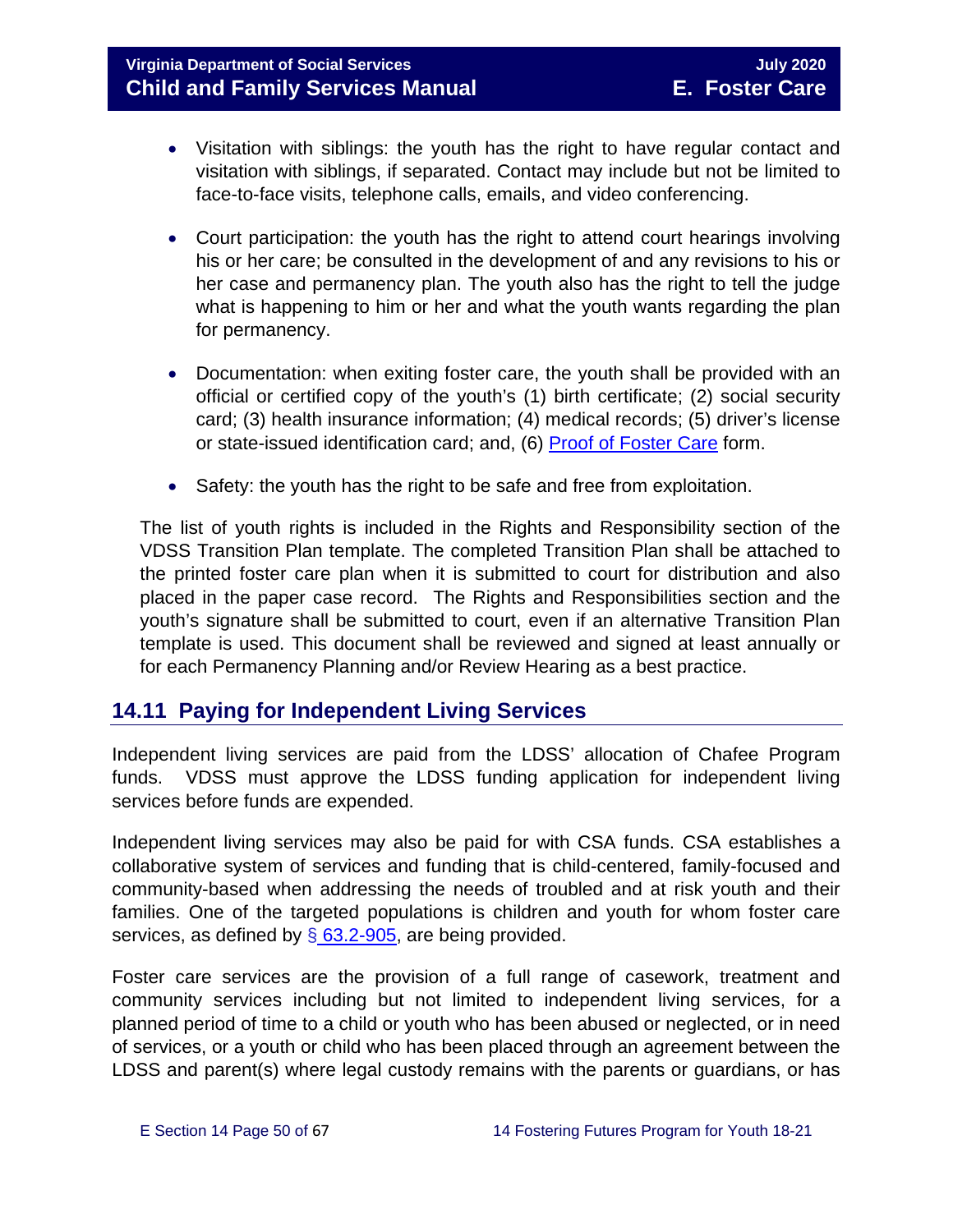#### **Virginia Department of Social Services** July **2020 Child and Family Services Manual E. Foster Care**

been committed or entrusted to an LDSS or licensed child placing agency. Foster care services also include the provision and restoration of independent living services to a person who is over the age of 18 years but who has not reached the age of 23 years who is in the process of transitioning from foster care to self-sufficiency. However, independent living services are not maintenance, and cannot be paid for with title IV-E funds.

Access to CSA funds is governed by state and local policies which require multi-agency planning, uniform assessment, utilization review, and authorization of funds. If it is determined that these funds are needed to access independent living services, the service worker shall refer the youth to the FAPT, in accordance with local CPMT procedures, in order to request funding for services. The LDSS service worker should become familiar and comply with policies established by their local CPMT for access to CSA funding.

## <span id="page-50-0"></span>**14.12 Education and Training Voucher (ETV) Program for youth**

The purpose of the ETV Program is to fund goods and services designed to assist eligible youth in successfully completing a "post-secondary" educational or vocational training program by covering up to a maximum of \$5,000 or the total cost of attendance (whichever is less) per state fiscal year of the following expenses:

- Tuition and fees;
- Room and board;
- Rental or purchase of required educational equipment, materials, or supplies (including computer, software, and computer related accessories);
- Allowance for books and transportation;
- Required residential training related to an educational or vocational program;
- Special study projects related to education;
- Child care; and/or
- Other related expenses.

Expenses not covered by ETV include:

• Doctors' visits;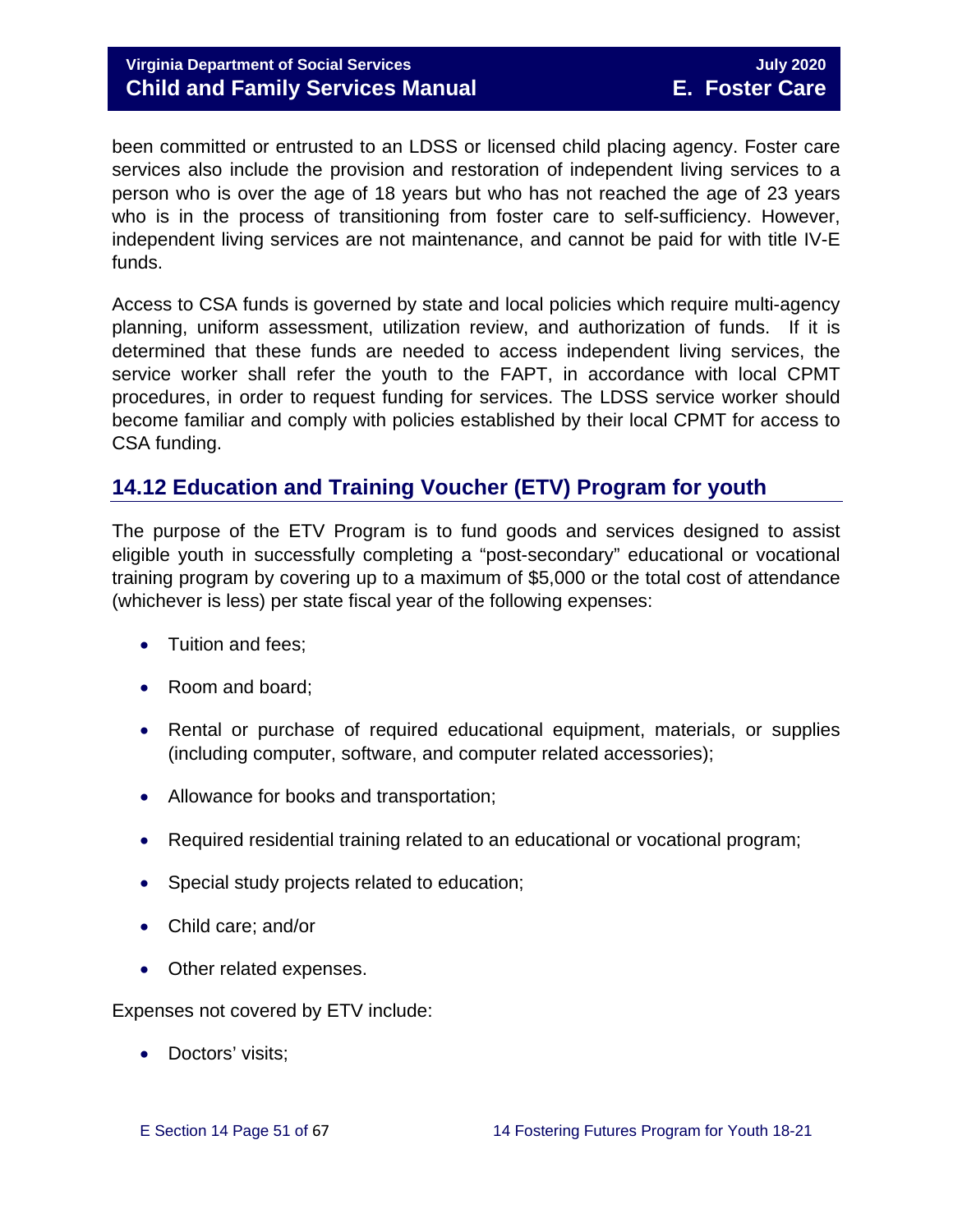- Dentist services;
- Apartment or dorm room set-up (i.e., comforters, sheets, microwave, cleaning supplies); and,
- Food (separate from the school meal plan.)

### <span id="page-51-0"></span>**14.12.1 ETV funding**

ETV Program provides federal and state funding to help eligible youth with expenses associated with college and post-secondary vocational training programs. Funding of up to \$5,000 per year OR the total cost of attendance per year (whichever is less), per eligible youth. LDSS do not receive \$5,000 per youth in their initial allocation because the Virginia ETV program does not receive enough federal and state funds to allocate the full amount per student. Although the ETV program is integrated into the overall purpose and framework of the Chafee Program, the program has a separate budget authorization and appropriation from the general program.

For additional information about use of ETV funding see [Section 13.11](https://fusion.dss.virginia.gov/Portals/%5bdfs%5d/Files/DFS%20Manuals/Foster%20Care%20Manuals/Foster%20Care%20Manual%2007-2020/Section_13_achieving_permanency_for_older_youth.pdf#page=26)

#### <span id="page-51-1"></span>**14.12.2 Eligible youth**

#### **14.12.2.1 Eligible youth ages 14-26 years**

Youth ages 14-26 who are eligible to receive vouchers under this program must meet the following eligibility criteria:

- Have had their most recent foster care episode provided by the Commonwealth of Virginia;
- Eligible for services under Virginia's Chafee Program, or would otherwise be eligible except that they have reached the age of 23;
- Have received their high school diploma or equivalent, or GED certificate;
- Have applied for financial aid through the post-secondary school or training program, if applicable, they wish to attend or participate in; and
- Enrolled full-time or part-time in a post-secondary education or training program and making satisfactory academic progress by maintaining at least a cumulative grade point average of 2.0 on a 4.0 scale or have an academic standing consistent with the institution's graduation requirements for the federal student financial aid program. LDSS should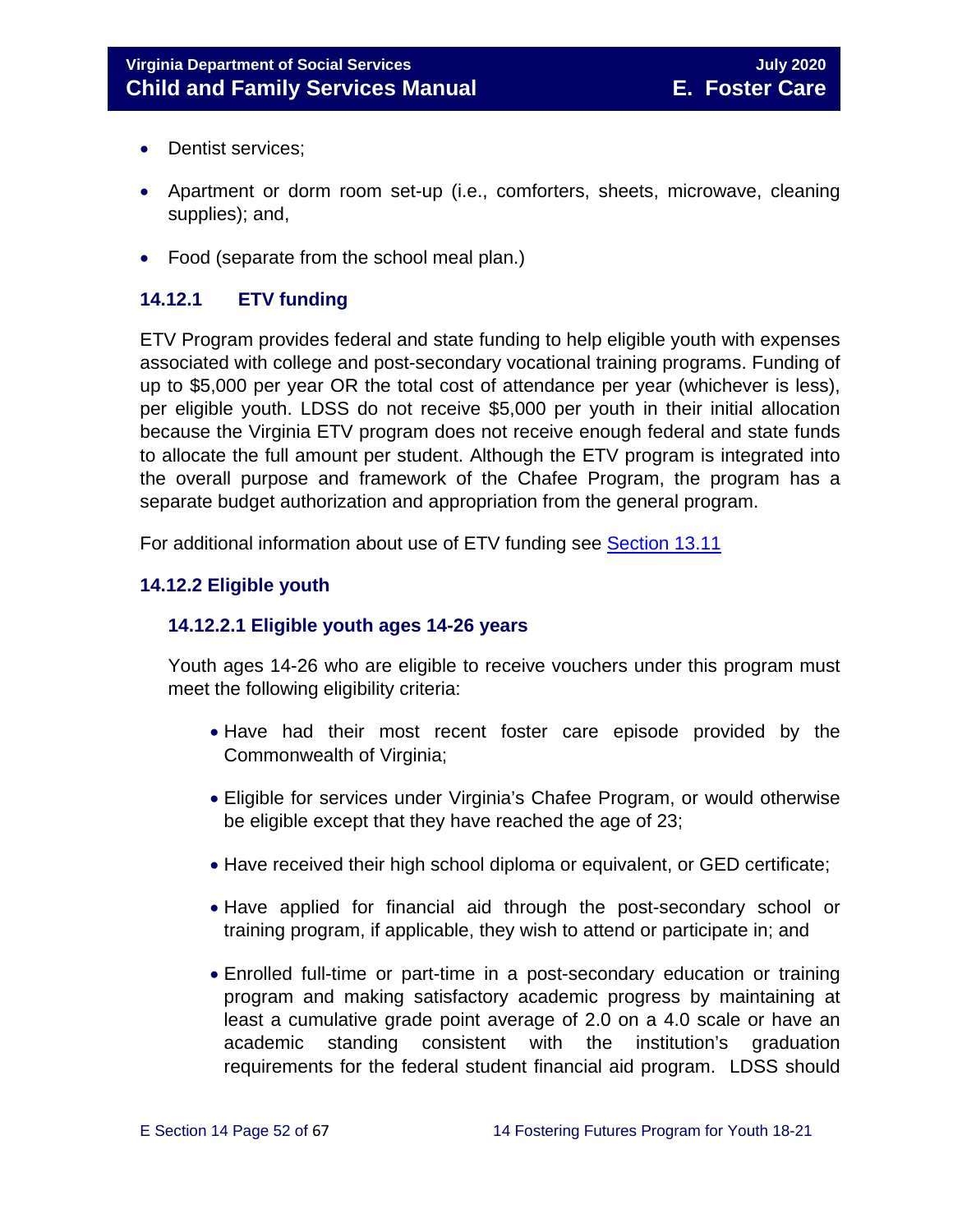monitor all ETV recipients' progress and review grades to ensure compliance prior to disbursing additional ETV funds for each semester.

## <span id="page-52-0"></span>**14.13 Credit checks for youth age 18 to 21**

Identity theft is a national problem and is becoming more common among the foster care population. Children in foster care are at greater risk to become victims of identity theft due to the number of people who have access to their social security numbers and other identifying information. Many times, it is not until the young adult is applying for credit that it is discovered that credit information has been compromised.

The LDSS is responsible for providing instruction to assist youth 18 years and older with obtaining his/her credit report by accessing [www.annualcreditreport.com](https://www.annualcreditreport.com/index.action) during the month of their birthday, and every year thereafter, until he/she turns age 21. The youth will need access to a computer. The Fair Credit Reporting Act (FCRA) requires each nationwide CRA to provide adults with a free copy of their credit report once every 12 months. The LDSS shall:

- Discuss the results of the consumer credit report check with the youth, emphasizing the importance of credit in their lives. Document the conversation on the youth's Transition Plan including if the youth refuses to obtain his/her consumer credit report and/or refuses to have credit issues corrected;
- Assist the youth in contacting the CRA to have the information corrected if fraudulent credit history exists or a credit error is discovered;
- Provide documentation if necessary to the CRA;
- Document the steps taken to assist the youth in clearing his credit report as a contact in OASIS selecting "Annual Credit Check" as the purpose; and,
- Maintain a hard copy of the credit reports and letters of dispute in the youth's case file.

Refer to the Chafee Program [Program Credit Checks for Foster Youth Guidebook](https://fusion.dss.virginia.gov/Portals/%5Bdfs%5D/Files/Foster%20Care/Job%20Aids%20%26%20Resources/Credit_Checks_Guidebook_.pdf) for complete information on DSS and LDSS responsibilities; procedures to resolve discrepancies for youth under 18; assist youth 18 to 21 with obtaining their credit report, discussing the results of the credit report, and contacting the CRA to have the information corrected.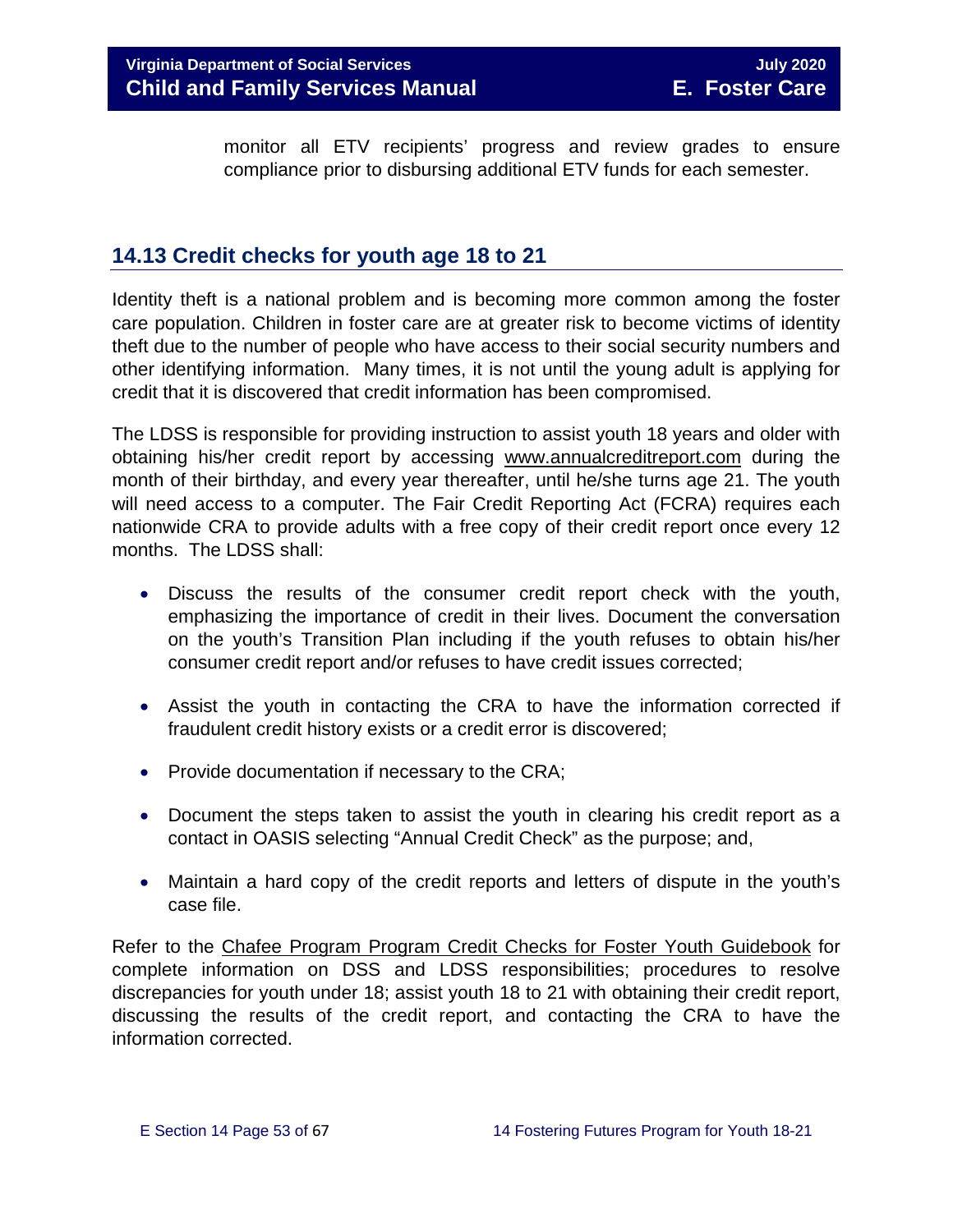## <span id="page-53-0"></span>**14.14 Conducting NYTD outcomes survey with youth at ages 19 & 21**

Public Law 106-169 established the Chafee Program, providing states with flexible funding to carry out programs that assist youth in making the transition from foster care to self-sufficiency. The law also mandated that ACF develop a data collection system to track the independent living services states provide to youth and develop outcome measures that may be used to assess each state's performance in operating their Chafee Programs. This data collection system is known as the NYTD. The law requires ACF to impose a penalty of between one (1) and five (5) percent of the state's annual allotment on any state that fails to comply with the reporting requirements. Pursuant to the regulation [\(45 CFR 1356.80 through 1356.86\)](http://www.ecfr.gov/cgi-bin/retrieveECFR?gp=1&SID=3d9be8b33d08994a45cff8aaff9f9476&ty=HTML&h=L&mc=true&r=PART&n=pt45.4.1356), States report data to ACF semiannually.

NYTD requires all states to engage in two data collection activities. First, states are to collect information on each youth who receives independent living services paid for or provided by the state agency that administers the Chafee Program. Second, states are to collect demographic and outcome information on certain youth in foster care whom the state will follow over time to collect additional outcome information. This information allows ACF to track which independent services states provide and assess the collective outcomes of youth.

The LDSS shall conduct NYTD surveys on specific cohorts of youth in foster care beginning at age 17. A cohort is a group of people who are followed over time. A new cohort of youth begins every three (3) years. The same youth population, survey questions, and longitudinal outcomes data are used nationally.

|          | Baseline:                       | Follow-up:                                 | Follow-up:                        |
|----------|---------------------------------|--------------------------------------------|-----------------------------------|
|          | all youth                       | Same youth                                 | Same youth                        |
|          | after 17 <sup>th</sup> birthday | On or around the 19 <sup>th</sup> birthday | On or around the 21 <sup>st</sup> |
|          | (Survey is due within 45        |                                            | birthday                          |
|          | lays after attaining 17 years   |                                            |                                   |
|          | of age)                         |                                            |                                   |
| Cohort 1 | FFY 2011                        | <b>FFY 2013</b>                            | <b>FFY 2015</b>                   |
| Cohort 2 | <b>FFY 2014</b>                 | <b>FFY 2016</b>                            | <b>FFY 2018</b>                   |
| Cohort 3 | <b>FFY 2017</b>                 | <b>FFY 2019</b>                            | <b>FFY 2021</b>                   |
| Cohort 4 | <b>FFY 2020</b>                 | <b>FFY 2022</b>                            | <b>FFY 2024</b>                   |

The federal fiscal year (FFY) is October 1 through September 30.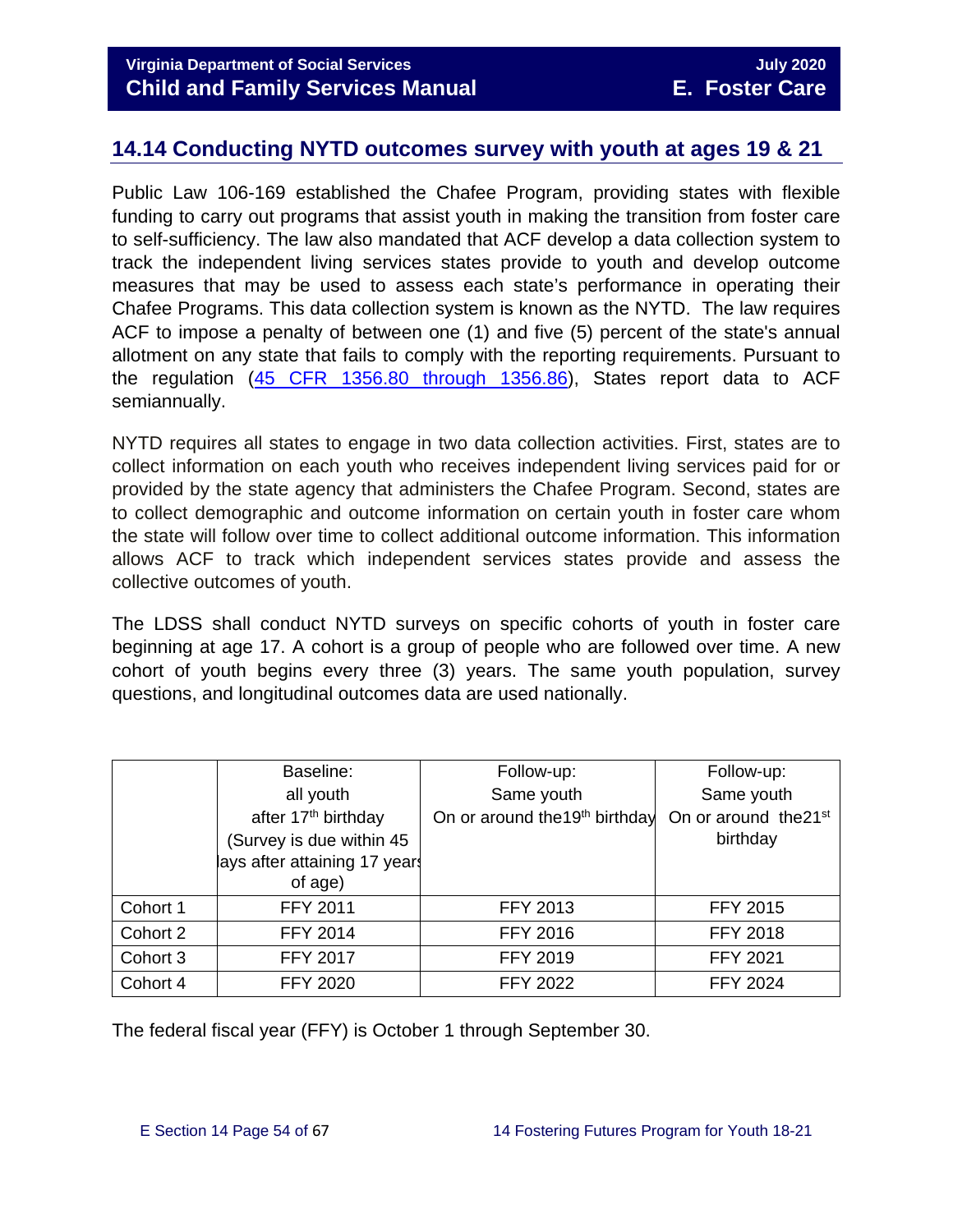For baseline data, LDSS shall conduct the outcomes survey on all youth in foster care during the 45 days after their 17th birthday in specified years. Thus, youth in foster care who turn 17 years old are surveyed in FFY 2011 for cohort 1, in FFY 2014 for cohort 2, in FFY 2017 for cohort 3, and in FFY 2020 for cohort 4.

The youth who participated and are a part of the baseline survey will be identified by VDSS and confirmed by the Administration for Children and Families. Once confirmed, this information will be communicated to the LDSS Chafe Program and/or NYTD contacts to ensure that the youth are served in a timely manner. The LDSS shall survey the same youth around their 19th birthday in the applicable reporting period as identified by VDSS (in FFY 2013 for cohort 1; in FFY 2016 for cohort 2; in FFY 2019 for cohort 3; and in FFY 2022 for cohort 4) and when they turn age 21 (in FFY 2015 for cohort 1; in FFY 2018 for cohort 2; in FFY 2021 for cohort 3; and in FFY 2024 for cohort 4). The youth shall be surveyed regardless of whether they continue receiving independent living services or age out of foster care. In the month (usually September) prior to the beginning of a survey year, VDSS will communicate with each LDSS Chafee Program and/or NYTD contact providing a list of youth who need to be surveyed and what survey (i.e. baseline, follow-up at 19, or follow-up at 21) to administer, the time frame for administration of the survey, as well as other pertinent information.

The six (6) outcome areas include:

- Youth financial self-sufficiency;
- Youth education (academic or vocational) attainment;
- Youth positive connection with adults;
- Experience with homelessness among youth;
- High risk behavior among youth; and,
- Youth access to health insurance.

See the [NYTD Outcomes Chart](https://fusion.dss.virginia.gov/dfs/DFS-Home/Foster-Care/Services-for-Older-Youth#NYTD) that delineates for each outcome, the federal measures, definitions, and legal citations for tracking progress on the cohorts of youth who are aging out and have aged out of foster care.

#### <span id="page-54-0"></span>**14.14.1 Administering follow-up NYTD Survey with 19 and 21 year olds**

During specific reporting periods, LDSS will need to administer the NTYD Survey to 19 or 21 year olds. For 19 and 21 year olds, ACF allows 6 months to administer the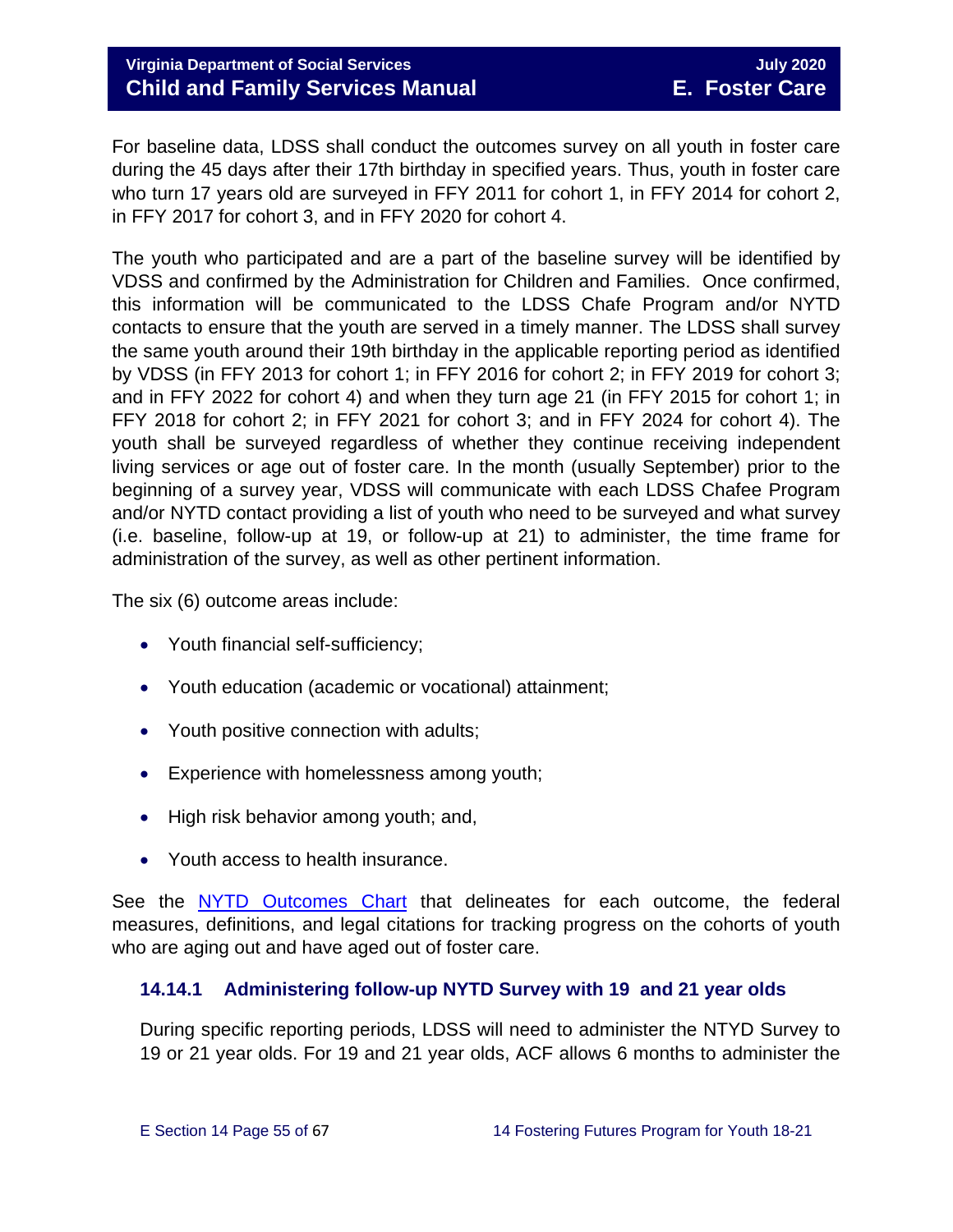survey. VDSS will compile the list of youth who need to be surveyed. LDSS will find this list in SafeMeasures. The young people need to complete the survey within the federal reporting period in which their  $19<sup>th</sup>$  or  $21<sup>st</sup>$  birth date falls. For example, the youth whose 19<sup>th</sup> birthday falls in the reporting period of October 1 to March 31, needs to complete the survey at some point between October 1 and March 31. The youth whose 19<sup>th</sup> birthday falls in the reporting period of April 1 and September 30, needs to complete the survey between April 1 and September 30. The same pattern applies to 21 year olds who need to take the survey.

The survey contains questions about financial self-sufficiency, educational attainment, connections with adults, experience with homelessness, high-risk behavior, and access to health insurance. There are approximately 22 questions in the survey, and it should take about 20 minutes to complete the survey.

For youth that the LDSS successfully located, the LDSS shall contact each youth:

- Explain the purpose, importance, and process for the survey;
- Answer any questions or concerns the youth may have;
- Obtain his or her verbal consent to participate in the survey; and,
- Determine an appropriate time and location to administer the survey (the survey may be administered in-person or over the phone).

If the survey will be administered in-person, provide the youth with the paper form of the survey to complete. (See [NYTD Follow-up Outcomes Survey-Age 19 for LDSS](https://fusion.dss.virginia.gov/dfs/DFS-Home/Foster-Care/Services-for-Older-Youth#NYTD)  [use\)](https://fusion.dss.virginia.gov/dfs/DFS-Home/Foster-Care/Services-for-Older-Youth#NYTD). The youth shall complete the survey form independently. If the youth is physically unable to complete the form, but can provide answers to the survey, the service worker may assist the youth by completing the forms. The service worker shall not consult with any source other than the youth when administering the survey.

If the survey will be administered by phone, follow the instructions on the survey.

After completion of the survey, the data shall be entered into the OASIS case record on the NYTD survey screen exactly has the youth has responded to the survey questions. The service worker or data entry staff shall not correct or change the survey responses; even if the staff has knowledge about the youth's benefits, financial circumstances or health insurance.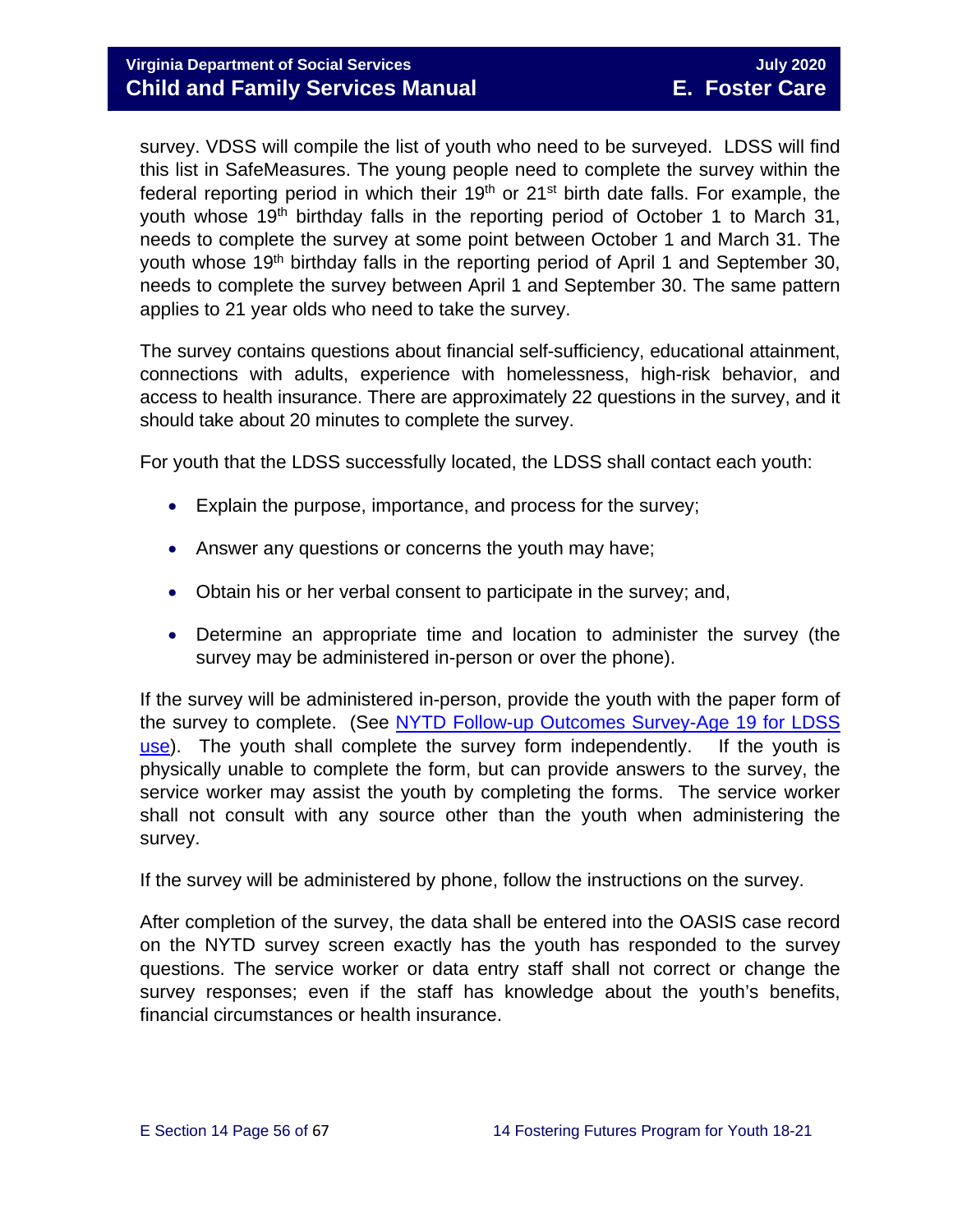The data should be entered within 14 calendar days from the date of the survey administration on the correct OASIS screen for the 19 or 21 year-old survey. Place the original survey in the youth's case record.

Notify youth that he may receive a copy of the survey and provide a copy if requested.

If help is needed in OASIS, additional assistance may be found on Fusion, under [Foster Care Guidance, Procedures and FAQ's,](https://fusion.dss.virginia.gov/dfs/DFS-Home/Foster-Care/Services-for-Older-Youth#NYTD) or by contacting the VDSS Youth Services Program Specialist.

**• [OASIS Independent Living-NYTD Tips Sheet](https://fusion.dss.virginia.gov/dfs/DFS-Home/Foster-Care/Services-for-Older-Youth#NYTD)** 

#### <span id="page-56-0"></span>**14.14.2 Technical assistance**

Frequently Asked Questions (FAQs) – Children's Bureau in the Administration for Children and Families of the U.S. Department of Health and Human Services.

• [NYTD](https://www.childwelfare.gov/cb/research-data-technology/reporting-systems/nytd/faq/) FAQs

Surveying youth with special needs and limited English proficiency:

• ["NYTD Technical Assistance Brief #3: Surveying Youth with Special Needs](http://www.acf.hhs.gov/programs/cb/resource/nytd-data-brief-3)  [or Limited English Proficiency.](http://www.acf.hhs.gov/programs/cb/resource/nytd-data-brief-3)" June 2010. Discusses accommodations that enable these youth to fully participate in the survey.

#### <span id="page-56-1"></span>**14.15 Referring and transitioning youth to Adult Services**

Adult Services are provided to impaired adults age 18 or older, and to their families when appropriate. "Impaired" means any person whose physical or mental capacity is diminished to the extent that he needs counseling or supervisory assistance or assistance with activities of daily living such as feeding, bathing, and walking, or instrumental activities of daily living such as shopping and money management [\(Adult](http://www.dss.virginia.gov/files/division/dfs/as/as_intro_page/manuals/as/chapter_1_introduction_2016.pdf)  [Services Chapter 1, Definition Section 1\)](http://www.dss.virginia.gov/files/division/dfs/as/as_intro_page/manuals/as/chapter_1_introduction_2016.pdf). Adult Services are designed to help the adult remain in the least restrictive setting and function as independently as possible. Services may include case management, home-based care, transportation, adult day services, or assessment for the need for long-term care service such as nursing facilities, Medicaid-funded home and community based waivers, or assisted living facilities.

If the service worker believes an older youth in foster care may be eligible and need supportive services into adulthood, the service worker should discuss the youth's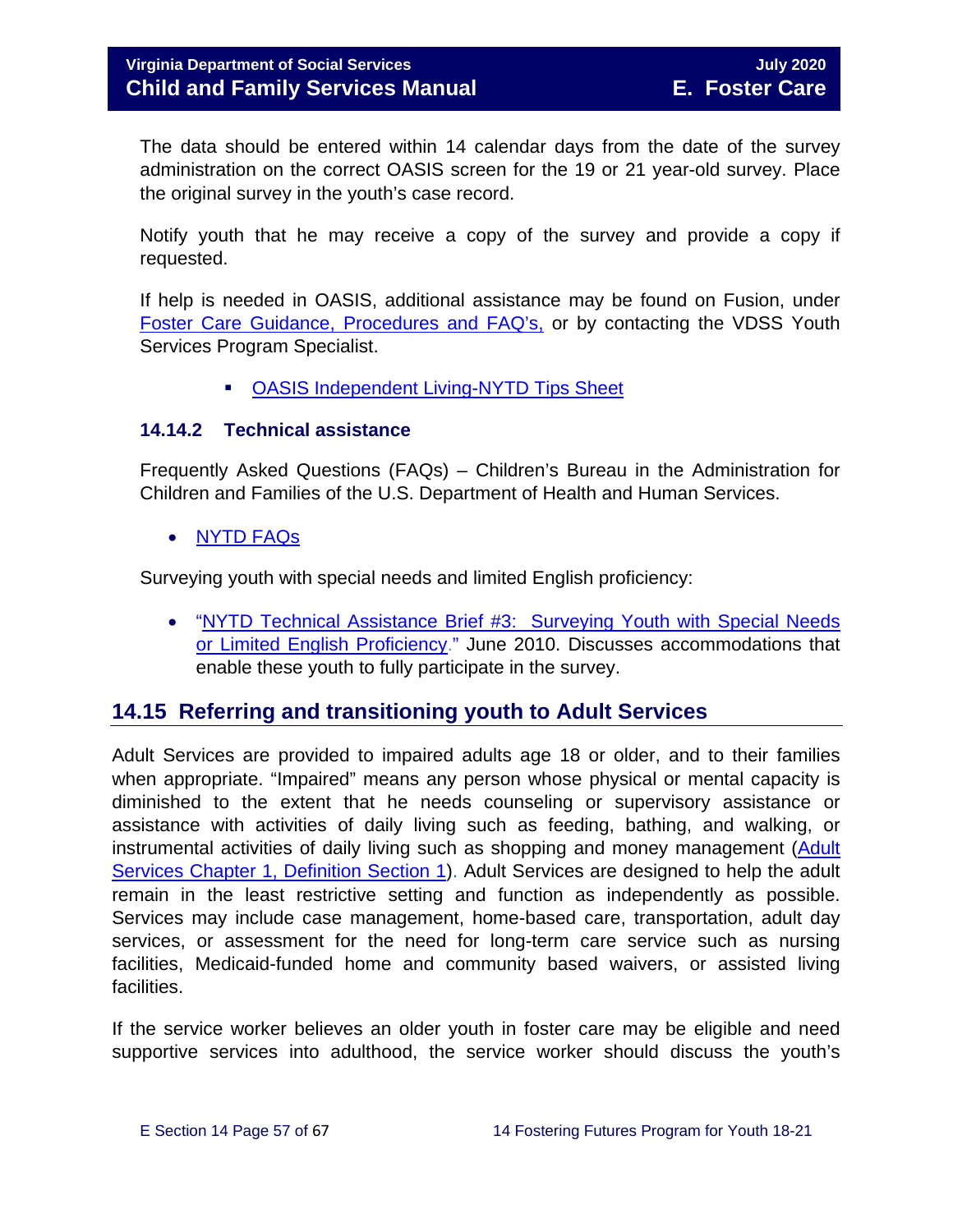#### **Virginia Department of Social Services** July **2020 Child and Family Services Manual E. Foster Care**

situation with an Adult Services worker. While Adult Services workers work only with adults age 18 and over, early discussions and collaboration between the foster care and Adult Services workers are essential for a successful, smooth, and timely transition for the youth. These conversations should begin well before the youth turns 18, but in the event that they have not, it is essential that the service worker help the 18 to 21 year old access appropriate services as quickly as possible.

In addition to collaborating with the Adult Services worker, the foster care worker should:

- Explore the extent to which the youth needs assistance with activities of daily living (ADLs) and instrumental activities of daily living (IADLs) or requires support for mental health, intellectual disability, or cognitive issues.
- Assess the older youth's interest in receiving Adult Services.
- Consult with the youth's family members on their opinions regarding the suitability of these services for the youth.
- Collaborate with the youth's school to ensure that the IEP services are being appropriately accessed and will be available to the youth as long as necessary or to age 23.

For more complete information, see the [DARS Adult Services Manual webpage](https://fusion.dss.virginia.gov/dars/DARS-Home/ADULT-SERVICES/Adult-Services-Manuals) on the DSS internal website. Additional Information may be found under Virginia Department of Social Services [Transition Planning for Foster Care Youth with Disabilities.](https://fusion.dss.virginia.gov/Portals/%5Bdfs%5D/Files/Foster%20Care/Job%20Aids%20%26%20Resources/Strategies%20to%20Support%20A%20Successful%20Transition%20for%20Youth%20with%20Disabilities%20in%20Foster%20Care.pdf) 

#### <span id="page-57-0"></span>**14.15.1 Assessing for benefits programs and other supports**

The foster care services worker should work with an eligibility worker to evaluate the youth's potential eligibility for Supplemental Security Income (SSI) and/or Social Security Disability Insurance (SSDI), Medicaid, and Auxiliary Grant (if the individual will be residing in an assisted living facility or adult foster care home).

Applying for these benefit programs can take several months, so it is critical to begin the process as early as possible. While the Adult Services worker can provide information on these programs, the foster care services worker or independent living coordinator should begin the application process. Starting early provides sufficient time for determining the youth's eligibility for services and for either smoothly transitioning the youth to Adult Services or finding alternative resources for assisting the youth who is not eligible for these services.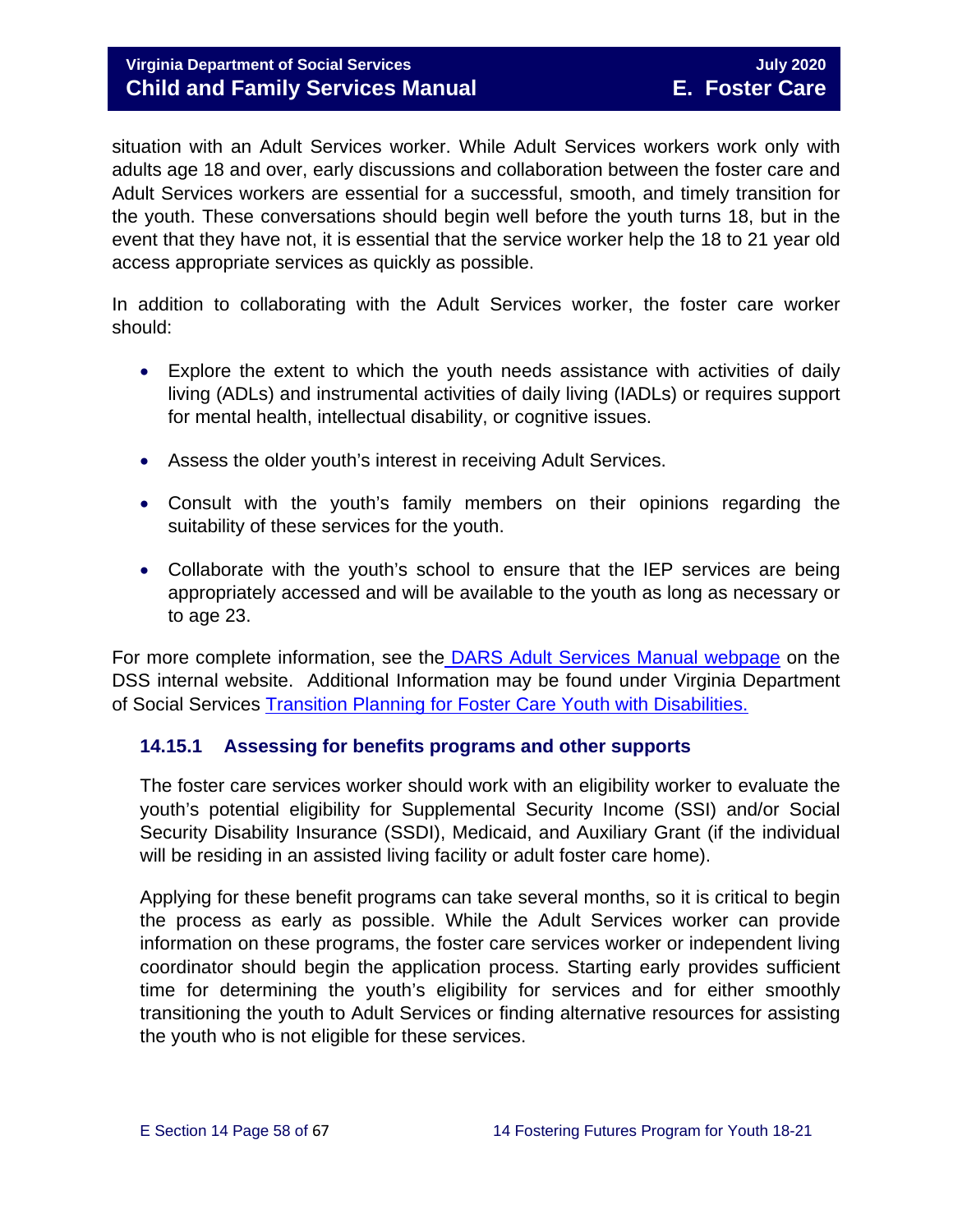The Social Security Administration (SSA) allows youth with disabilities who are eligible for Supplemental Security Income (SSI) to file an SSI application up to 90 days before federal foster care payments are expected to end. This change in SSA policy helps older youth in foster care who have disabilities to transition to adult life by helping to ensure that they have income and health benefits in place. For additional information about SSI applications for foster care youth with disabilities see [Section DI 25201.011](https://secure.ssa.gov/apps10/poms.nsf/subchapterlist!openview&restricttocategory=04252) in the Social Security Administration's Program Operations Manual System (POMS).

Some youth may not have the capacity to meet their health or safety needs or to manage their financial affairs. The foster care service worker should discuss this need with the Adult Services worker early in the transition planning to explore the options available for the youth. The youth may need a guardian and/or conservator appointed or an alternative option instituted to provide substitute decision making for the youth. (See Adult Services [Guardianship Chapter](https://fusion.dss.virginia.gov/Portals/%5Bdars%5D/Files/Chapter%207-Guardianship.pdf) for additional information).

#### <span id="page-58-0"></span>**14.15.2 Adult Foster Care Services**

LDSS often struggle in transitioning youth who have complex service needs, require placements, and will continue to need significant support after they age out of foster care. Placement for a young adult with special needs may be difficult, as most adult long-term care facilities focus on the elderly with significant medical and nursing needs.

An Adult Foster Care (AFC) program may be an appropriate option to meet the needs of these youth in transition. The foster care service worker should discuss with the Adult Services worker whether this program is offered locally. Many LDSS do not offer this program since it is an optional program. Additionally, while some LDSS provide an AFC program, the program may only serve individuals age 60 and older.

If an AFC setting is being explored, the foster care service worker, the eligibility worker, and Adult Services worker should collaborate in developing an appropriate post foster care plan to provide a seamless transition for the older youth from foster care services to an AFC setting. While permanency is the goal for all youth in foster care, early planning needs to occur for these youth, particularly when they do not have permanent families.

A resource parent may be approved as an Adult Foster Care Home or receive dual approval as a resource parent and an Adult Foster Care Home, depending on the needs of the young adult and other children residing in the home. This situation may allow siblings living with a resource parent to remain together if an older sibling with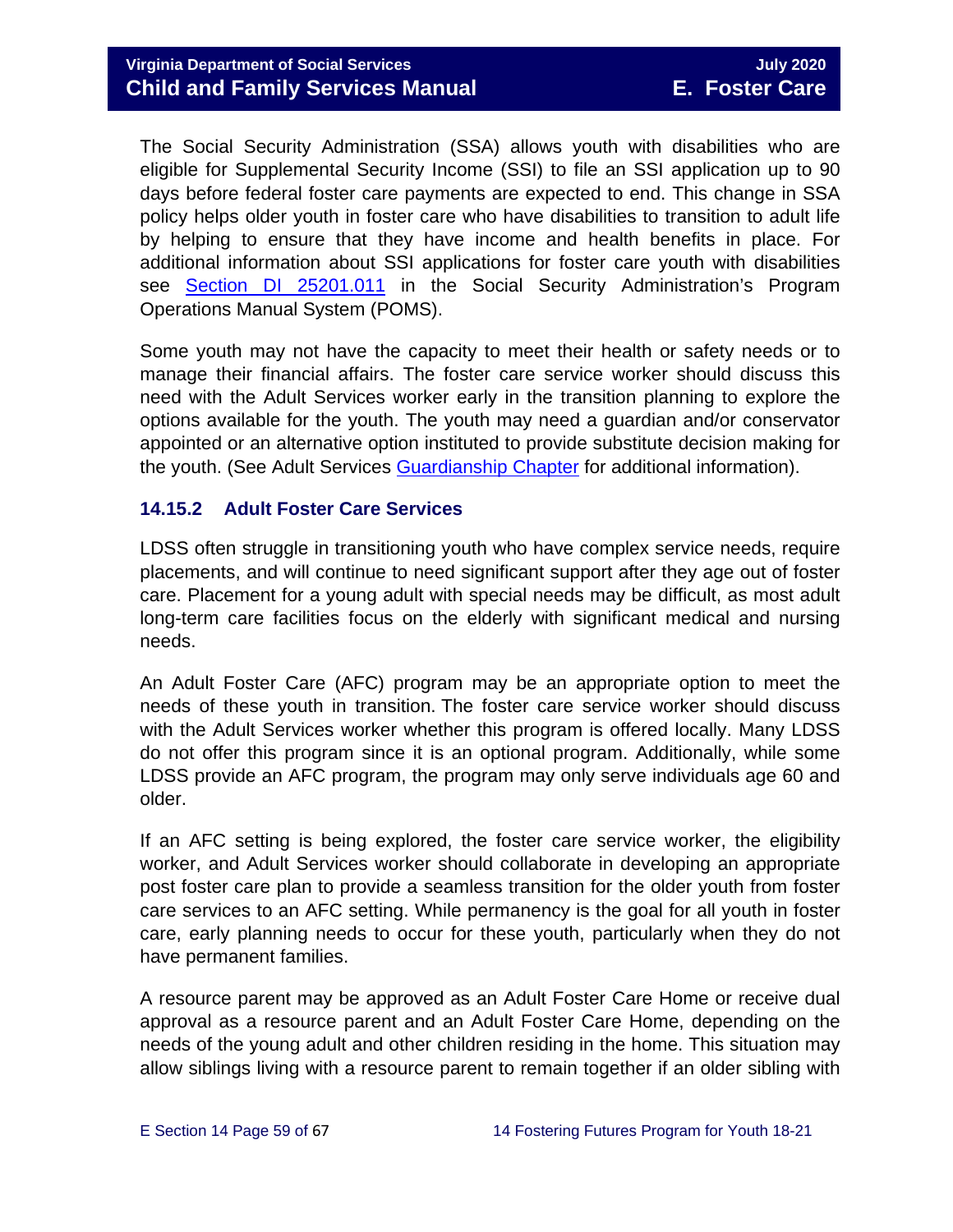a disability ages out of foster care. Dual approval or conversion to an Adult Foster Care Home may be considered if it is determined to be in the best interest of the young adult, the other children residing in the home, and the resource family.

For more information on AFC, see the [Adult Foster Care Manual](https://fusion.dss.virginia.gov/Portals/%5Bdars%5D/Files/Chapter%204-Long-term%20Care%20Services.pdf) on the DSS internal website.

## <span id="page-59-0"></span>**14.16 90-day Transition Plan for youth exiting services**

The service worker, youth, and youth's team shall create a Transition Plan during the 90 day period immediately prior to the youth choosing to leave foster care or terminate independent living services before his or her  $21<sup>st</sup>$  birthday (§ 63.2-905.1).

For all youth who may exit Fostering Futures at any time between their 18<sup>th</sup> and 21<sup>st</sup> birthdays, or will exit services upon turning 21, a Family Partnership Meeting (FPM) or Child and Family Team Meeting (CFTM) should be held to facilitate the development of a 90-day Transition Plan. The transition planning process should include discussion about the benefits to the youth of continuing to receive services.

The Transition Plan shall be directed by the youth, and shall be as detailed as the youth chooses. This plan should document the specific goals and needs for the youth to successfully transition from foster care to independence. The planning process should engage the youth's family and the youth's team. See [Section 14.10.1](#page-44-0) regarding service planning for older youth

Information about the Fostering Futures program and the opportunity for the youth to reenter foster care at any point prior to turning 21 should be provided to the youth in writing.

The service worker and the youth's team shall help the youth understand the importance of including specific areas in the Transition Plan. These areas include, but not limited to:

- Transition activities identified in [Section 14.11.](#page-49-0)
- Housing.
- Options for health insurance.
	- $\circ$  Former foster care youth under age 26 years may be eligible to receive Medicaid if they were under the care and responsibility of any state's foster care agency and receiving Medicaid until discharged from foster care upon turning 18 years or older,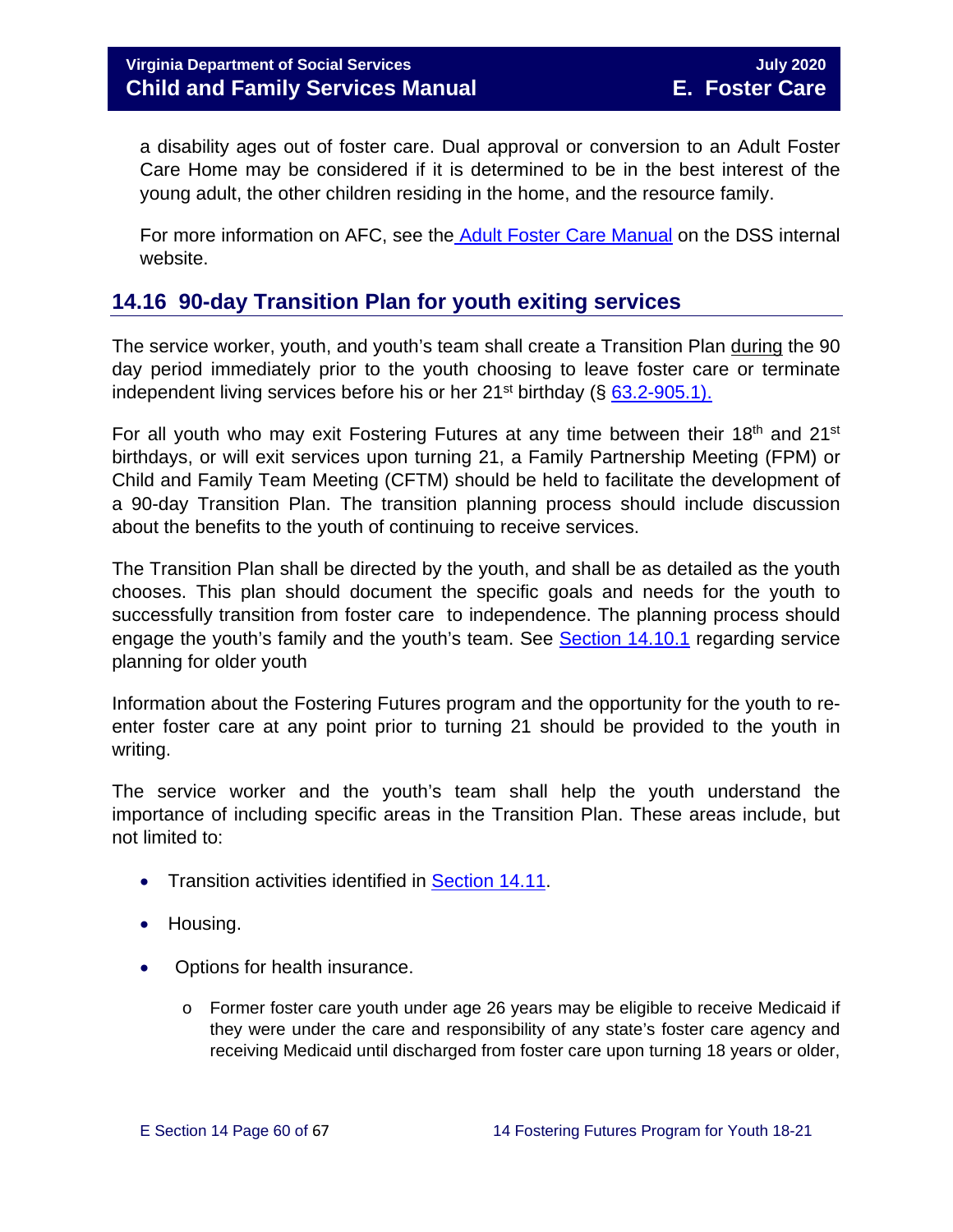meet all Medicaid requirements, and are not eligible for Medicaid in another mandatory Medicaid covered group (see [Section 12.11.7.1.1\)](https://fusion.dss.virginia.gov/Portals/%5Bdfs%5D/Files/Foster%20Care/Job%20Aids%20%26%20Resources/Strategies%20to%20Support%20A%20Successful%20Transition%20for%20Youth%20with%20Disabilities%20in%20Foster%20Care.pdf/section_12_identifying_services_to_be_provided.pdf#page=27).

- o Youth under age 19 who are not eligible for Medicaid may be eligible for the Family Access to Medical Insurance Security (FAMIS) program and receive health insurance until their 19<sup>th</sup> birthday. The youth must not have other health insurance, and must not have not had health insurance in the past 4 months (some exceptions apply.) There are no enrollment fees or monthly premiums. For some services, there may be a small co-payment. Covered services include: doctor visits, well-baby checkups, hospital visits, vaccinations, prescription medicine, tests, x-rays, dental care, emergency care, vision care, and mental health care. See the [FAMIS Teens section of the FAMIS website](http://www.famis.org/teen.cfm?language=English) for more information.
- Designating someone to make health care treatment decisions on the youth's behalf, if the youth becomes unable to participate in the decisions and does not have or want a relative who would otherwise be authorized by State law to make these decisions. The youth, after reaching age 18, may designate a health care power of attorney by completing the form, entitled [Virginia Advance Medical](http://www.vdh.virginia.gov/OLC/documents/2008/pdfs/2005%20advanced%20directive%20form.pdf)  [Directive,](http://www.vdh.virginia.gov/OLC/documents/2008/pdfs/2005%20advanced%20directive%20form.pdf) on the Virginia Department of Health (VDH) website, which complies with Virginia law [\(Patient Protection and Affordable Care Act P.L. 111-148;](http://www.gpo.gov/fdsys/pkg/PLAW-111publ148/pdf/PLAW-111publ148.pdf) § [54.1-2995\)](http://leg1.state.va.us/cgi-bin/legp504.exe?000+cod+54.1-2995). The LDSS should encourage and assist the youth in seeking guidance from an attorney to address any questions. The youth should provide a copy of this document to his or her physician, close relatives, and/or friends.
- Local opportunities for mentors.
- Workforce supports and employment services (Social Security Act, Title IV, § 475 [\(5\) \(H\) \[42 USC 675\]\)](http://www.ssa.gov/OP_Home/ssact/title04/0475.htm).
- Prior to the youth's leaving care, the LDSS shall also provide the youth with an official or certified copy of the youth's (1) birth certificate; (2) social security card; (3) health insurance information; (4) medical records; and, (5) driver's license or state-issued identification card.

The 90-day transition planning process should be documented by creating a 90-day Transition Plan [\(see Section 13.7.3\)](https://fusion.dss.virginia.gov/Portals/%5bdfs%5d/Files/DFS%20Manuals/Foster%20Care%20Manuals/Foster%20Care%20Manual%2007-2020/Final%20Foster%20Care%20Manual%2007-2020/Section_13_achieving_permanency_for_older_youth.pdf#page=20) and the FPM or CFTM with the purpose of preventing placement disruption should be entered in OASIS.

## <span id="page-60-0"></span>**14.17 OASIS documentation for independent living services**

Independent living service(s) that are offered or provided to any youth shall be documented in OASIS on the "IL" services screen consistent with guidance requirements (as soon as possible but no later than **30 days** after each activity or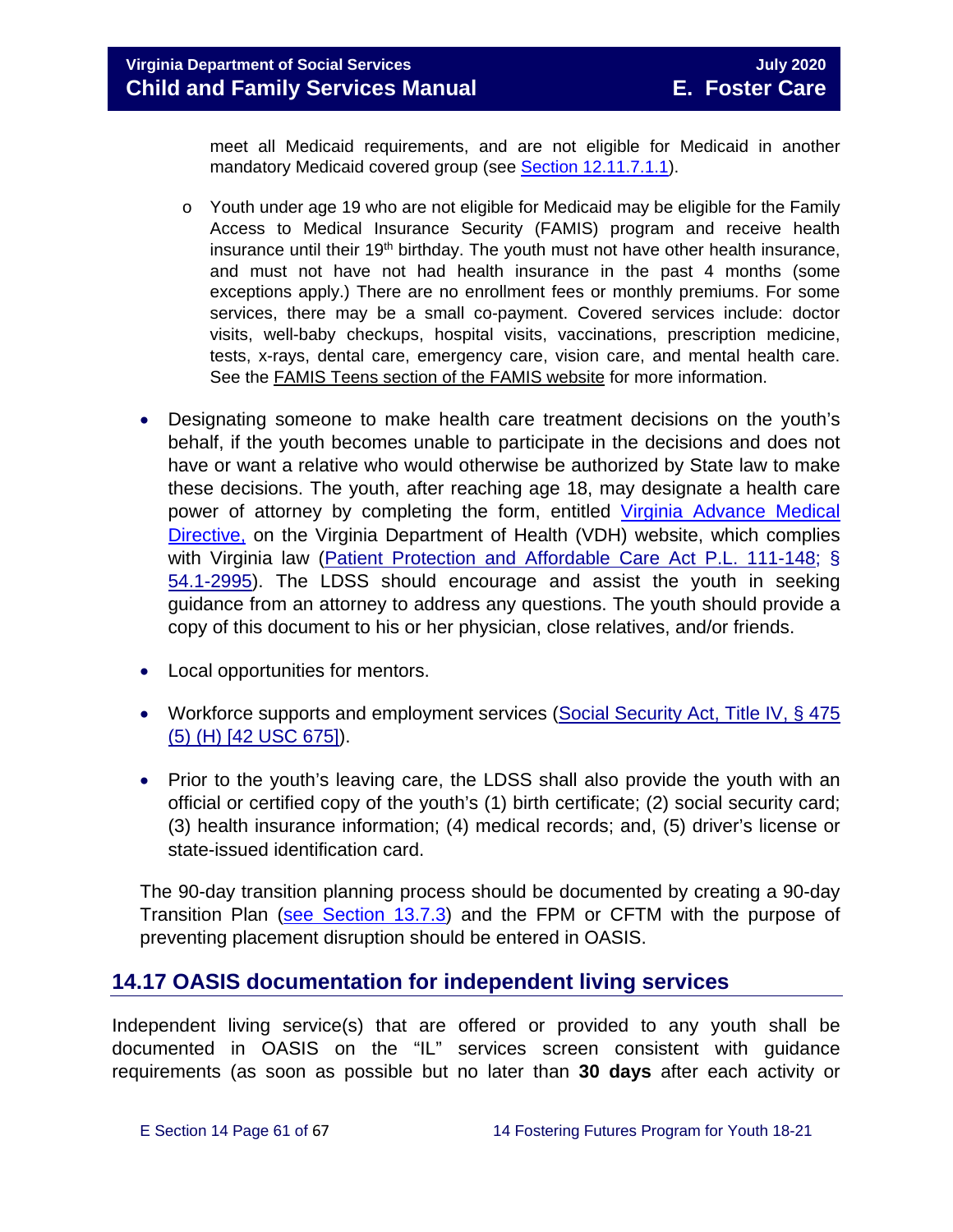#### **Virginia Department of Social Services July 2020 Child and Family Services Manual E. Foster Care**

event). This information is part of the data submitted to the NYTD twice a year. Both services participated in and declined shall be entered on the correct screen. Services a youth needs, but there is no funding for, shall also be entered on the screen. The independent living services that should be documented are listed below:

- Independent living needs assessment;
- Academic support;
- Post-secondary educational support;
- Career preparation;
- Employment programs or vocational training;
- Budget and financial management;
- Housing education and home management training;
- Health education and risk prevention;
- Family support and healthy marriage education;
- Mentoring;
- Independent living arrangement;
- Room and board financial assistance;
- Education financial assistance; and,
- Other financial assistance.

The service worker is responsible for updating the "IL" services screens including the start date and end date of the service offered. If a service is declined, the start date and end date may be the same date. In the comments section, the service worker should define the type of service provided, consistent with definitions in guidance and OASIS, and whether or not the service met the youth's needs.

As part of the data submitted twice a year to NYTD, the service worker shall review and update screens under IL. These updates should be done consistent with guidance requirements for documentation. These screens should be reviewed at a minimum,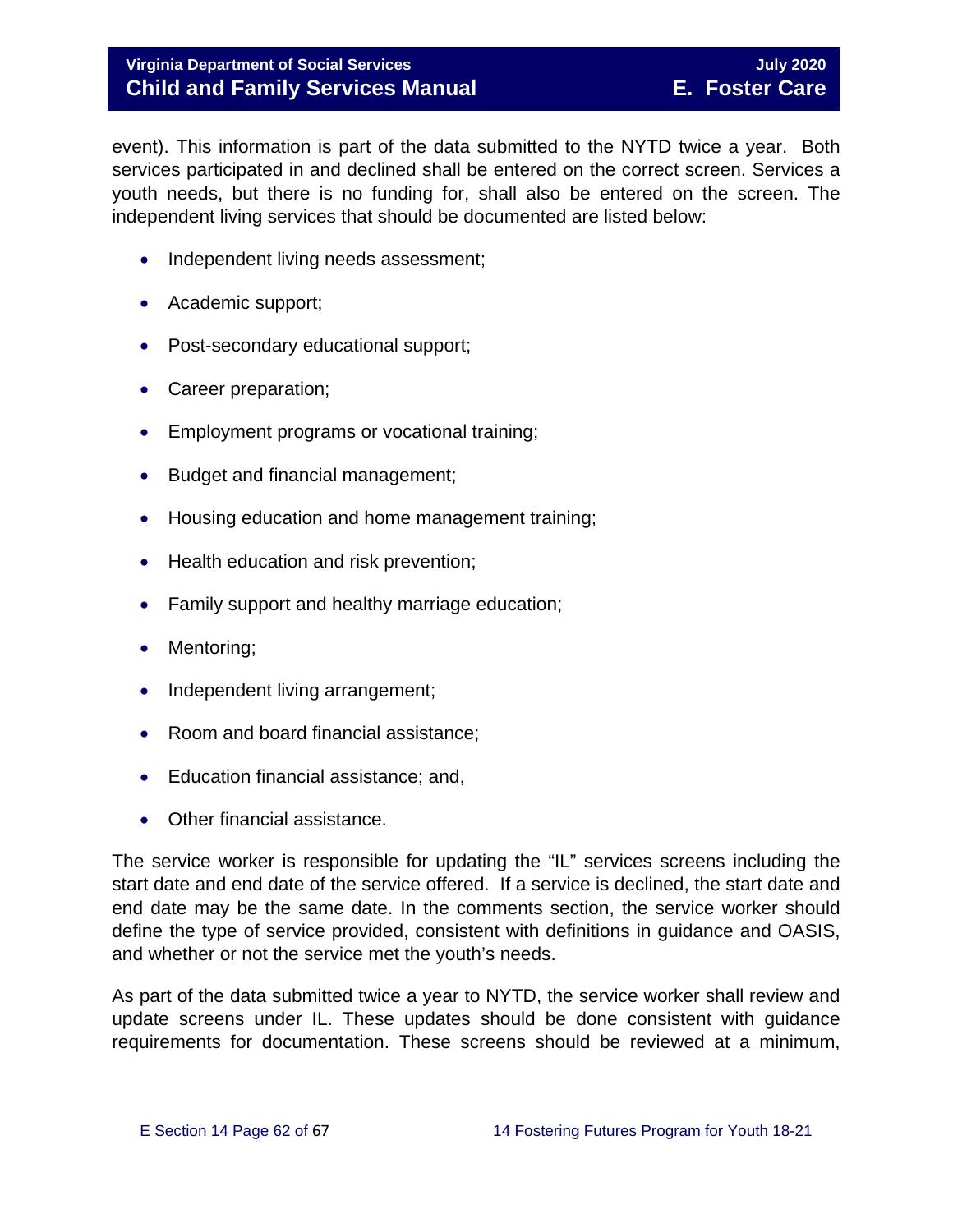every other month, so that data submitted to the federal government will be both accurate and timely.

- Education Screen. If a youth received special education services this shall be identified on the OASIS screen. Special education as defined by NYTD means specifically designed instruction, at no cost to parents, to meet the unique needs of a child with a disability. The service worker should select the box that states special education at the bottom of the education screen.
- Adjudicated Delinquents. If a youth has ever been adjudicated delinquent, this status shall be documented in the IL section of OASIS. The federal NYTD definition of an adjudicated delinquent is one where a state or Federal court of competent jurisdiction has adjudicated the youth as a delinquent.
- Post independent living. If the youth's case is closed in OASIS and the youth receives as least one independent living service after the case is closed, the type of service provided shall be documented in OASIS.

## <span id="page-62-0"></span>**14.18 Program monitoring and case reviews**

Independent living (including ETV) services that are paid for and/or provided by the LDSS are subject to monitoring and evaluation via submission of quarterly reports, OASIS data, LASER reports, and case reviews. VDSS will conduct quality assurance onsite visits and request additional information as necessary for program monitoring. VDSS staff may conduct case reviews of youth receiving independent living services. These reviews may be done by comparing data in OASIS and NYTD screens with documentation in the paper case record for the youth. These activities are consistent with VDSS' role of ensuring the proper administration of all foster care activities and services, including any action taken or not taken.

OASIS is the approved child welfare system for Virginia and all required documentation shall be input into this system. However, there are components of the case record that are required consistent with guidance in **Section 4.4**, Setting up a paper case record. The service worker should review this section to determine that hard copies of required items are in the youth's case file. In addition to those items required in [Section 4.4,](https://fusion.dss.virginia.gov/Portals/%5bdfs%5d/Files/DFS%20Manuals/Foster%20Care%20Manuals/Foster%20Care%20Manual%2007-2020/Final%20Foster%20Care%20Manual%2007-2020/section_4_opening_and_maintaining_case.pdf#page=5) the service worker shall be responsible for providing for the record of the youth receiving IL services the following:

• A copy of any documentation from a state or federal court of competent jurisdiction that the youth was adjudicated delinquent. Note: for NYTD purposes, the youth is considered an adjudicated delinquent no matter when the youth was adjudicated in his lifetime.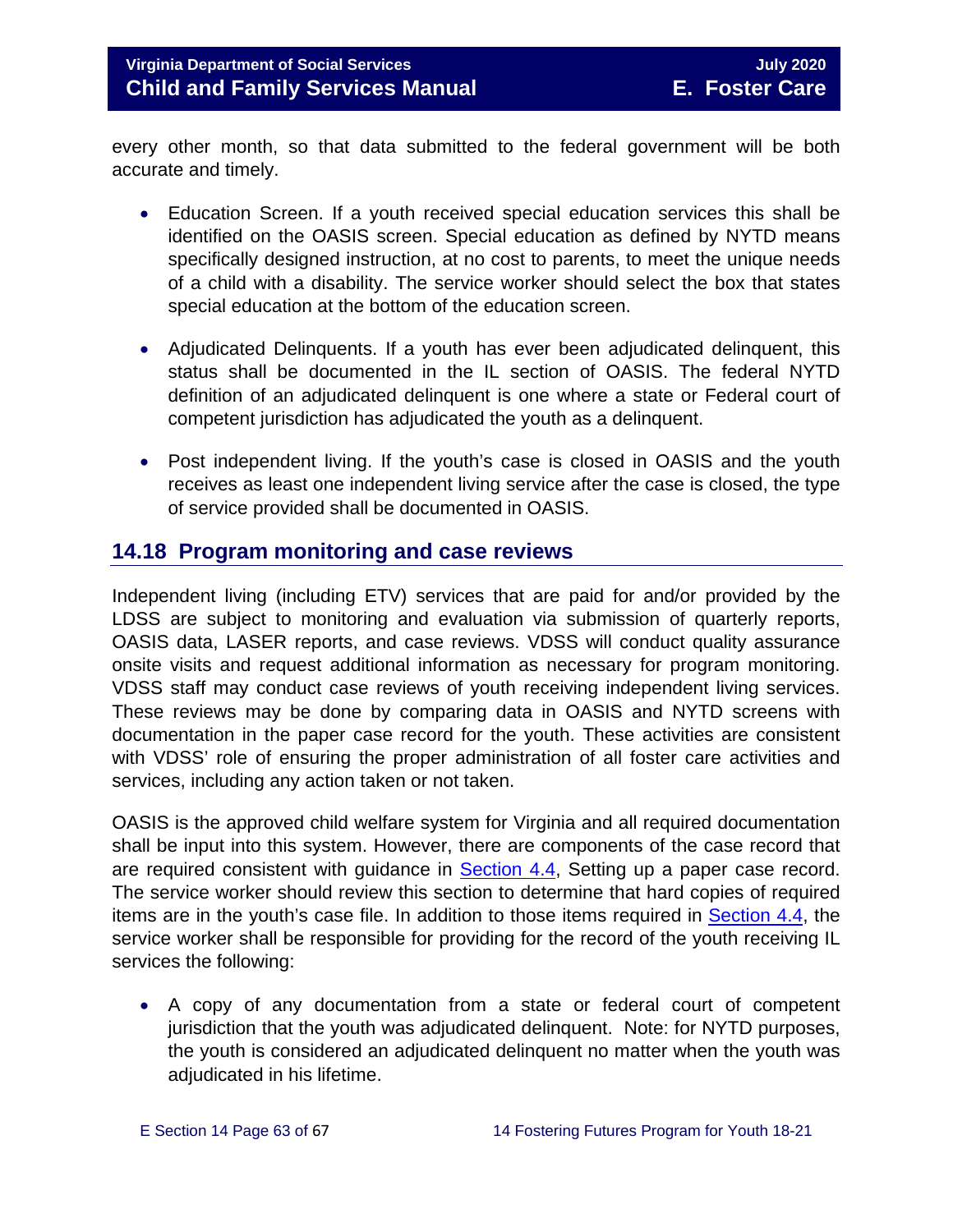- Copy of IEP(s) (if any);
- Copy of life skills assessment;
- Copy of written Transition Plan(s);
- Copy of approved student ETV Application(s) and supporting documentation;
- Documentation that verifies the youth received any or all of the independent living services that were paid for and/or provided by the LDSS on behalf of the youth;
- Documentation to define who, how and when the youth was invited to participate in the NYTD survey (if part of the NYTD follow-up population); and,
- Copies of completed NYTD surveys (i.e. baseline and follow-up), if applicable.

### <span id="page-63-0"></span>**14.19 Resources to help serve older youth**

#### <span id="page-63-1"></span>**14.19.1 Engaging youth**

- **[Child Welfare Information Gateway](https://www.childwelfare.gov/)** –Promotes the safety, permanency, and well-being of children, youth, and families by connecting child welfare, adoption, and related professionals as well as the public to information, resources, and tools covering topics on child welfare, child abuse and neglect, out-of-home care, adoption, and more. The section on [youth](https://www.childwelfare.gov/topics/systemwide/youth/) provides guidelines, protocols, and resources for service providers and other stakeholders to build partnerships with families and youth to achieve permanency and promote positive outcomes for youth.
	- o [Positive youth development](https://www.childwelfare.gov/topics/systemwide/youth/development/)
	- o [Engaging and involving youth](https://www.childwelfare.gov/topics/systemwide/youth/engagingyouth/)

#### <span id="page-63-2"></span>**14.19.2 Resources for youth**

• **Foster Care Alumni of America**

The mission of [Foster Care Alumni of America](http://www.fostercarealumni.org/) (FCAA) is to connect the alumni community of youth who were in foster care and to transform policy and practice, ensuring opportunity for people in and from foster care.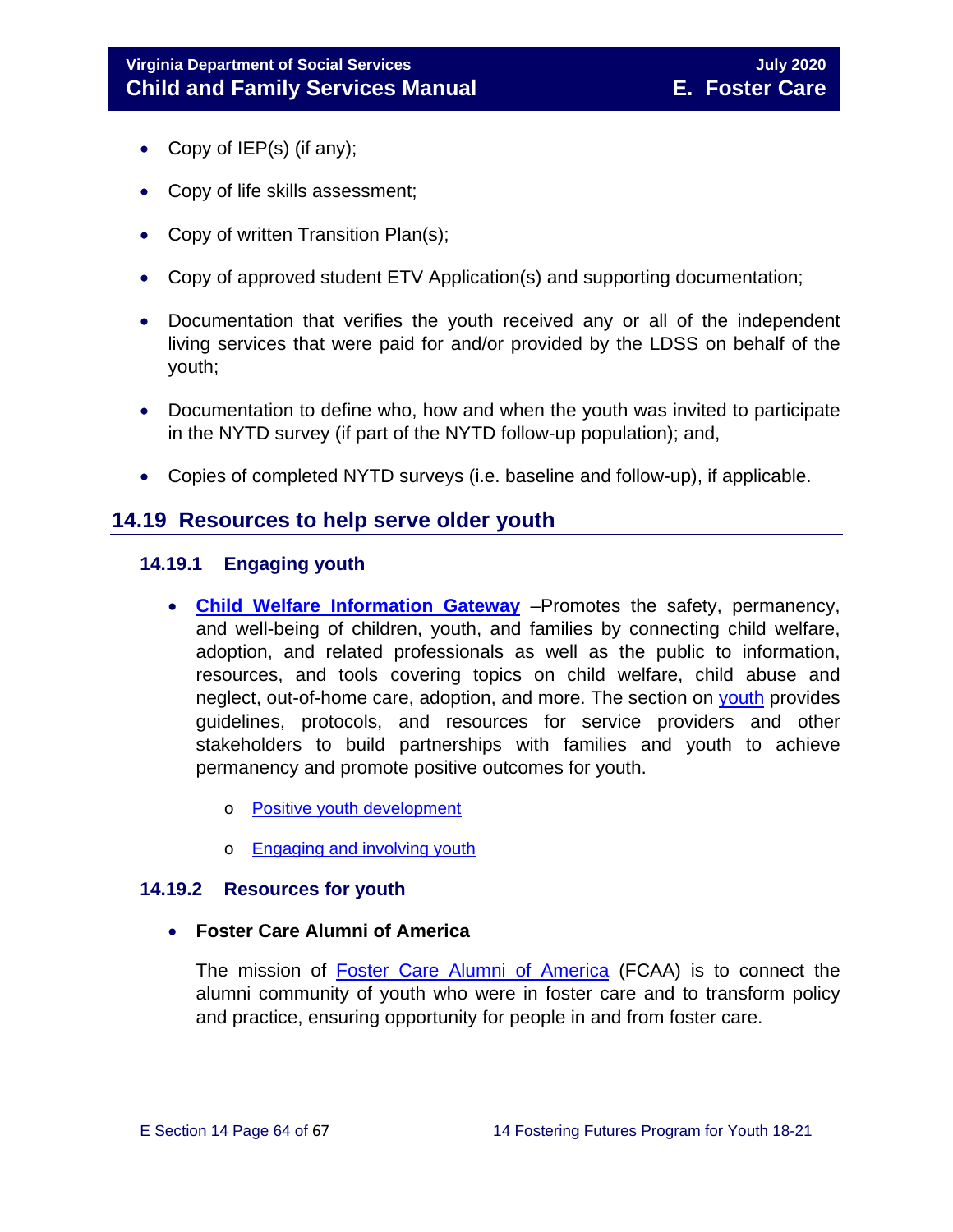The vision of [Virginia's Chapter of FCAA](http://www.fostercarealumni.org/virginia-chapter/) is to be the leader in Virginia in connecting the alumni community so that youth can be heard. We envision alumni and allies working together to help truly transform Virginia's Child Welfare System to ensure a high quality of life for those in and from foster care.

#### • **FosterClub**

The FosterClub is a national network for young people in foster care. The [website](http://www.fosterclub.com/) serves as a primary communication tool for young people to connect in a safe, monitored environment. It also provides information related to foster care, including books, posters, and forms specifically designed for youth transitioning out of care. Publications are developed specifically for kids in care and are written in collaboration with foster youth. The FosterClub also is involved in teen conferences and workshops.

#### <span id="page-64-0"></span>**14.19.3 Education and training resources for youth**

#### • **ETV Program**

The ETV Program (See [Section](https://fusion.dss.virginia.gov/Portals/%5bdfs%5d/Files/DFS%20Manuals/Foster%20Care%20Manuals/Foster%20Care%20Manual%2007-2020/Final%20Foster%20Care%20Manual%2007-2020/Section_13_achieving_permanency_for_older_youth.pdf#page=26) 13.11 for additional information) assists eligible youth (as defined in [13.11.2\)](https://fusion.dss.virginia.gov/Portals/%5bdfs%5d/Files/DFS%20Manuals/Foster%20Care%20Manuals/Foster%20Care%20Manual%2007-2020/Final%20Foster%20Care%20Manual%2007-2020/Section_13_achieving_permanency_for_older_youth.pdf#page=27) with post-secondary education and training expenses. It is designed to help youth aging out of foster care with the education, training, and services needed for employment and selfsufficiency. Funding for the program is supplied in the form of vouchers. These can be applied toward, but not limited to, colleges, universities, community colleges, and other vocational training institutions. Youth are encouraged to visit the [Free Application for Federal Student Aid \(FAFSA\)](http://www.fafsa.ed.gov/) website and utilize the FAFSA Tips for completing the application.

#### • **Virginia Community College System (VCCS)**

#### o **Great Expectations Program**

The VCCS Great Expectations Program provides transitional support to youth in foster care to help them complete high school and gain access to a community college education. The goal is to provide education and employment opportunities to improve the likelihood of life success for foster youth.

[Great Expectation programs](http://greatexpectations.vccs.edu/) are offered in several community colleges across the state. Coaches and mentors can provide assistance, offer encouragement, and help youth reach their goals.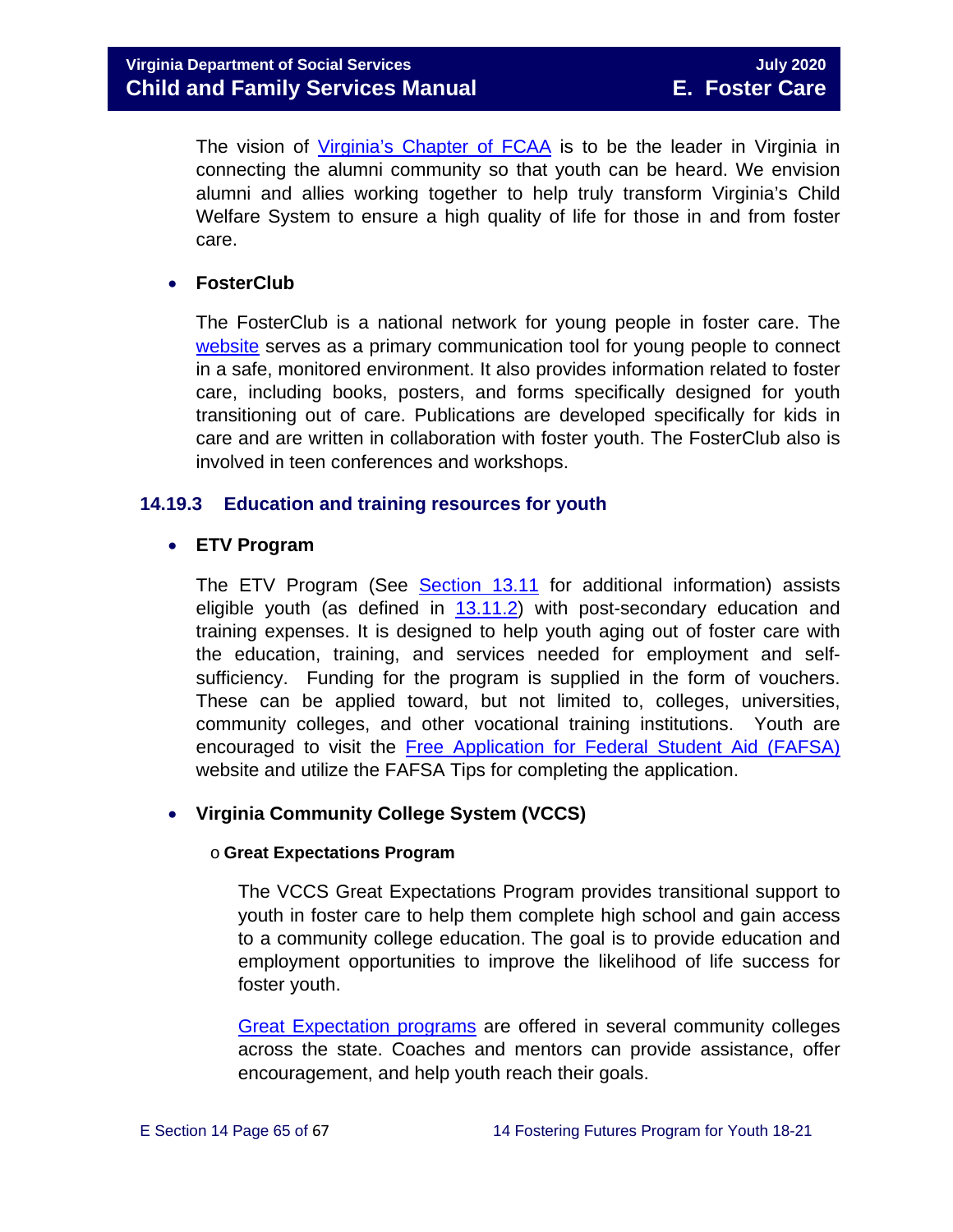#### o **Tuition Grant Program**

The [Tuition Grant Program](http://cdn.vccs.edu/wp-content/uploads/2013/07/vatutiongrantflyer.pdf) provides tuition and fees at any Virginia Community College for youth who graduated from high school or completed their GED and who:

- Were in foster care when they received their diploma or equivalency certificate;
- Were in the custody of LDSS when they turned 18 and subsequently received their diploma or equivalency certificate; or
- Were considered a special needs adoption at the time they received their diploma or equivalency certificate.

Assistance is based on financial need. The Tuition Grant may be offered at 4 year colleges, depending on the college's preferences.

#### • **Other Funding and Scholarship Opportunities**

The Great Expectation programs offer additional resources to funding and scholarship opportunities on the specific community college's Great Expectation websites. Locate a Great Expectation program [here.](http://greatexpectations.vccs.edu/find-a-college/)

#### • **Vocational Rehabilitation (VR) Transition Services with Virginia Department of Aging and Rehabilitative Services**

The Department of Aging and Rehabilitative Services (DARS) provides services to help Virginians with significant disabilities, including youth in transition, become more independent and self-sufficient. Transition Services help youth with disabilities develop skills and formulate plans to move from high school to an adult life that includes opportunities for employment, higher education, independent living, and community involvement.

Referrals of students for DARS services often come from school personnel to the VR Counselor assigned to their school district. Referrals should be made three (3) years prior to the youth leaving school and written into the student's IEP.

- o [DARS Transition Services Guide](http://www.vadrs.org/transitionservices.htm)
- o [DARS office locations](http://www.vadrs.org/offices.aspx)
- **Foster Care to Success Program (FC2S)**